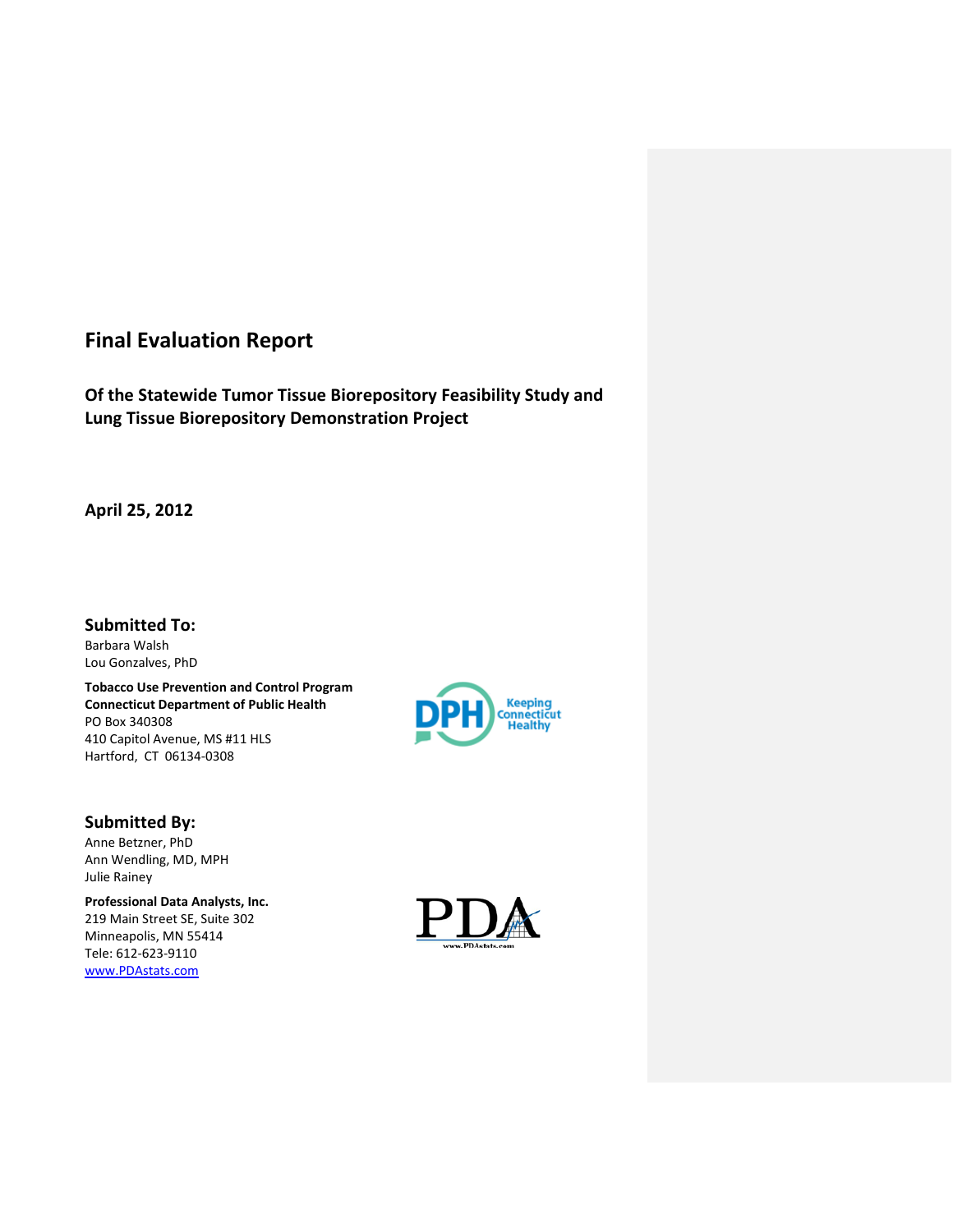# **Executive Summary**

The Department of Public Health (DPH) contracted with the University of Connecticut Health Center (UCHC) to conduct two related tasks: a Feasibility Study for the development of a statewide biorepository for tumor tissue (Feasibility Study), and a Demonstration Project for a lung tissue and serum biorepository (Demonstration Project).

The Connecticut DPH subsequently contracted with Professional Data Analysts, Inc. (PDA) to conduct an evaluation of the Feasibility Study and Demonstration Project. The evaluation was to assess the comprehensiveness of the Feasibility Study to assure that all required components were addressed, including coordination of all appropriate partners, required legislation, cost estimates, confidentiality issues, and a completed development plan. Similarly, the Demonstration Project, including all policies and protocols, standard operating procedures (SOPs) and memoranda of understanding (MOUs), was to be evaluated for adherence to relevant best practices and standards. The evaluation was to consider estimated costs, anticipated demand, sustainability and the strength of the proposed marketing and sales plan. This Executive Summary provides PDA's assessment of these areas.

Several contextual changes occurred during the study period which affected implementation and limited the viability of a future statewide biorepository. These include the NCI decision to discontinue its RTR efforts, resulting in the loss of a potential source of future funding, as well as regulatory changes and ongoing IRB challenges.

The team of investigators had significant departures from the study timeline and deliverables, which adversely affected the implementation of both studies as well as the final products. Certain deliverables were never produced, despite the fact that DPH issued two no-cost extensions for the projects.

The investigators successfully assembled an Executive Team and Advisory Panel which were representative of all important stakeholder groups and included expansive expertise. The Advisory Panel meetings were well-planned and expertly delivered. Meeting materials were expertly prepared, but more time should have been allotted for advance review of materials. However, delays in holding the Advisory Panel meetings limited the time available for members to provide feedback on materials, especially the Final Report.

The investigators developed a high-quality survey to solicit input on the different types of biorepositiories under consideration and to gauge hospitals' potential to engage in a statewide biobanking activity. Response to the survey was lower than desired, which reduces the generalizability of the survey findings. The final report does not provide enough documentation of the follow-up methodology to determine whether best practices in survey research were followed, or whether better methodology might have increased survey response.

The evaluation of the Feasibility Study finds that the study largely accomplished its objectives, despite its delayed implementation and reporting. The investigators kept abreast of the changing biorepository landscape, and repeatedly consulted with national experts. They appropriately shared current guidelines, recent publications and current and proposed regulations with the Advisors. Although the Survey response rate was modest, the investigators acknowledged that limitation, and emphasized the importance of basing any suggestions moving forward on the compendium of the project results, with significant focus on the Advisors' input.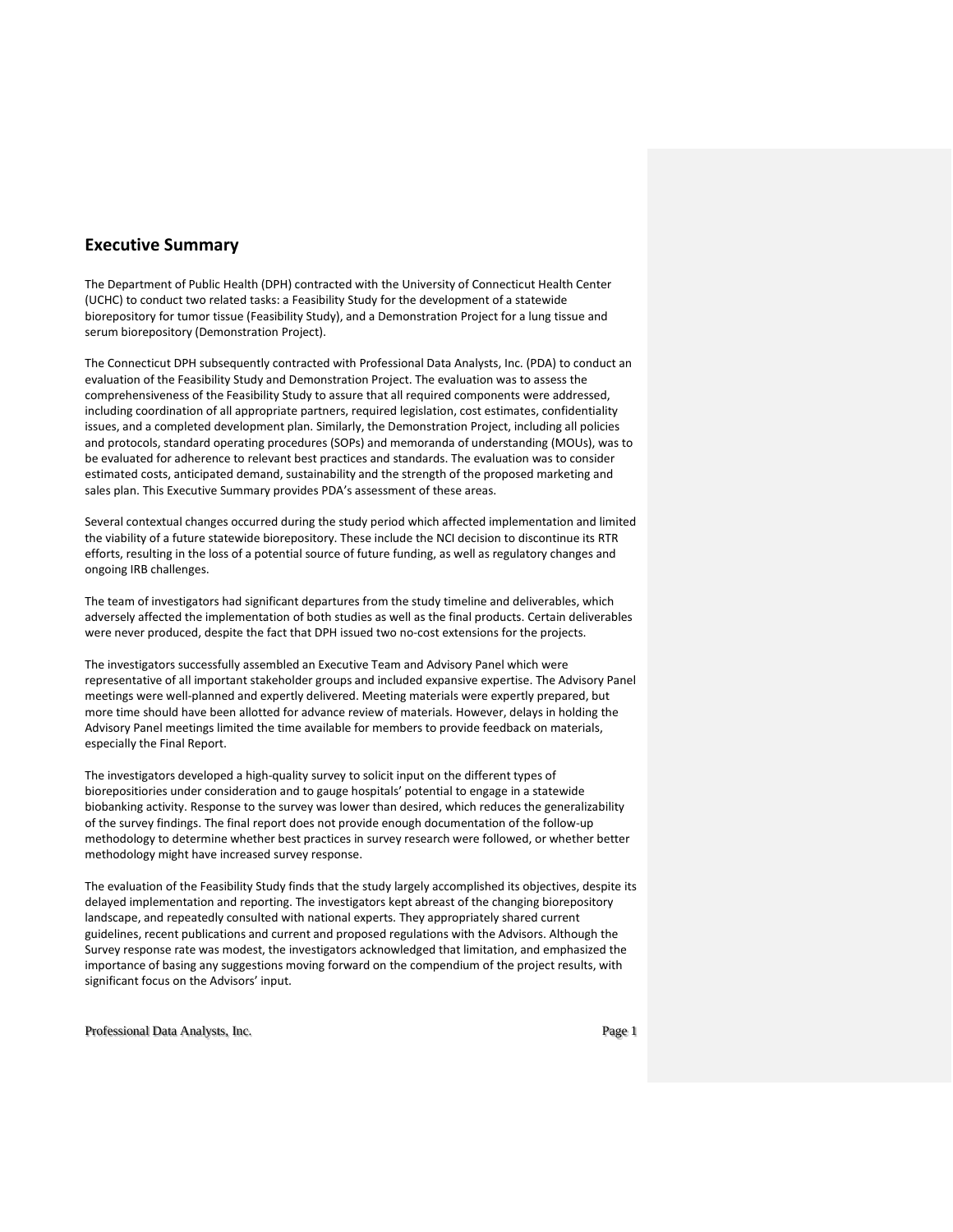The evaluation of the Demonstration Project concludes that essentially, none of the three components was fully implemented. All project outcomes were subsequently limited to cost estimates; planning and design considerations; and development of general protocols, procedures and clearance documents. All projects fell short of securing participation and IRB approvals of other hospitals. The components of the Common Agreement White Paper for a Statewide Virtual Biorepository were largely completed, but the process deviated substantially from the proposed work plan. Notably, the protocols, procedures and IRB applications were developed in parallel with the Advisory Panel discussions instead of following their completion. The investigators were the primary authors of the component documents and final content, and the Advisory Panel had a very limited timeframe to review the Final Report.

It was ultimately decided to leave elements of the **CSR** project to individual hospitals and research consortia as their funding allows. This decision was appropriate and informed by survey findings and Advisor input indicating the cryopreservation is rare and would probably not increase. In addition, costs would be significant with no evident source of funding.

Multiple steps and challenges remain in the implementation of the two remaining recommended projects, the **ATA** and one year **RTR**. The endpoint of the Biorepository Project fell well short of its original goals with the Feasibility Project comprising the majority of accomplished work plan. Although funding concerns may have obviated the implementation of specimen collection and transfer in the CSR and RTR Demonstration Projects even if the contracted timeline had been followed, the ATA project could certainly have been further progressed beyond general protocol development and IRB application to further implementation and beginning educational efforts at the individual hospital level. Significant further support of DPH or other public or private entities will be required for furtherance and final implementation of this initiative.

Finally, PDA considers the justification for the establishment of a one-year RTR pilot project weak. The costs would be considerable, even for one year, with minimal evidence that specimen collection and demand would be sufficient to support requests for additional funding. In fact, the investigators themselves at one point noted that a five year commitment to the project would need to be made at the outset for it to be productive.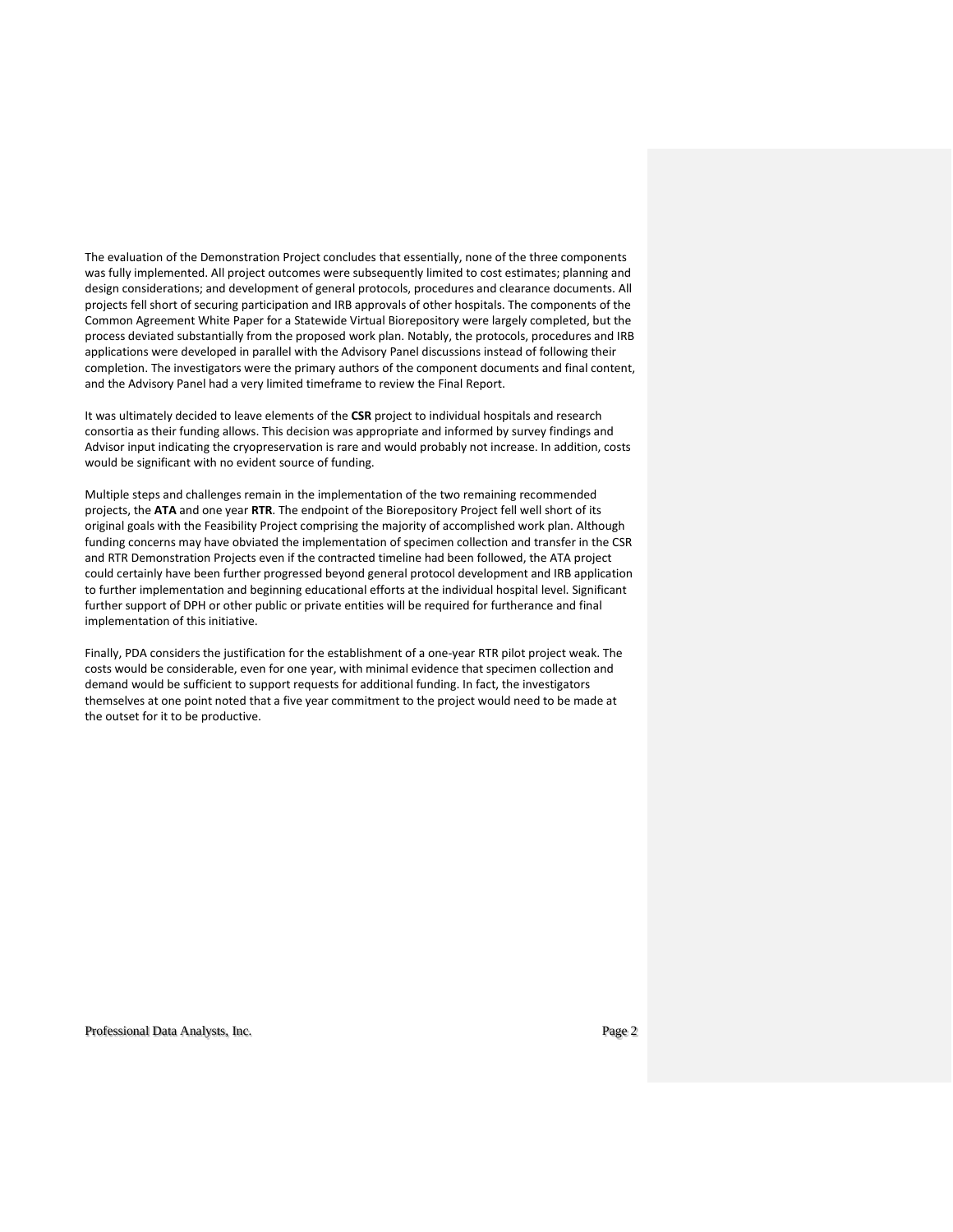## **Introduction**

The University of Connecticut Health Center (UCHC) was contracted by the Department of Public Health (DPH) to conduct two related tasks: a Feasibility Study for the development of a statewide biorepository for tumor tissue (Feasibility Study), and a Demonstration Project for a lung tissue and serum biorepository (Demonstration Project). The Demonstration Project was comprised of three sub-projects:

- i) a Demonstration Biorepository of Fresh-Frozen Tissue and Serum (Cryopreserved Specimen Repository or CSR);
- ii) a Demonstration Biorepository of Formalin-Fixed Paraffin-Embedded (FFPE) Tissues that would otherwise be discarded (Residual Tumor Repository or RTR); and
- iii) a Demonstration "Virtual" biorepository in which the FFPE specimens would remain in the hospital archives, but tissue information and access are centrally organized (Accelerated Tumor Access or ATA).

The project was to build upon previous work in Connecticut including a Surveillance, Epidemiology, and End Results (SEER) Special Study in 2001 which involved a survey of state pathology laboratories and a DPH Feasibility Study for a statewide biobank that examined risk factors for preterm births and reviewed many ethical, legal, and social issues common to a tumor biorepository. The stage for the project was set by the implementation of Public Act No. 09-232, October 1, 2009 which stated that the DPH could enter into a contract for the storage, holding and maintenance of the reportable tumor tissue samples under its control and management.

The primary investigator on the project was Richard Everson, MD, MPH, Deputy Director for Cancer Prevention and Control, UCHC, and Helen Swede, PhD, Cancer Epidemiologist, UCHC, was Coinvestigator. Rajni Mehta, MPH, Director, Rapid Case Ascertainment was also on the project team. The Connecticut DPH team consisted of Lloyd Mueller, Principal Investigator, CT Tumor Registry; Lou Gonsalves, Epidemiologist, CT Tumor Registry; Cathryn Phillips CTR, Manager, CT Tumor Registry; and Joan Foland, Planner, Office of Genomics.

The Connecticut DPH subsequently contracted with Professional Data Analysts, Inc. (PDA) to conduct an evaluation of the Feasibility Study and Demonstration Project. The evaluation was to assess the comprehensiveness of the Feasibility Study to assure that all required components were addressed, including coordination of all appropriate partners, required legislation, cost estimates, confidentiality issues, and a completed development plan. Similarly, the Demonstration Project, including all policies and protocols, standard operating procedures (SOPs) and memoranda of understanding (MOUs), was to be evaluated for adherence to relevant best practices and standards. The evaluation was to consider estimated costs, anticipated demand, sustainability and the strength of the proposed marketing and sales plan.

The PDA evaluation team consisted of Anne Betzner, the Principal Investigator on the project, and Ann Wendling, the Project Director who was responsible for the day-to-day management of the project. Dean Troyer and Dan Kavanaugh were sub-contractors as content experts in the area of biorepositories. The evaluation was participatory in nature in which PDA shared findings regularly with DPH for the purpose of program improvement. PDA was invited to participate in project conference calls and observe the Advisory Panel meetings. An overview of the Evaluation Process may be found in Appendix A.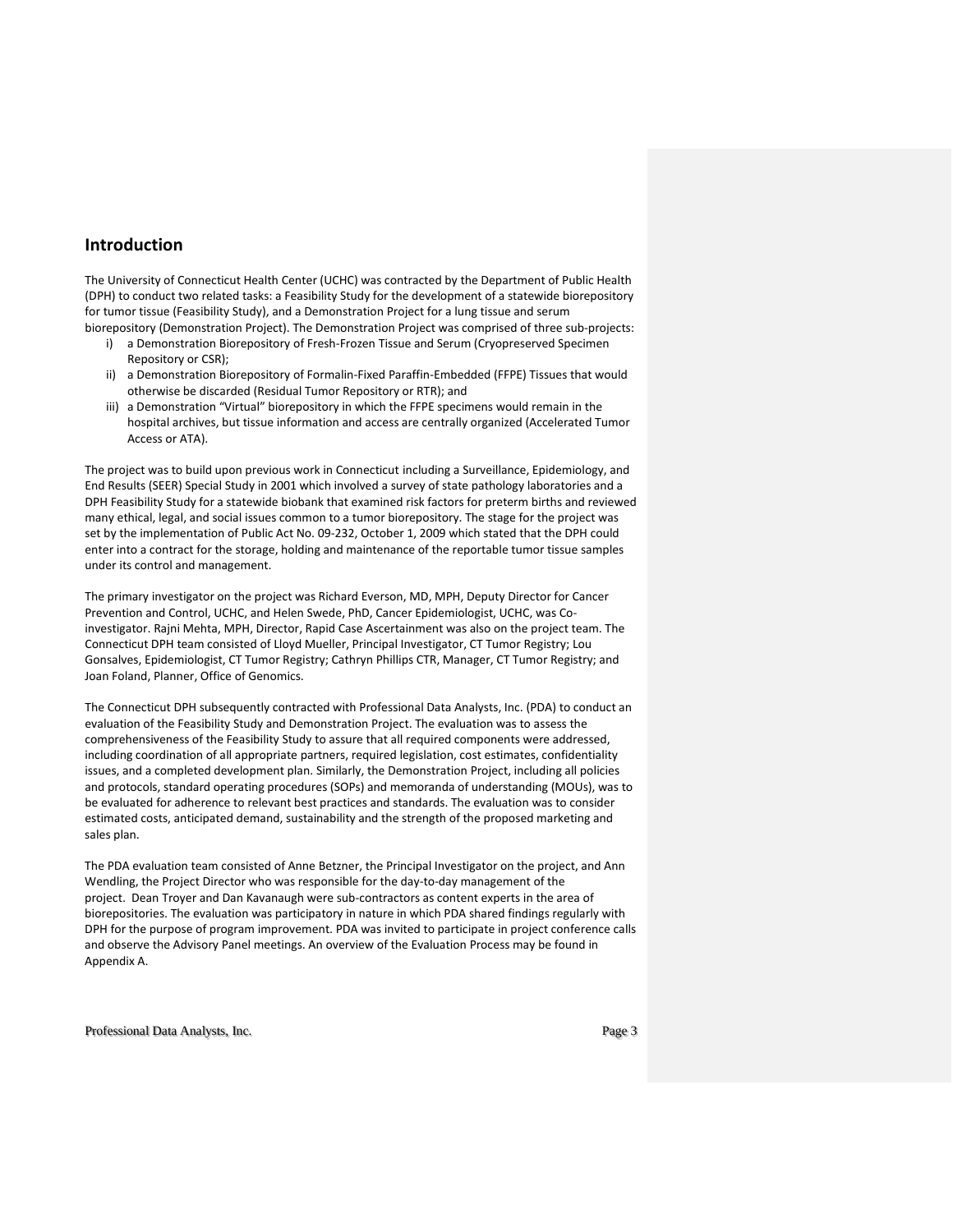After reviewing the final work plan for the University of Connecticut Feasibility Study, PDA identified an opportunity to produce useful evaluation information in several additional areas. The attached final evaluation plan focused on the Feasibility Study since it was the first to be implemented (Appendices B and C). A specific plan for the Demonstration Project was not developed due to project delays and lack of development of a clear and detailed project work plan informed by the Feasibility Study.

The evaluation questions guiding the evaluation of the Feasibility Study were:

- 1. To what extent do the 'Terms of Reference' address all necessary issues for the Feasibility Study? What are the strengths and weaknesses of the group membership in the Executive Team, Advisory Panel, Advisory Sub-groups, and External Reviewers? For each of the above, what sectors of expertise or issues, if any, are under-represented?
- 2. What are the strengths and weaknesses of the content of the survey questionnaires for the hospital pathology laboratories and IRBs? What content areas, if any, are underrepresented?
- 3. What are the strengths and weaknesses of the methodology of the survey questionnaire for the hospital pathology laboratories and IRBs? How adequate is the sampling plan and execution? What is the response rate of the survey and how representative is the response group? To what extent does survey administration mirror best practice?
- 4. What are the strengths and weaknesses of the content of the Advisory Panel meetings, including external communications as appropriate? How adequate is participation of Advisory Panel members for the purpose of the Feasibility Study?
- 5. To what extent does the Final Feasibility Study Report reflect key content areas?
- 6. Overall, what are the strengths and weaknesses of the Feasibility Study Report and what do we judge its overall anticipated success?

The elements of the Demonstration Project which were implemented near the end of the project timeline were evaluated on the original contracted evaluation parameters including the development of policies and protocols, standard operating procedures and memoranda of understanding and their adherence to relevant best practices and standards. Detailed work plans were not established for the Demonstration Project and correlatively, more detailed evaluation questions were not developed.

This report addresses the Feasibility Study evaluation questions above, as well as the contracted areas for evaluation of the Demonstration Project. The report is comprised of four sections. The first is a process evaluation that describes some key contextual factors and changes that effected how the Feasibility Study and Demonstration Project were implemented and evaluated. The process evaluation also describes overall project timeliness and compliance with work plans, as well as management strategies that may positively impact any future funded endeavors. The second section assesses the Feasibility Study with regard to the study plan and participation, the Pathology and IRB surveys, the Advisory Panel, and the Feasibility Report. The third section assesses the Demonstration Project, specifically: the work plan and implementation of the FFT and Serum Demonstration Biorepository Project, the FFPE Tissue Demonstration Biorepository Project, the ATA White Paper, and Final Report are described here. The last portion of the Demonstration Project section discusses the overall success of the Demonstration Project. The fourth and final section of the report summarizes findings and provides conclusions regarding the evaluation of the Feasibility Study and Demonstration Project.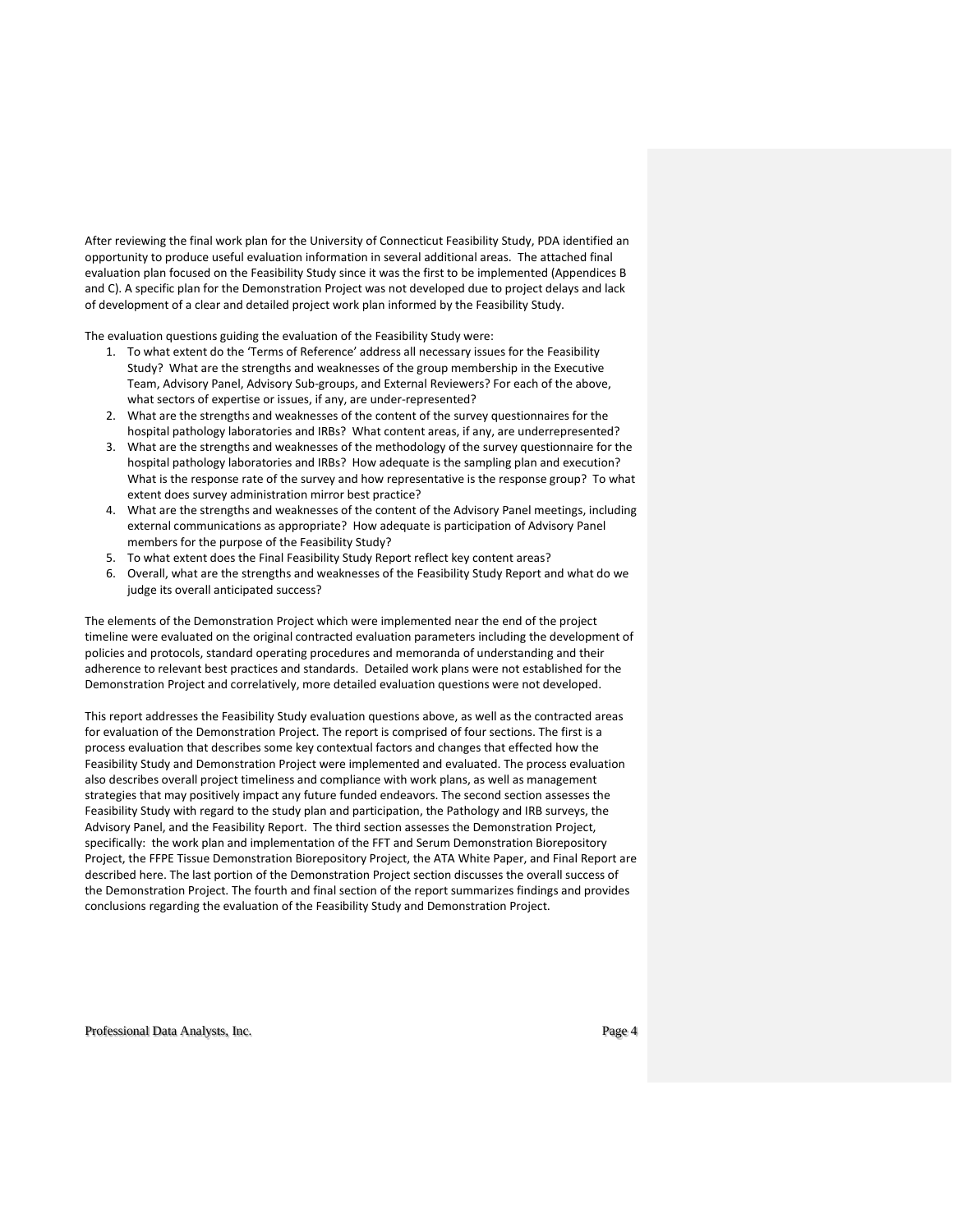# **Process Evaluation**

Lung tissue biorepositories encompass complicated financial, scientific, ethical and legislative issues. The first part of the process evaluation discusses several changes that occurred within these areas that impacted how the Feasibility Study and Demonstration Project were conducted and evaluated. Due to these and other factors, the timelines and work plans of the Feasibility Study and Demonstration Project were also subject to substantial changes. The process evaluation also discusses overall project timeliness and compliance with the original and revised work plans. A final area for consideration is the management of this complex grant and potential strategies to positively impact any future activities that may be funded.

### **Contextual Changes**

Key contextual changes in four areas are discussed below: funding, state of the science, IRB clearance, and legislative and regulatory issues.

### **Funding**

Since a significant focus of the project on was on developing a Residual Tumor Repository (RTR) in conjunction with the Connecticut Tumor Registry (CTR), it was anticipated that pilot work could be used to support an application for sustaining the resource through NCIs SEER program. However, during the course of the project, NCI decided to discontinue its RTR program, requiring a search for other funding sources. This was a particular concern for infrastructure development and sustainability of the project which led to the decision to limit implementation to development of cost estimates, procedures, and IRB protocols instead of assembling tissues and storing them in facilities that might not be able to be maintained. The changes in the funding landscape also resulted in exploring the potential use and funding of an RTR by other sectors in biomedical research, including pharmaceutical and biotechnology programs.

Funding considerations also affected the implementation of the Fresh-Frozen Tissue (FFT) and Serum (Blood) Demonstration Project. Initially, the investigators expected there would be a second year of funding from the Connecticut Tobacco Trust Board in the amount of \$250,000 that would expand the overall study and sustain tissue collections initiated by pilot work, but these funds were not received. This led to significant concerns about the sustainability of any pilot project. Additional sources of funding that could sustain the pilot efforts were not available.

### **State of the science**

FFPE tissues, which are widely available, are morphologically well preserved, but DNA and RNA may be fragmented and tumor proteins may be linked to other cellular components. In the past several years, a new generation of genomic analytical methods was developed that can greatly enhance the analysis of the extensive bank of FFPE tissues. This will allow greatly expanded use of archived tissues instead of relying on the more costly and labor intensive analysis of cryopreserved specimens. The investigators noted that new methods will be available for analyzing tissues with arrays such as the whole genome cDNA-mediated annealing, selection, extension, and ligation (DASL) assay that obtains gene expression levels for over 24,000 genes; assays for microRNAs; and large scale single procedure sequencing for cancer mutation screening providing data on millions of short fragments of genomes. The newer FFPE technology allows use of archived specimens for various endpoints including multiple tumor mutations.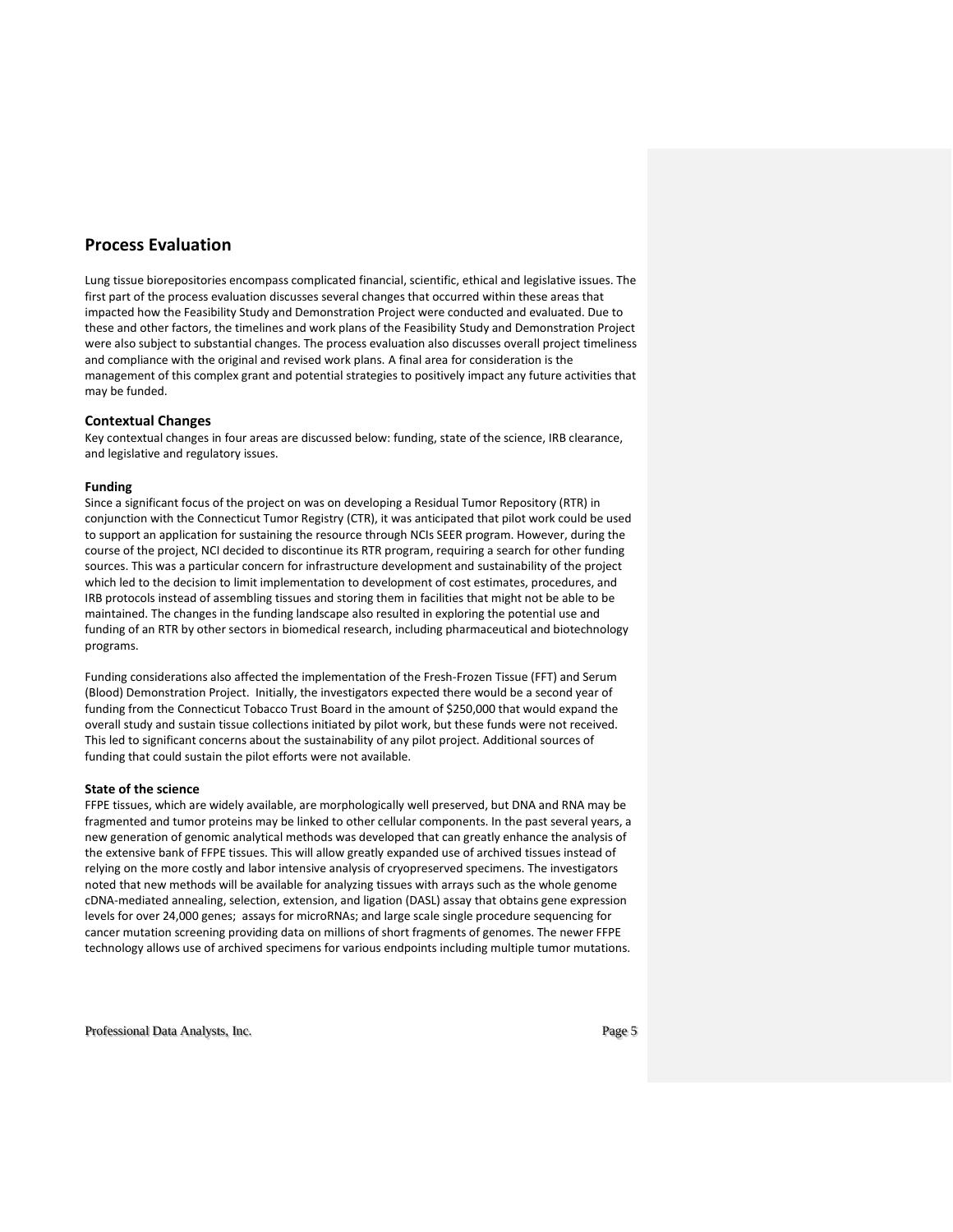Use of FFPE tissues will allow rapid completion of retrospective investigations of important clinical endpoints, such as molecular differences predicting clinical recurrence and survival. Survival analyses using FFPE studies are faster to complete than cryopreservation based studies due to the availability of larger numbers of tissue samples collected over many years, including autopsy specimens allowing access to tissues not usually available from surgical specimens. Also, studies of rare conditions and subgroup populations from whom specimens may be infrequent at a given hospital, such as minority populations or people at the extremes of age, would be facilitated by use of FFPE specimens from multiple hospital sites.

### **IRB clearance**

The Connecticut Institute for Clinical and Translational Science (CICATS) was created in 2009 by the University of Connecticut, in [partnership](http://cicats.uchc.edu/about/partners.html) with regional hospitals, state agencies and community health care organizations. CICATS serves as a regional IRB in the advancement of translational research in the Hartford area. CICATS IRB approval would cover clearance at multiple hospitals including Hartford Hospital, St. Francis Hospital, John Dempsey Hospital, Hospital of Central Connecticut, and others in the Hartford area. It was hoped this would facilitate implementation of the Demonstration Projects by eliminating the cumbersome need for individual IRB clearances at each hospital and for each study. It would ease the establishment of the Virtual Biorepository, subsequently relabeled ATA. For more information[: http://cicats.uchc.edu/services/irb.html](http://cicats.uchc.edu/services/irb.html)

#### **Legislative and regulatory**

A change in the minimum medical retention policy was implemented by the DPH in 2009; Department of Public Health 19.28 Hospitals, Child Day Care Centers, Other Institutions and Children's General Hospitals. The previous policy required record retention for 25 years. The new statute stated, "Medical records shall be filed in an accessible manner and shall be kept for a minimum of ten years after discharge of patients, except that original medical records may be destroyed sooner if they are preserved by a process consistent with current hospital industry standards. The hospital shall provide the Department of Public Health with a list of the process or processes it uses." This change in retention policy might affect the availability of clinical data to associate with pathology specimens preserved longer than ten years.

#### **Overall Project Timeliness and Compliance with Original and Revised Work Plans**

The Connecticut Department of Public Health (DPH) contracted with the University Connecticut Health Center (UCHC) for grant activities starting on January 26, 2010. The DPH provided UCHC two no cost extensions, essentially doubling the project duration to December 31, 2011 with a Final Report due within 60 days of completion. PDA assessed progress on the Feasibility Study and Demonstration Project based on the timeline outlined within the original work plan in a Progress Memo sent to DPH June 17, 2011 (Appendix D), and again in a second Progress Memo to DPH on October 24, 2011 (Appendix E). These progress memos were not specifically outlined in PDA's work plan; however, we conducted this activity in order to be response to DPH's needs.

This section describes timeliness and compliance with the original and revised work plans for the Feasibility Study first, followed by the Demonstration Projects. The scheduled dates of completion for key milestones and deliverables are determined by the number of weeks from the inception of the project. Since the contract was fully signed and executed on January 26, 2010, progress on the timeline is judged from that date. The last portion of this section discusses progress towards completion of the revised timeline that was developed three months before the end of the grant, in October 2011.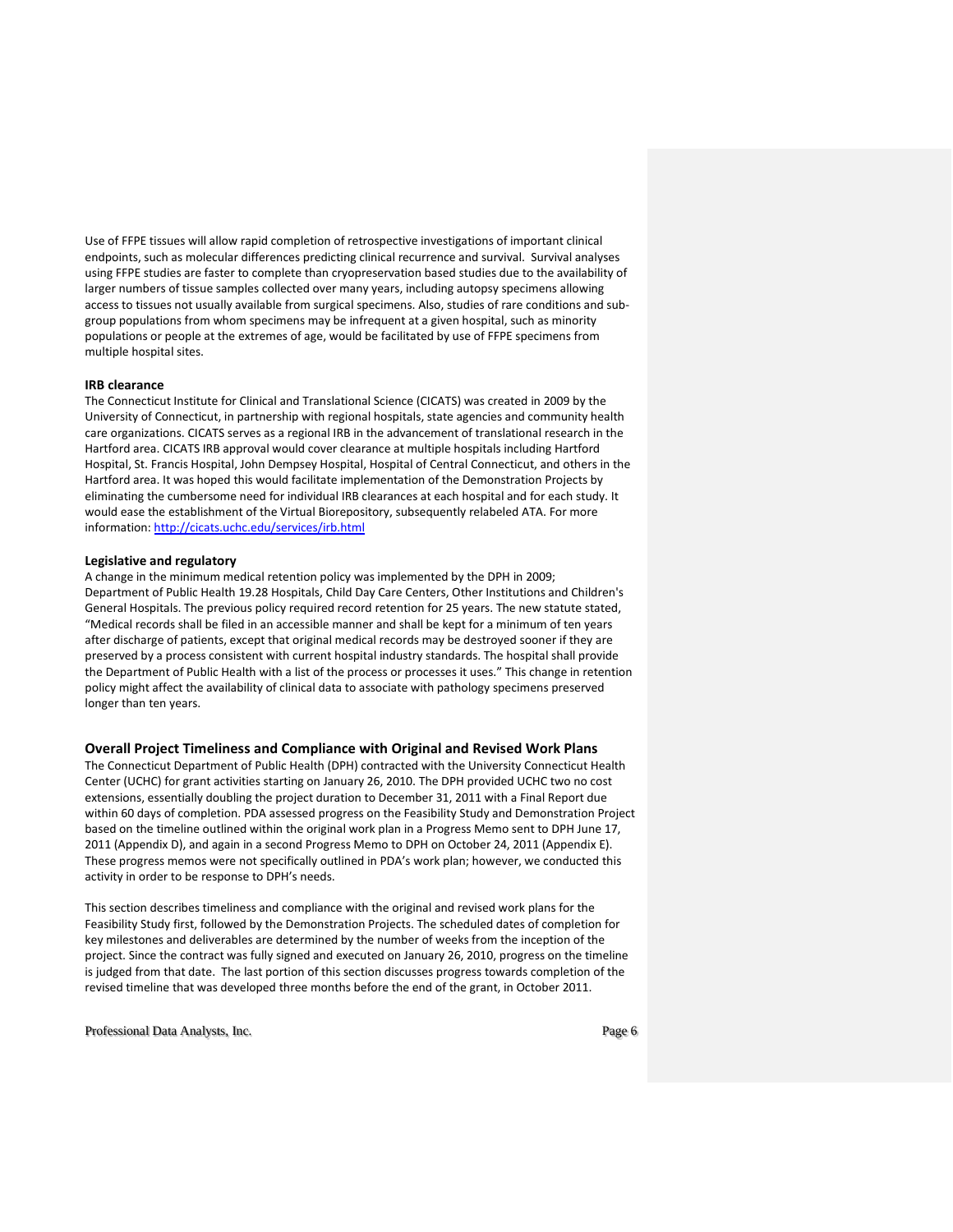### **Progress of the Feasibility Study according to the original work plan**

The state-wide surveys of Connecticut hospital pathology departments and IRBs and Advisory panel tasks were largely completed, but were submitted approximately one year late, according to the original work plan. The final report of survey findings was due by Week 20 (June 15, 2010) and was actually completed in July 2011. The Advisory Panel meetings were scheduled to be finished Week 24 (July 13, 2010), but were actually completed about 15 months later, November 10, 2011. The completion of the set of Panel meetings was a critical step upon which many other deliverables of the project depended. These include establishment of principles and procedures and outstanding issues for the Demonstration Project, most notably the Statewide Virtual Biorepository (VB) (referred to subsequently as Accelerated Tissue Access, or ATA).

Likewise, the Interim Feasibility Study Report, originally due by Week 26 (July 27, 2010) was submitted about 15 months late on October 10, 2011. The original work plan stipulated that External Reviewers comment on the report prior to its submission to DPH; however, the evaluators are not aware that the report was reviewed by either the Advisory Panel or a unique team of External Reviewers.

### **Progress of the Demonstration Project according to the original work plan**

By Quarter 6, August 1-October 31, 2011, some UCHC made some progress in implementing the Prospective Collection and Storage of Fresh-Frozen Tissue and Serum Project (CSR), but Hartford Hospital and a third participating hospital, which was not secured, never began implementation which was scheduled for Week 26 at the latest (July 27, 2010). Similarly, the implementation of the Physical Biorepository of Formalin-Fixed Paraffin-Embedded (FFPE) Tissue Project at Hartford and a third hospital was to start by Week 24 (July 13, 2010). PDA received no documentation that the FFPE project was implemented at any hospitals besides ongoing specimen collection at UCHC. Interim reports, subsequent to implementation were to be submitted by Week 44 at the latest (November, 30, 2010). These reports were not completed, but components of the interim reports were submitted as part of the Draft Final Report approximately one year after the due date, on October 10, 2011, and embedded in the narrative and Appendices of the project Final Report.

The third project is the Statewide Virtual Biorepository (ATA). Criteria for additional partner hospitals, and the number thereof, to join UCHC and HH in the project were to be determined based on hospital surveys and Feasibility Study findings. Operating principles and procedures were to be developed based on the requirements identified in the statewide surveys of hospitals and the findings from the Feasibility Study. These tasks were not completed as scheduled. Acceptance of the IRB submission including principles and procedures is pending, a Master Agreement for CT hospitals has yet to be established, and possible hospital specific requirements have yet to be determined. A period of 20 weeks, from weeks 24 to 44 (July 13, 2010 to November 30, 2010), had been allotted to draft a Common Agreement White Paper to be submitted as a deliverable to DPH. UCHC had reported in quarterly updates that the paper was early in development, however multiple stakeholders had yet to be identified and invited to participate. It was not clear at the end of the second and final contract extension on December 31, 2011, how much progress had been made on the White Paper.

#### **Revised work plan and reporting**

In a meeting on October 3, 2011 among UCHC investigators, DPH staff and PDA staff outlined the delays in progress and reviewed the deliverables of both the Feasibility Study and a Demonstration Project that were not likely to be accomplished (Appendix F). One week subsequent to that, the investigators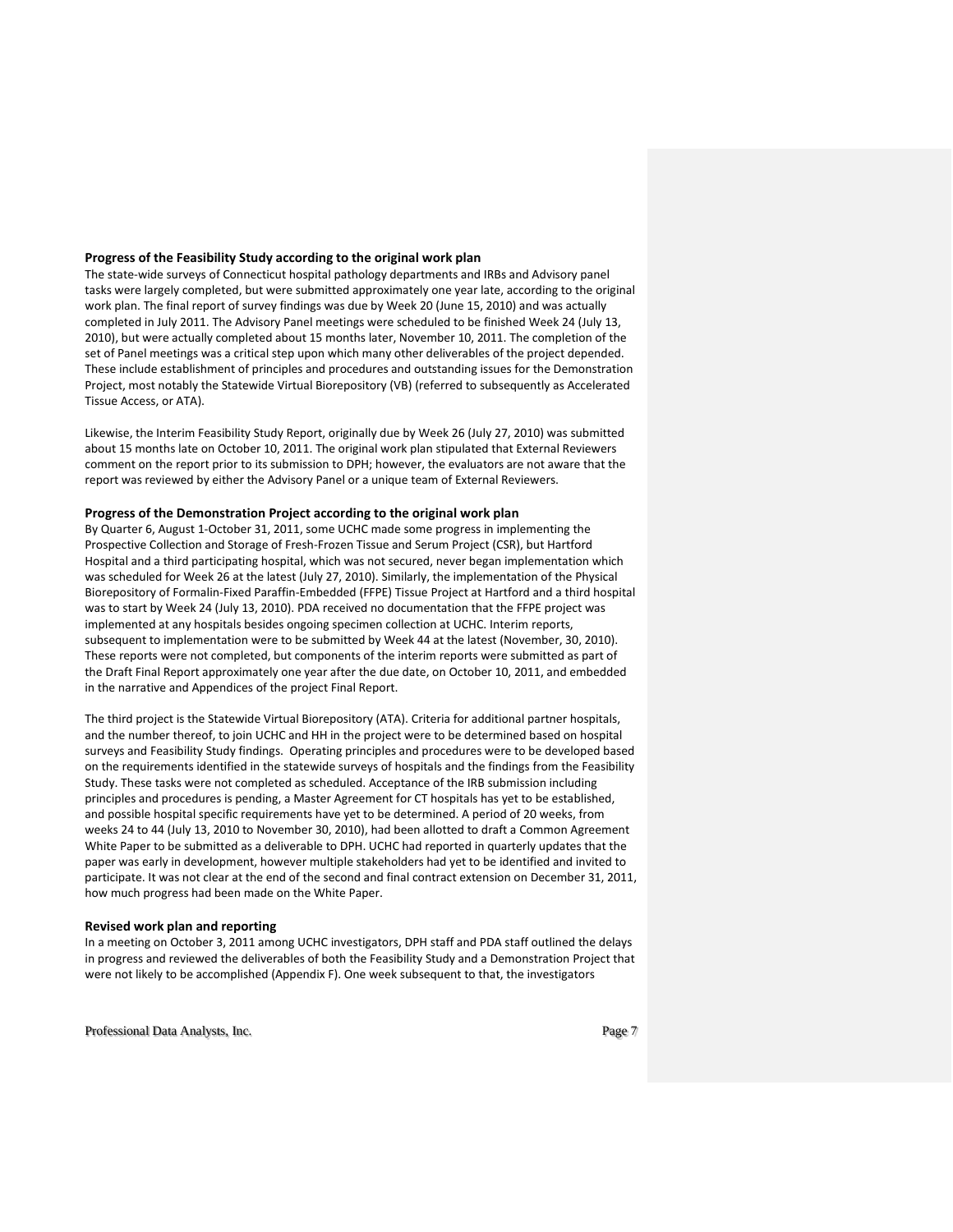submitted a revised work plan and timeline which guided the work until project completion on December 31, 2011. Also, a draft Final Report was submitted on October 10, 2011. It outlined progress to date and proposed modified contracted project deliverables. The draft Feasibility Study Interim Report and the three Demonstration Project Interim Reports, originally designated as separate reports, were submitted as part of the Draft Final Report in limited forms and with limited review of stakeholders. The Feasibility Study Report and the Common Agreement White Paper for a Statewide Virtual Biorepository were also eventually subsumed in the Final Report. These documents were submitted later than was specified in the original project deliverables and associated timelines.

Lastly, quarterly project reports were consistently submitted late to DPH. The following table includes scheduled due dates for the Quarterly Project Reports and the Receipt Dates as noted by DPH. The discrepancy in the numbers of reports, 8 due, 7 submitted, is likely due to the investigators' consideration that the Update on Activities report submitted in April 2011 covered two quarters, 11/1/2011 through 5/31/2012. Alternatively, the report for the period 3/1/2012 through 5/31/2012 was missed. The report labeled Progress Report 5 covered the period 5/1/2011 to 07/31/2011. Progress Report 6 submitted very late on February 21, 2012 and the draft Final report submitted on October 10, 2011 provided important information on the redesigned scope of the Demonstration Project and related progress which would have been useful for DPH to have on a more timely basis.

| Goal                                                       | Activity                   | Due Date  | Date Received |
|------------------------------------------------------------|----------------------------|-----------|---------------|
| Document progress and<br>a.                                | Quarterly progress reports | 5/1/2010  | 7/28/2010     |
| problems for all projects in<br>written quarterly reports. | submitted to DPH.          | 8/1/2010  | 1/27/2011     |
|                                                            |                            | 11/1/2010 | 1/27/2011     |
|                                                            |                            | 2/1/2011  | 4/27/2011     |
| Submit quarterly reports<br>b.<br>to DPH.                  |                            | 5/1/2011  | 6/7/2011      |
|                                                            |                            | 8/1/2011  | 8/26/2011     |
|                                                            |                            | 11/1/2011 | 2/21/2012     |
|                                                            |                            | 2/1/2012  | 2/21/2012     |

The evaluation plan did not include an evaluation question addressing adherence to project timelines and work plans. However, the evaluation team concludes that delays in implementation, delays in submission of reports and other deliverables, and the failure to complete certain deliverables adversely impacted the overall quality and utility of the final products produced by the Feasibility Study and Demonstration Project. We believe that the delay in completing the Advisory Panel meetings one of impediments, since several other study activities, including the majority of the Demonstration Project tasks, were dependent upon completion of the Advisory Panel meetings and tasks. The delays in quarterly reporting hindered the ability of DPH to provide informed feedback on project performance. The delays in providing minutes and transcripts from the Advisory Panel Meetings and the draft Final Report to its members was not conducive to careful review and commentary.

Some delays in timeline and deliverables were ultimately overcome by the project team by the time of the final report. These include submission of IRB applications including SOPs for the Multi-Hospital Master Protocol for Research Requiring Residual Tumor Tissue and De-Identified Clinical Data and the Statewide Physical Repository of Residual Tissue, the Research Registry/Repository for Prospective Studies of Tumor and Blood, and the Multi-Hospital Master Protocol for Research Requiring Residual Tumor Tissue and De-Identified Clinical Data: Accelerated Tumor Acquisition (ATA). However, as noted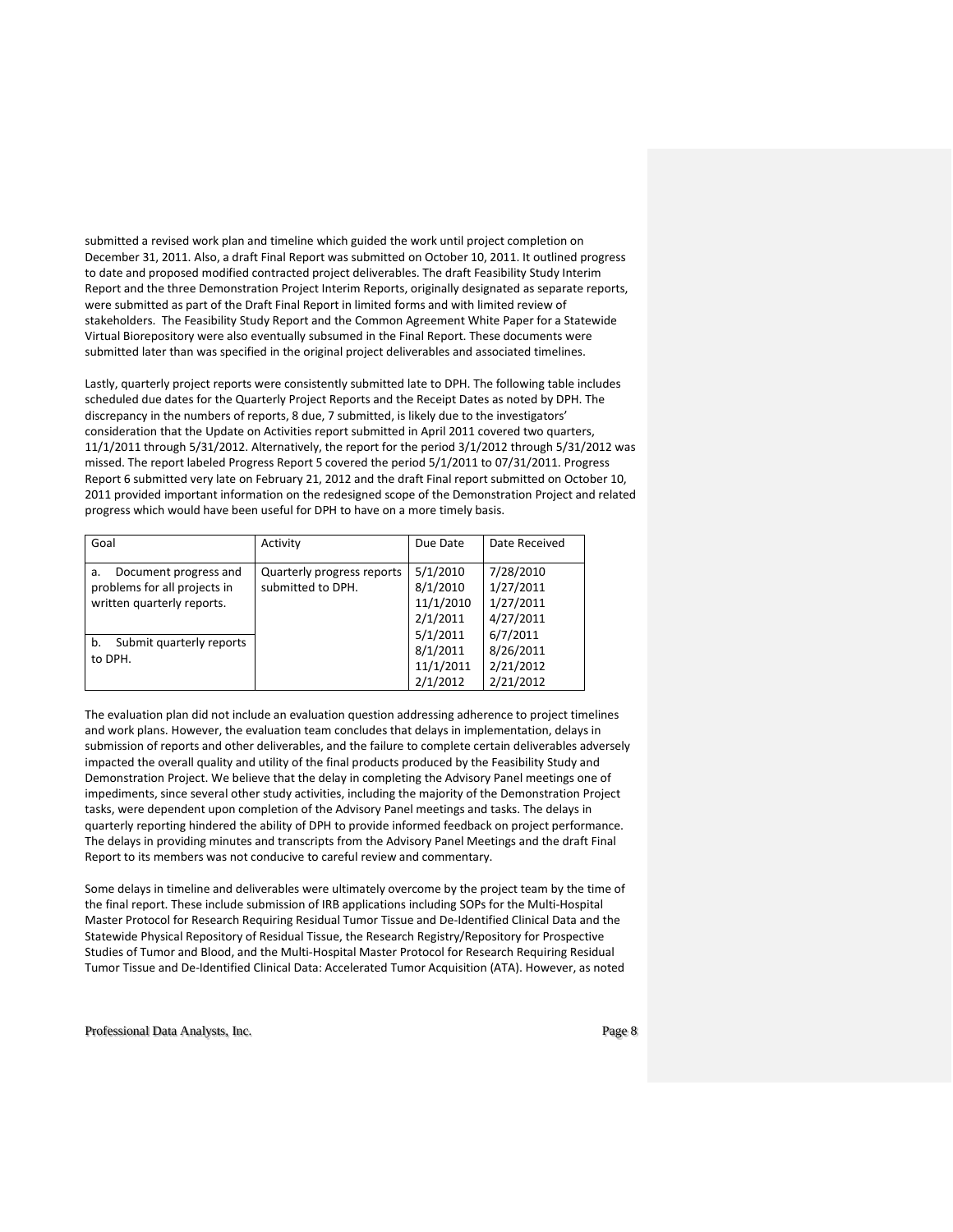in subsequent report sections, multiple tasks, especially related to the Demonstration Project were never completed.

### **Reflections on Contract Progress**

This section reflects on the contextual factors that impacted the progress of the biorepository contract, and the overall patterns of timeliness and completion of contract activities. It considers how management practices may improve any future activities that may be funded in this area.

As is described above, the DPH contracted with the UCHC to conduct activities clearly itemized in the contractor's work plan. The DPH specifically selected the contractor to complete the activities because they are well respected experts in the field, with both academic and practical experience that would enable them to complete the specified activities. Informal interviews with PDA suggest that DPH expected that the advanced credentials of the selected contractor would be the primary factor that would lead to project success.

PDA observed the progress of contract activities throughout the contract period and participated in two Evaluation meetings with the contractor and DPH on March 22, 2010 and July 28, 2010 (Appendices G, H), which noted substantial delays and several aspects of the contract which were not completed. It is important to note that some of the activities were delayed or not completed because the contractor appropriately responded to changing funding, scientific, legislative, and regulatory conditions relevant to the project (also described above). In witnessing the progress of the contract, PDA speculates that another factor that may have contributed to the delays include understaffing at UCHC such that staff were not available to participate in the project in a timely fashion. This may be related to the advanced credentials of the contractor and external demand for the project team's time. PDA is unclear as to the extent to which understaffing may have impacted project progress. Undoubtedly, many other factors impacted project progress that PDA is not aware of and are not outlined here.

Even without fully understanding the reasons that contracted activities were not completed in a timely manner or at all, PDA has observed that communication between the contractor and DPH was insufficient to keep all parties apprised of the progress and changes to activities, and to develop a mutually agreeable plan for moving forward on a timely basis. A revised work plan and timelines were developed in the latter part of the one year no-cost extension, on October 10, 2011. However, this planning occurred too late in the contract to ensure that more activities would be completed. Additionally, quarterly reporting was not consistently submitted on a timely basis.

More timely communication between the contractor and DPH would significantly improve project functioning in future cycles. PDA believes this is most appropriately ensured by DPH management. Such management would be most effectively employed by closely monitoring the project timeline in the contract, instigating communication to understand why delays are occurring, demanding quarterly reporting on a timely basis, actively renegotiating project timelines and deliverables periodically as necessary, and making clear that project funding is dependent on successful completion of project deliverables. Termination of the contract should be considered if the contractor does not adequately respond to the terms of the contract and DPH management of the contract.

It is important to note that the funded project is complex in its scientific content, in the group process that was selected to implement the contract, and in the array of contextual factors that surround the project. For this reason, management of the contract requires skills in several areas, most notably in the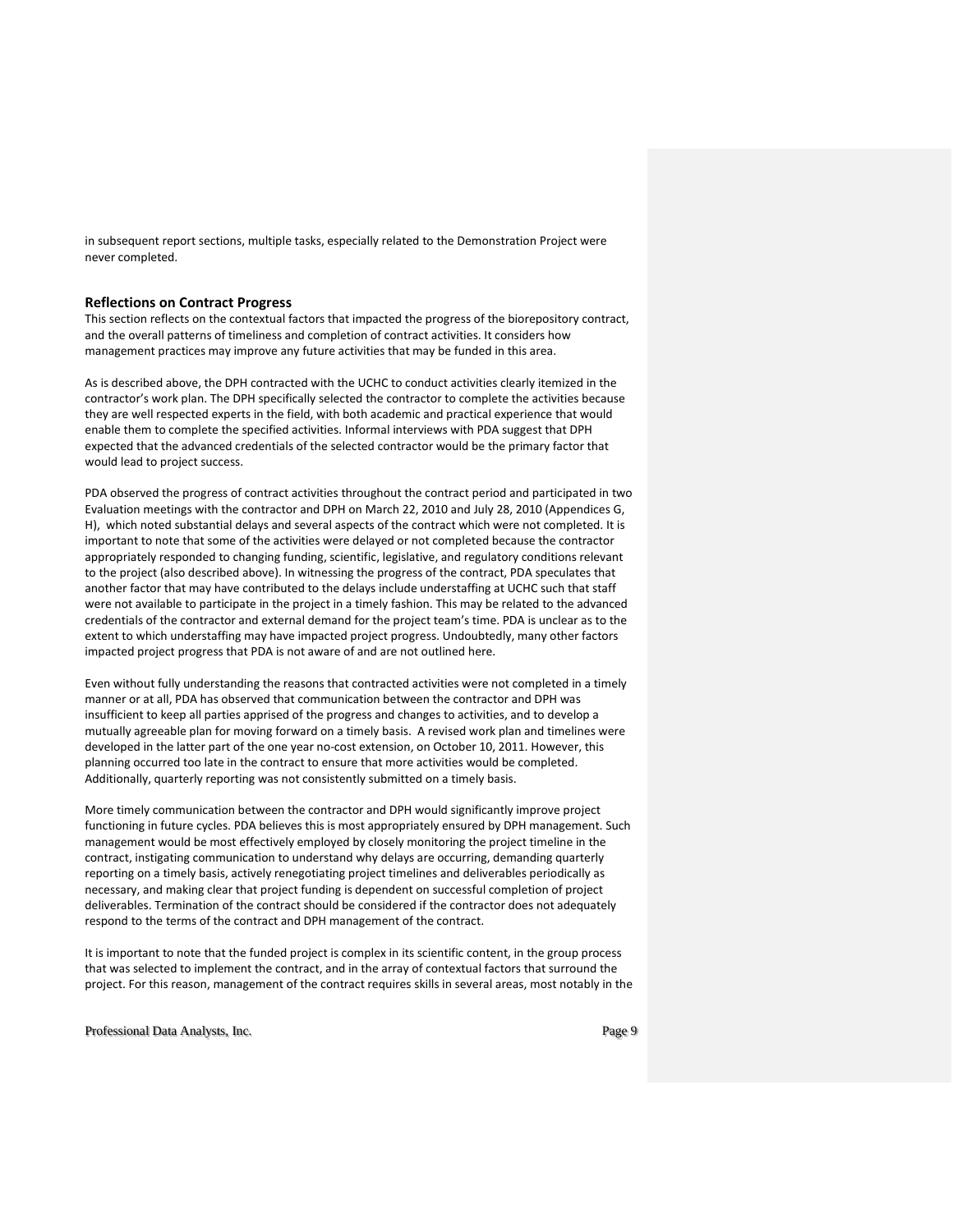substantive area of biorepositories and biorepository development, as well as in contract management and negotiation. It is possible that management of the contract at DPH may require participation of more than one person in order to bring all the necessary skills to the table. Future contracts would likely be well served by developing a structure that ensures that individuals with the required skills are available and accessed to participate in contract management. DPH staff require funding and departmental support in order to meaningfully participate contract management at this level.

In summary, PDA's observation is that some delay in project activities and changes in deliverables was necessary due to changing contextual factors in the field; the contractor was responsible for other delays. In addition, we believe that some delays and uncompleted deliverables could be avoided in the future if more structured management practices are implemented.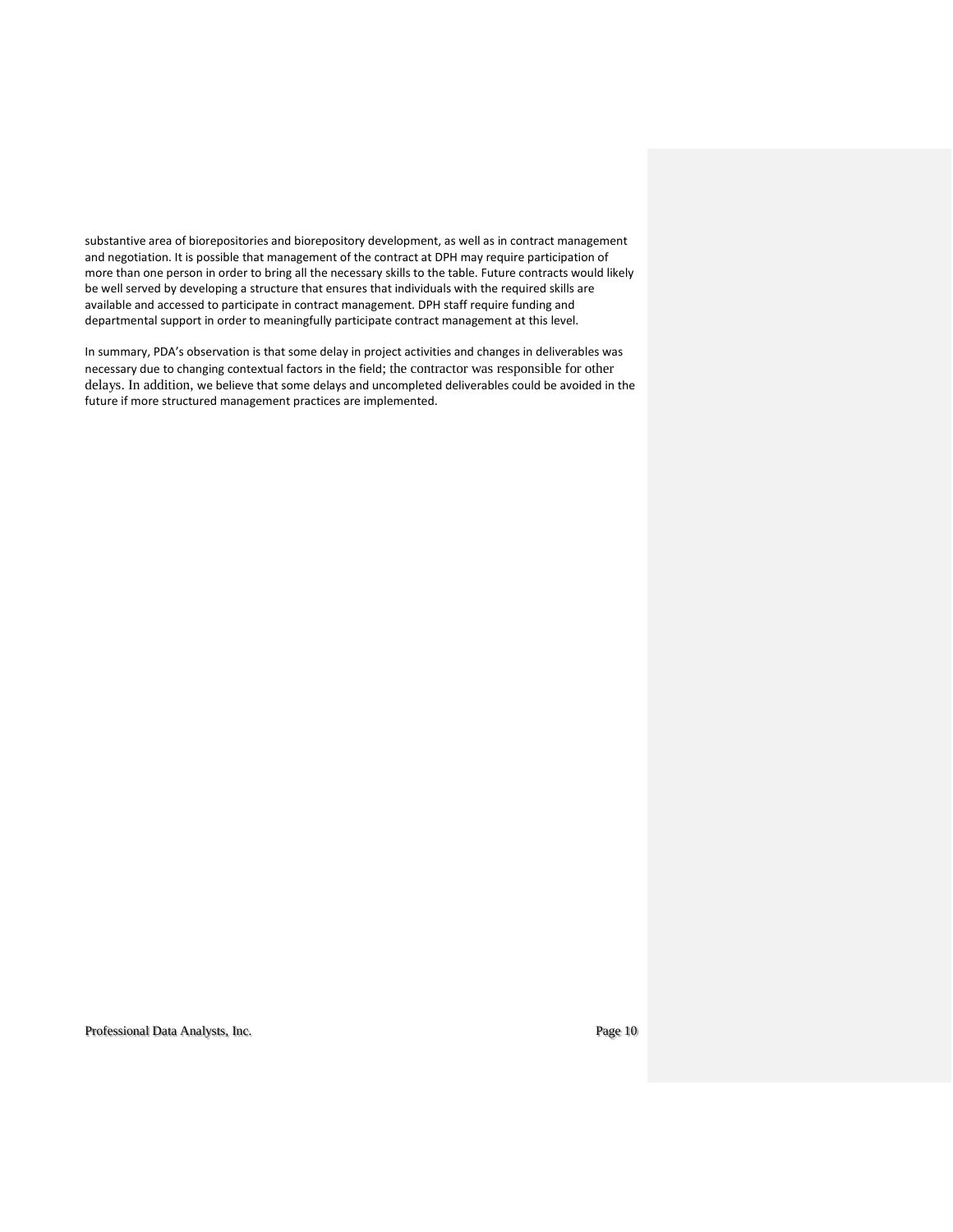# **Evaluation of the Feasibility Study**

The evaluation team was asked to assess the extent to which the Feasibility Study addressed all necessary issues, and the strengths and weaknesses of group membership. To this end, PDA assessed the Feasibility Study in four areas: the study plan and participation, the Pathology and IRB surveys, the Advisory Panel, and the Feasibility Report. Each area is discussed in greater detail below.

### **Study Plan and Participation**

The following section describes the extent to which Terms of Reference were defined, group membership, their participation, and the strengths and weaknesses.

### **Terms of reference**

In the Project Work Plan, it is stated that by Week 8, the 'Terms of Reference' (TOR) would be defined, outlining the scope and duties for each of the following groups: Executive Team, Advisory Panel, Advisory Sub-groups and External Reviewers. These groups were to assist UCHC in advising and directing the projects required under this MOA, according to their respective area(s) of expertise. The evaluator found that TOR were outlined primarily for one of these groups, the Advisory Sub-groups. In the Advisory Panel Planning Document on Feb 8, 2010, it was noted the Advisory Sub-groups were to review the interim reports and were identified as Pathologists, Informatics and Tumor Registrars. These constituents changed slightly by the end of the contract. In the Final Report, the groups were identified as Pathologists, IRB, ELSI (Ethical, Legal, Social implications), Cancer Partnership, Research/biobank, Cancer Centers, Consultant, Project Team and DPH staff. Terms of Reference for the Executive Team, Advisory Panel, and External Reviewers were largely undefined.

### **Expert representation and contributions**

### *Executive Team*

Members of the Executive Team were not defined in reports submitted to DPH and PDA, but PDA assumes that this group consists of project members at the University of Connecticut and Yale according to quarterly reports. It is assumed that DPH staff were included, but this is not clear. PDA has no documentation that definitively states how frequently the Executive Team met. There were approximately 15 conference calls noted in the first three quarterly reports, however, the frequency was not detailed in subsequent quarters. Documentation on the specific contributions of the Executive Team was not available to PDA. In an Advisory Panel planning document, it was noted that there would be discussions with the Executive Team and the updates would be sent to the Advisors. PDA has no documentation that this occurred.

### *Advisory Panel*

The Advisory Panel was selected over a period of several months with potential members first identified in a February 9, 2011 Advisory Panel planning document. The Advisory Panel consisted of 30 members in nine categories. The number of members in each of the categories is as follows: Research/biobank (N=7), Pathology (N=5), IRB (N=3), Cancer centers (N=3), ELSI (N=2), CT Cancer Partnership (N=2), Biobusiness Consultant (N=1), Project Team (N=3), and DPH (N=4).

**Commented [MSOffice1]:** Does this go up in the TOR section because it is about who these groups are? If this is related to the next point in the paragraph, please clarify

**Commented [AW2]:** I reordered these, but left the project team and DPH at the end.

Professional Data Analysts, Inc. **Professional Data Analysts, Inc.** Page 11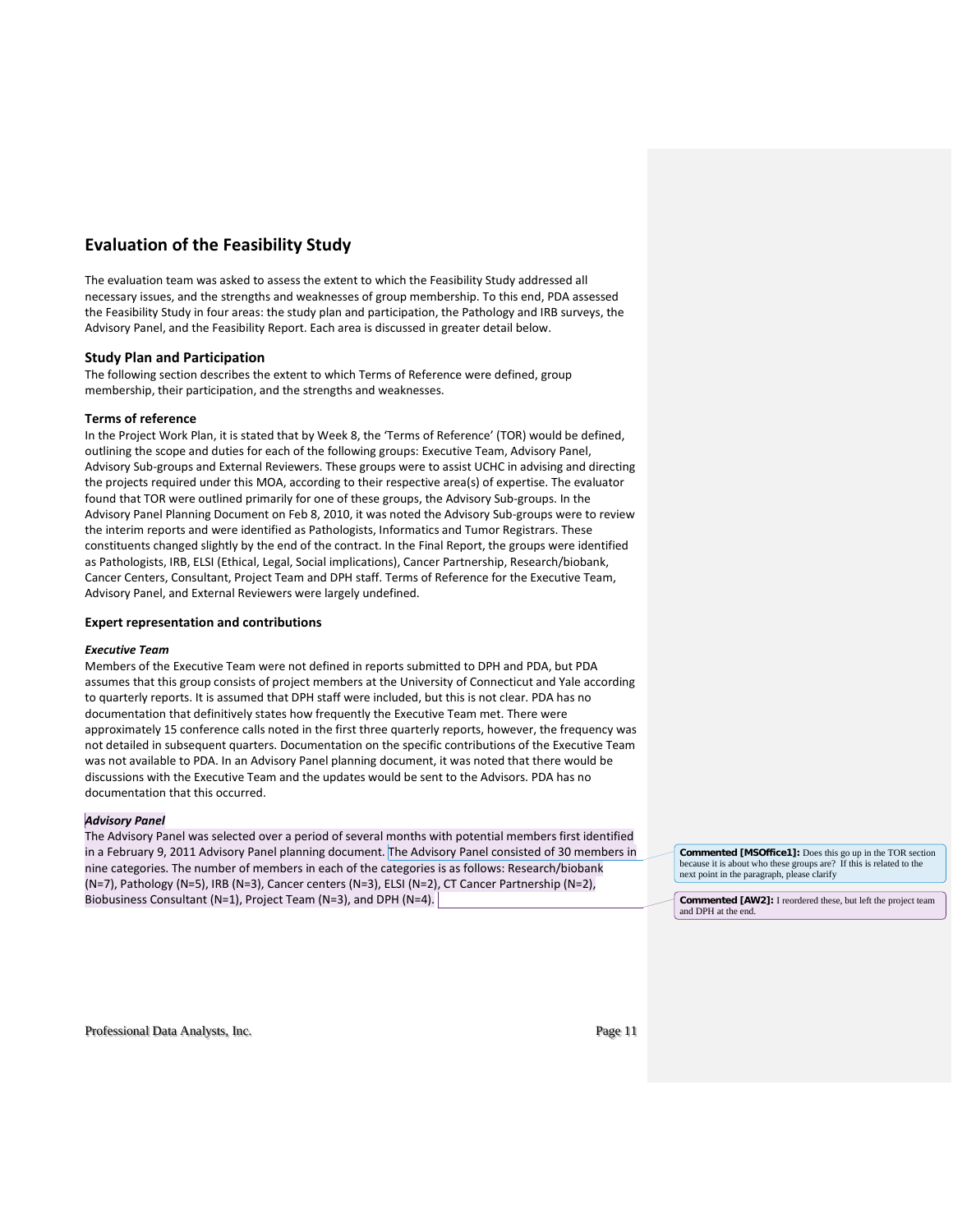#### *External Reviewers*

External reviewers were to be selected at the First Advisory Panel, however, there is no documentation that a separate group of External Reviewers was intentionally chosen. PDA's best understanding is that the entire Advisory Panel serves as External Reviewers.

### *Advisory Sub-groups*

Advisory Sub-groups were defined through categorical listing on the Advisory Panel documents, as described above. In an Advisory Panel planning document, it was noted that Advisory Sub-groups would meet to provide interim feedback between the first and second Advisory Panels. PDA has no documentation that this occurred. However, one contribution of the Advisory Sub-groups was to comment on the draft Final Report, which was sent to them via email eight days prior to the Final Report Due Date. Only a few members of the Advisory Panel were not included in the email request for commentary. It is not known if these members were requested to provide feedback. Additionally, on December 29, 2012, a face-to-face meeting was held with a sub-group of the Advisory Panel, including contracted consultant Lisa Miranda, President and Chief Executive Officer, Biobusiness Consulting, Inc. Meeting attendees included Drs. Everson and Swede, and several Advisors: Paul Pescatello, Pramod Srivastava, James Thibeault, and, later by telephone, L.Gonsalves, L. Mueller, and P. Checko, for additional input.

*Evaluation Question: To what extent do the 'Terms of Reference' address all necessary issues for the Feasibility Study? What are the strengths and weaknesses of the group membership in the Executive Team, Advisory Panel, Advisory Sub-Groups, and External Reviewers? For each of the above, what sectors of expertise or issues, if any, are under-represented?* 

The Executive team included knowledgeable state experts in cancer control and epidemiology with access to critical leadership in Connecticut to form the Advisory Panel. The membership of the Advisory Panel and its Sub-Groups was representative of all important stakeholder groups: Pathology, IRB, ELSI (Ethical, Legal, Social implications), CT Cancer Partnership, Research/biobank, Cancer centers, and a Biobusiness Consultant. The representation was diverse with expansive expertise to serve as valuable contributing Advisors. All of the Subgroups were represented at the Advisory Panel meetings. However, to the best of our knowledge, the expertise of membership was under-utilized. It is not evident how many, if any members of each Sub-group provided any additional feedback during the limited time given for review of the Draft Final Report. It was not apparent that specific feedback was elicited from members of particular Sub-groups with the exception of the Biobusiness Consultant. This is also the case for the External Reviewers, in general, which are assumed to be the entire Advisory Panel. Finally, Advisory Sub-groups and the Executive Team were assigned roles in an Advisory Panel Planning document, but PDA has no documentation that these bodies fulfilled those roles.

### **Surveys (Pathology and IRB)**

This section describes how the vendor developed, implemented, and reported the Pathology and IRB surveys, and PDA's initial assessment of survey methodology. It also describes PDA's assessment of the survey implementation and reporting after our initial assessment

#### **Research questions**

The surveys were designed to help determine the feasibility of different types of biorepositories. Identifying potential barriers to implementation and possible solutions at the hospital level were considered key to success of a statewide biorepository. The purpose was to learn more about current archival practices and to understand perceptions and realities of individuals who would have staffing

Professional Data Analysts, Inc. **Page 12 Professional Data Analysts, Inc.**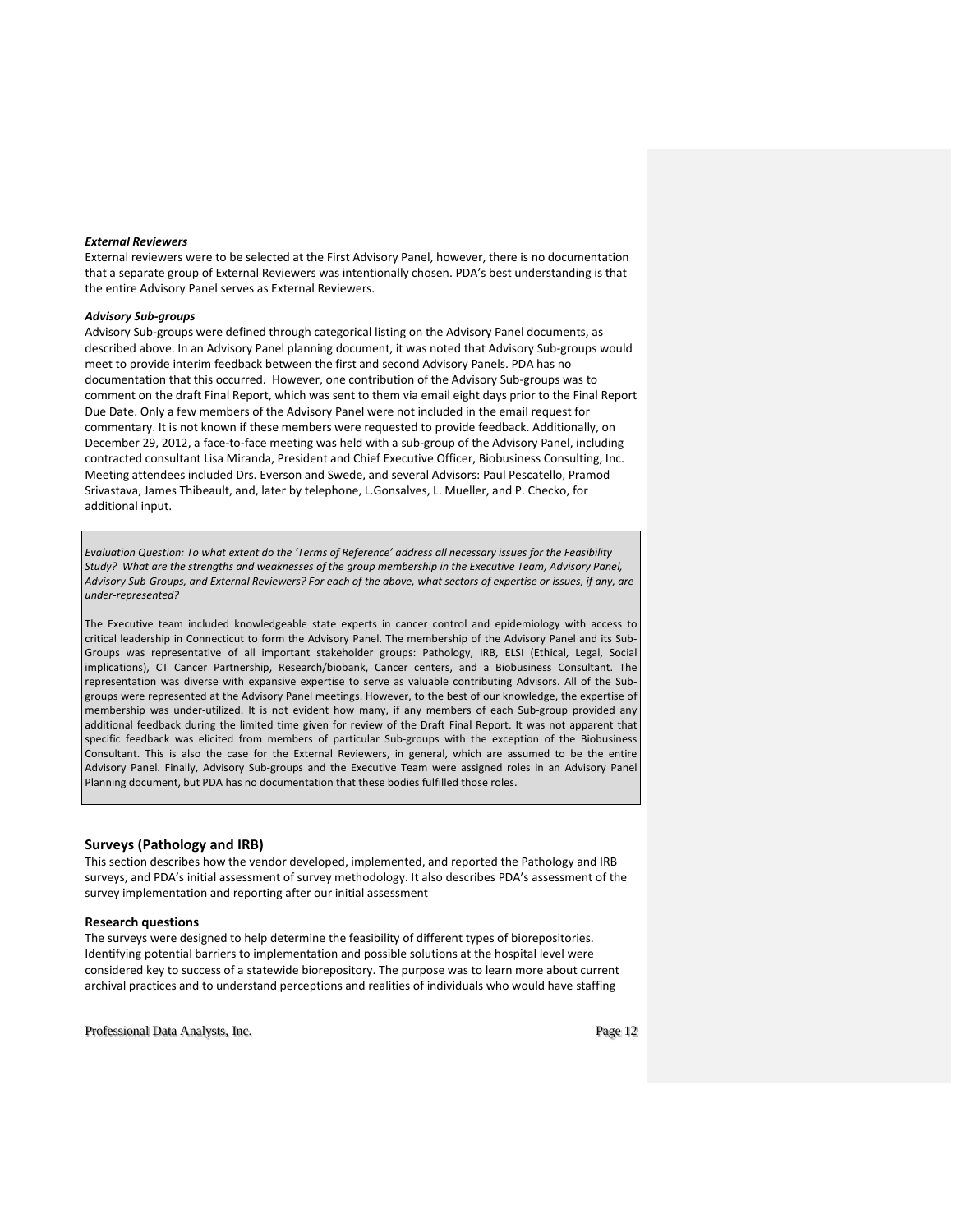and administrative responsibilities for collecting and transferring samples. Answers to these questions were considered crucial to gauge the hospitals' potential to engage in a statewide biobanking activity.

### **Development**

According to quarterly reports, a draft questionnaire for the Pathology Department Chairs was completed by May 1, 2010. It was pilot tested at University of Connecticut Health Center (Chair, Dept. of Pathology; Director, UCHC Bio-Repository.)

Content of the survey was based on:

- i. Relevant issues covered in survey mailed in 2000 regarding discard repository.
- ii. Issues recorded in meeting minutes for DPH Biobank Committee (2008-09)
- iii. Expertise of Dr. Lou Gonsalves and Rajni Mehta.
- iv. Topics raised at biobanking conference Dr. Swede attended (2009)
- v. Discussions with NCI and UCLA with Dr. Everson (April 2010)
- vi. Identification of language to describe the three basic design options for assessment in surveys: Residual Tumor Repository (RTR), Post-Diagnostic Repository (PdTR) and Expedited Tissue Access (ETA).

The language was refined after discussion with L. Gonsalves and R. Mehta with focus on how to present the relevant scenarios (i.e., anonymous, de-identified with codes, or identifiers included in data) within each of the three approaches. The staff of the UCHC Department of Pathology also provided feedback on draft survey. Comments were incorporated after discussion with the Executive Team.

PDA provided feedback on the Pathologist Survey and Cover Letter and Survey Methodology on August 25, 2010 (Appendices E,F,G). PDA was charged with reviewing the survey methodology for the upcoming Biorepository Feasibility Study, and making recommendations for improvements. To improve the survey methodology, PDA made recommendations in two categories: changes to improve data quality (Appendices I, J), and those to elicit higher response rates (Appendix K). The recommendations regarding response rate were based on the work of Don Dillman, a well-known researcher in the field of survey methodology who has conducted research in the areas of mail survey design and implementation. They were also based on PDA's understanding of the Biorepository Feasibility Study survey methodology<sup>[1](#page-13-0)</sup>.

PDA stressed that multiple contacts are important. According to Dillman, "Multiple contacts have been shown to be more effective than any other technique for increasing response to surveys by mail." Five contacts are recommended. Therefore, PDA recommended three additional contacts to the mailing of the questionnaire and the final follow-up. These additional contacts include: 1) a prenotice letter sent up to a week before the initial questionnaire is sent, 2) a thank you post card sent approximately a week after the initial questionnaire is sent, and 3) a replacement questionnaire sent approximately two to four weeks after the post card is sent (and a few weeks before the participant is contacted by telephone).

For the Pathology survey, the Evaluation team anticipated that respondents would be busy and benefit from multiple respectful and carefully worded reminders, even if all of the recommendations described

<span id="page-13-0"></span>Professional Data Analysts, Inc. **Professional Data Analysts**, Inc.

 $\overline{a}$ 

<sup>&</sup>lt;sup>1</sup> A mail survey will be sent to all chairs of Pathology and IRB panels in the state. The survey will be sent with a cover letter explaining the purpose, and with a self-addressed stamped envelope in which to return the survey. Non-respondents will be contacted by telephone three to four weeks after the survey is sent. It is our understanding that this contact will be used to remind them to complete the survey, but that the survey would not be completed by phone.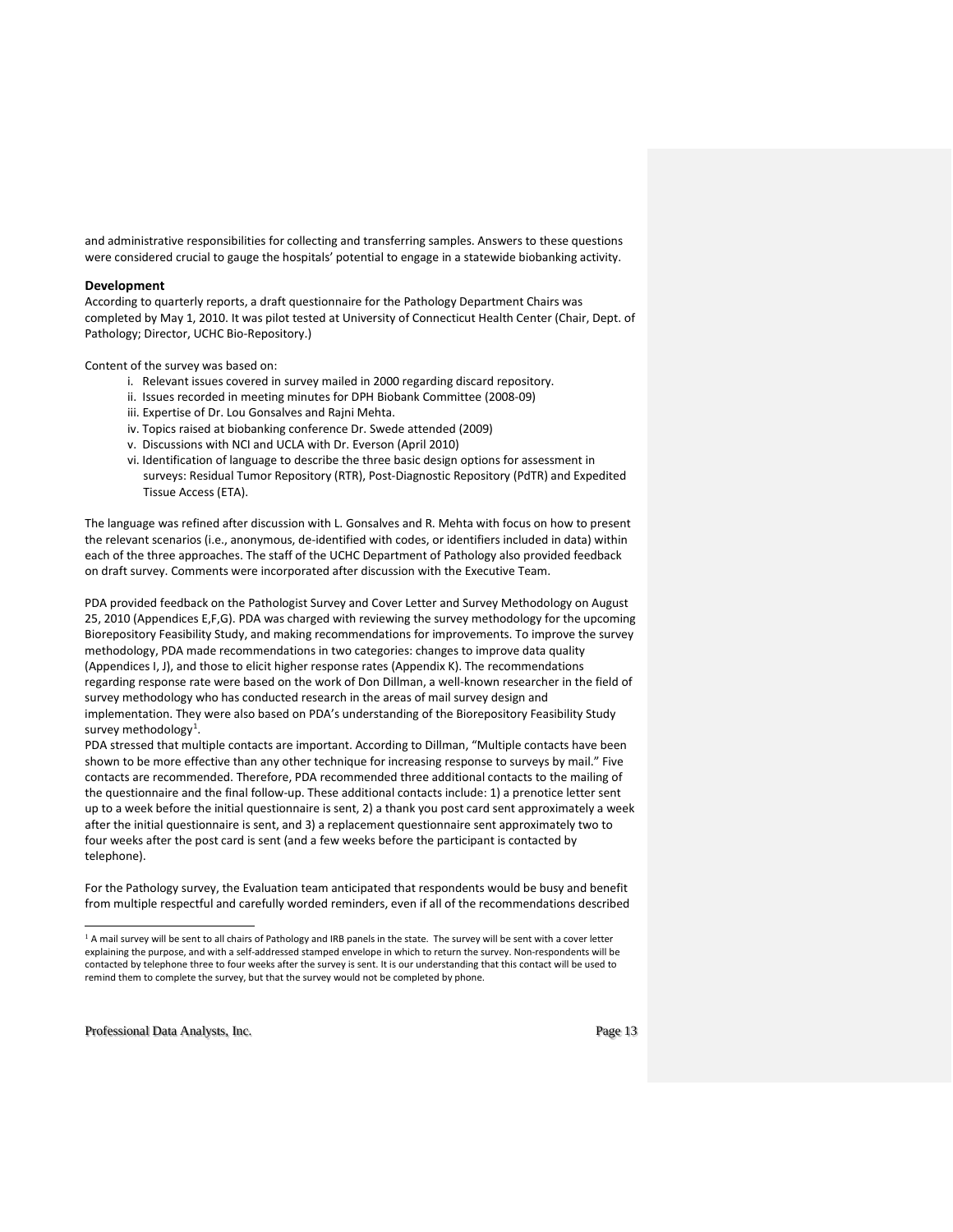above could be implemented. If the response rates remained low after 5 contacts, PDA recommended a sixth contact be made to non-respondents so that they may complete the survey by telephone.

The IRB survey format was developed in parallel with the Pathology Survey. Unique focused questions were developed for the survey of IRB Panel Chairs. Dr. Ronald Kadden, a UCHC IRB Chair, provided feedback and identified additional topics to include. The final IRB survey was completed after the Pathology Survey since many questions were shared and the format was similar.

A Human Subjects Determination Form was submitted to UCHC IRB and approval was received for Exempt Status. As the project was judged to not be Human Subjects research, submission of revised versions of surveys for subsequent approval was not required. The application to DPH Human Investigations Committee (HIC) was also submitted and approved when the surveys were completed. The Yale application prepared by R. Mehta, Rapid Case Ascertainment (RCA), also received approval.

### **Survey instrumentation**

The draft Cover Letter and Pathology surveys were examined by PDA staff. Overall, we consider the quality of the instrument to be strong. In our assessment memo, PDA recommended some changes to improve data quality. Commentary was embedded in the survey as "tracked changes". The investigators incorporated the vast majority of changes into the final Pathology and IRB instruments. Dr. Everson signed the cover letters, but noted in the body of the letters that the survey was being administered by the Rapid Case Ascertainment Shared Resource (RCA) at Yale, under the supervision of the Director, R. Mehta. Survey packets were mailed to the UCHC Chair of Pathology and UCHC as a trial run before being sent to the Pathology and IRB Chairs at the 29 Connecticut hospitals. The packets included an excerpt of **Public Act No. 09-232**, effective Oct 1, 2009. Descriptors of the types of biorepository were noted in the surveys' introductions as context for the respondents to avoid confusion regarding terms. This facilitated a basic level understanding among respondents of the types and conditions associated with each type of biorepository.

#### **Sampling frame and strategies**

All survey packets were mailed out in Fall 2010. The Pathology Cover letter was dated December 6, 2010 with a deadline for survey return of January 30, 2011. The IRB Cover Letter was not dated but included a return deadline of November 22, 2010. No further information regarding dates of follow-up or final acceptance of surveys is available to PDA. The project notes stated, "Survey reminders were sent" and reports did not confirm that any of the PDA recommended additional contacts were made. It is also not clear if a final contact by another means was accomplished.

#### *Response rate*

The project reports note that of 29 Hospitals in Connecticut, 11 Chairs of Hospital IRB panels and 14 Chairs of Hospital Pathology labs responded. The table provided by the investigators presents survey response for each type of survey, and describes response in terms of the number and percentages of beds covered at each responding facility. There is a discrepancy between this table in which 10 hospitals are listed as IRB survey responders and the survey result presentation to the Advisory Panel in which 11 hospitals are listed as responders.

Professional Data Analysts, Inc. **Page 14** and *Page 14* and *Page 14* and *Page 14* and *Page 14* and *Page 14* and *Page 14* and *Page 14* and *Page 14* and *Page 14* and *Page 14* and *Page 14* and *Page 14* and *Page 1*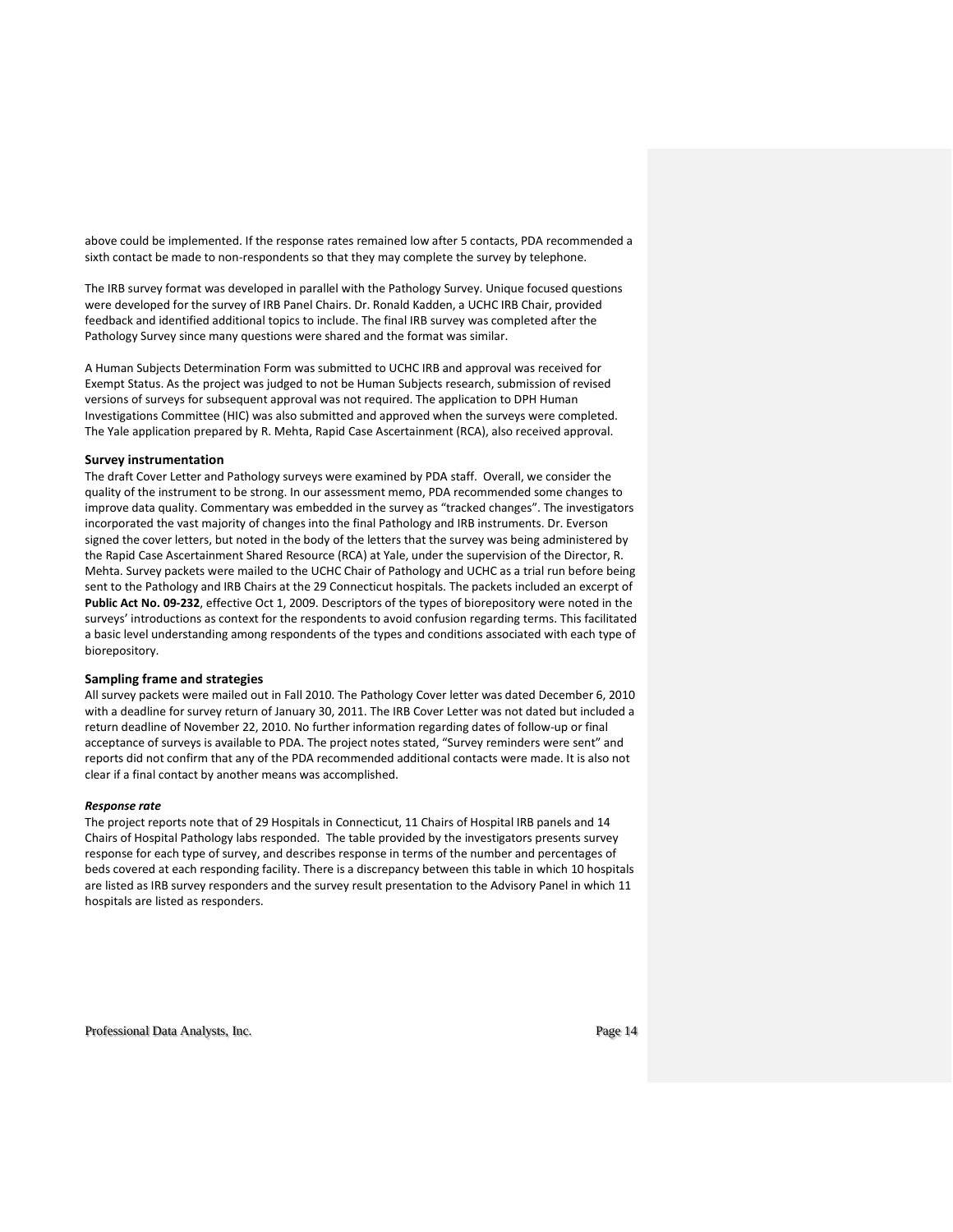### Table 1. Survey Response

| Surveys Returned | Hospital                                  | Beds | Pct  |
|------------------|-------------------------------------------|------|------|
| None $(n=8)$     | Bridgeport                                | 391  | .05  |
|                  | Day-Kimball                               | 104  | .01  |
|                  | Greenwich                                 | 174  | .02  |
|                  | Griffin                                   | 160  | .02  |
|                  | JDH - UCHC                                | 204  | .02  |
|                  | Middlesex                                 | 275  | .03  |
|                  | Norwalk                                   | 328  | .04  |
|                  | St. Vincent                               | 397  | .05  |
|                  | Subtotal                                  | 2033 | .24  |
| IRB Only (n=7)   | Charlotte Hungerford                      | 109  | .01  |
|                  | Hartford                                  | 819  | .10  |
|                  | Hosp Central CT (NB, Bradley)             | 414  | .05  |
|                  | MidState                                  | 130  | .02  |
|                  | Milford                                   | 106  | .01  |
|                  | St. Mary                                  | 345  | .04  |
|                  | Waterbury                                 | 357  | .04  |
|                  | Subtotal                                  | 2280 | .27  |
| Path Only (n=11) | Bristol                                   | 134  | .02  |
|                  | Danbury                                   | 345  | .04  |
|                  | ECHN (Manch, Rockville)                   | 249  | .03  |
|                  | New Milford                               | 85   | .01  |
|                  | Sharon                                    | 78   | .01  |
|                  | St. Francis                               | 617  | .07  |
|                  | Stamford                                  | 305  | .04  |
|                  | VA (WH, Vet Home)                         | 229  | .03  |
|                  | Windham                                   | 130  | .02  |
|                  | <b>WW Backus</b>                          | 213  | .02  |
|                  | Yale                                      | 944  | .11  |
|                  | Subtotal                                  | 3329 | .40  |
| Both $(n=3)$     | Johnson Mem                               | 92   | .01  |
|                  | Lawrence Mem                              | 280  | .03  |
|                  | St. Raphael                               | 511  | .06  |
|                  | Subtotal                                  | 883  | .10  |
|                  | Returned 1 or more surveys: 72.4% (21/29) | 8525 | 1.00 |
|                  | Coverage by bed number: 76%               |      |      |
|                  |                                           |      |      |

### **Analysis techniques**

Drs. Everson and Swede exported the Excel data file to SPSS and formatted data files which they subsequently analyzed and initially reported at a DPH meeting on 5/12/2011. A full analysis was prepared for Advisory Panel Meeting I.

### **Representativeness and generalizability**

The investigators reported that approximately 38% of IRB chairs (11 of 29 respondents) and 48% of Pathology Department chairs (14 of 29 respondents) returned surveys. In terms of the number of hospitals participating in the survey, 72% of all hospitals (21 of 29 respondents) in Connecticut were represented by a completed Pathology Survey, IRB Survey, or both. In terms of the percent of hospitals beds covered, the participation rate reflects coverage of 76% of beds with the investigators indicating that more large-size hospitals returned surveys. RCA reported that reasons for lack of participation were varied: IRB and Pathology Chairs were the same person or only recently appointed to position and discomfort in committing to a position about a statewide repository. RCA conducted a follow-up contact to all non-responders at least once, and only a handful did not respond at all to inquiries. While the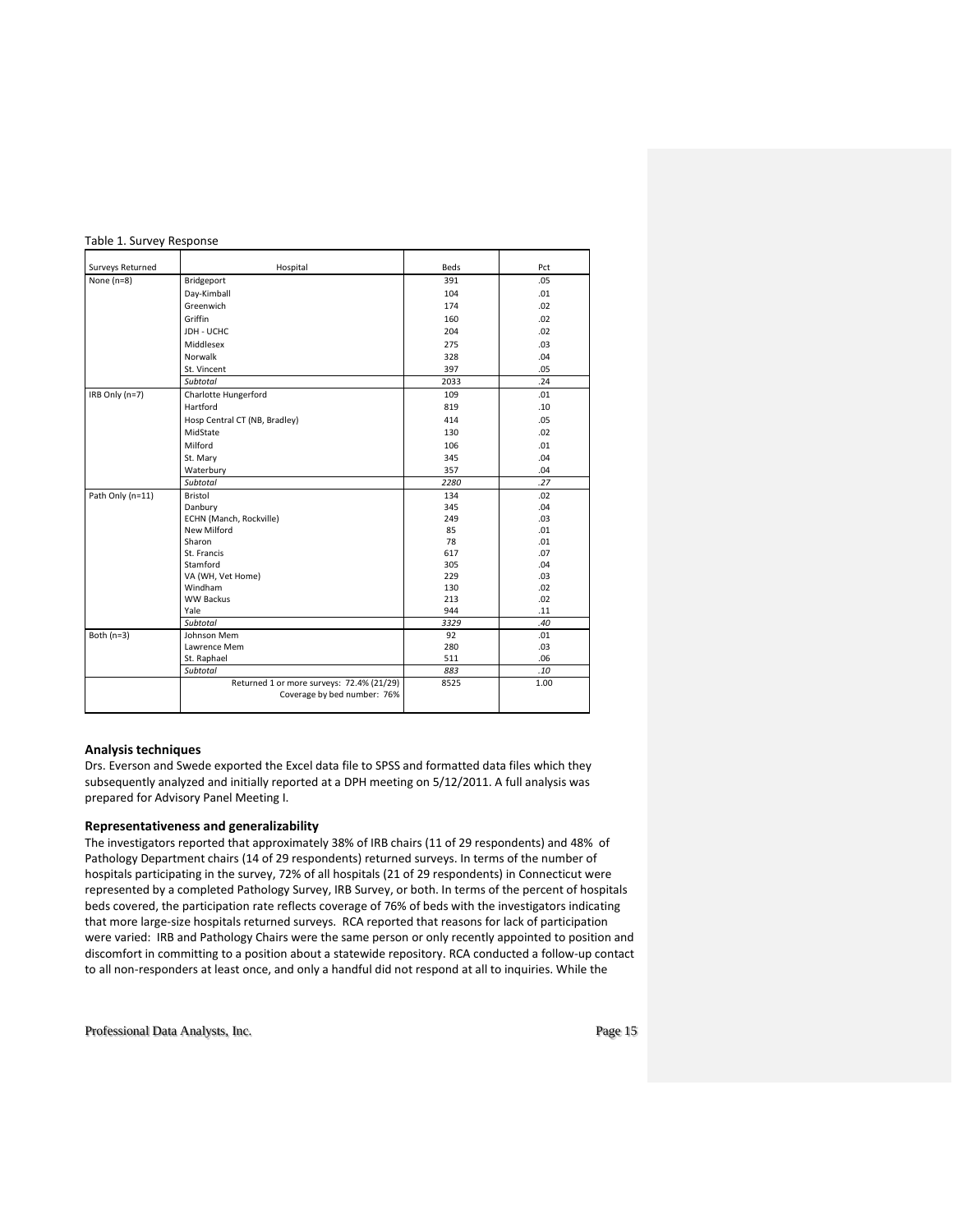findings from the surveys helped inform discussions at the Advisory meetings, the investigators cautioned that the comparatively low participation rate may affect generalizability.

The target response rate was 80%. The response rates to the Pathology and IRB surveys, 48% and 38% respectively, do not lend themselves to generalizability. Including all possible individual respondents in the denominator (58), the calculated response rate was 36.2%. The low response rate likely would have improved if multiple follow-up contacts had been initiated. Details on follow-up are not known. The project team tried to compensate for the low response rate by inviting non-responders to join the Advisory Panel. They noted that 97% returned the survey and/or were invited to Advisory Panel. Although this tactic may have increased the representativeness of expert input into the project, this combined approach does not impact the survey data and increase the generalizability of its results.

In the best possible light, the combined response rate of 72%, with coverage of 76% of beds, is more encouraging. Assuming that there would be some crossover between the Pathology and IRB responses if both departments in each of the responder hospitals had completed the surveys, the results may be more representative than the individual rates would suggest.

### **Survey results**

The following key survey findings were accurately represented by the investigators. A PowerPoint presentation with data presented in tables and pie charts was given at the first Advisory Panel Meeting (Final Report Appendix A). The investigators noted the results as follows:

*Requests for Tissue Blocks.* Demand for tissue blocks appears to be low at this time. About 82% of IRB Chairs (9 of 11 respondents) indicated that they receive requests for tissues from external researchers once every few years. About 57% of Pathologists (8 of 14 respondents) indicated that they release blocks for less than 50 patients per year to outside researchers, about 25% of Pathologists indicated(3 of 14 respondents) that they released blocks for 50-100 patients per year, and fewer still (14%, or 2 of 14 respondents) indicated that they released blocks for greater than 100 patients in a given year. The survey did not ask how many blocks, typically, are released per patient but we assume it would be 1-2 blocks per case.

*Number of years Blocks are maintained.* About 57% of Pathologists (8 of 14 respondents) reported that they keep blocks only for the ten year mandate. The remaining Pathologists (43%) indicated that FFPE blocks are kept for 15 years or more.

*Proportion of Blocks Re-tested after Diagnosis.* About 77% of Pathologists estimated that less than 5% of archived blocks need to be retrieved for re-testing within the first year after the initial diagnostic tests were conducted. The remaining 23% indicated that 5% to 10% of blocks are retrieved for re-testing within the first year. This need, though small, levels off with time. About 83% of Pathologists reported that 1% or fewer of the archived blocks need to be retrieved within 1 to 5 years after diagnosis. All Pathologists indicated that 1% or fewer of blocks are retrieved after the 6-year point.

*Requests for Anonymous Data.* About 70% of IRB Chairs (8 of 11 respondents) reported that they never receive requests for strictly anonymous data (i.e., no random code accompanying dataset given to Investigator or neutral third party.)

Professional Data Analysts, Inc. extended the page 16 and 200 million Page 16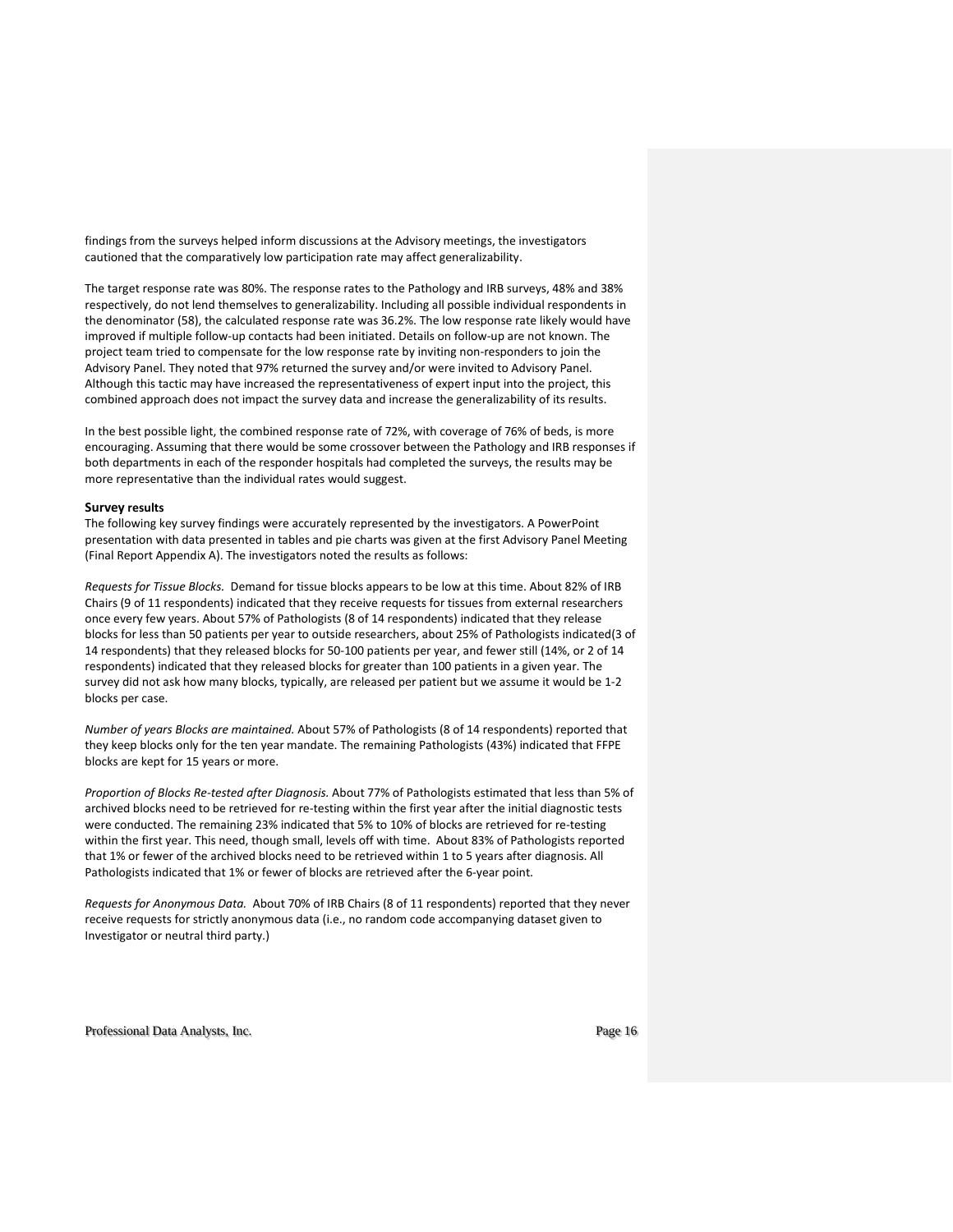*Percent of Tissues Crypopreserved.* The majority of Pathologists (76%) reported that they did not cryopreserve tissues in 2009, and about 84% projected that they do not expect or are unsure that cryopreservation would increase in practice in the next 3-5 years.

*Potential Agreement to Send Blocks to a Statewide Repository.* About 69% of Pathologists (9 of 14 respondents) indicated that they would be very or somewhat likely to send blocks or archived slides to a central RTR in the future. About 26% of Pathologists (4 of 14 respondents) indicated that would be very likely to send blocks to a Post-Diagnosis RTR whereas the remaining 74% indicated that they would be somewhat or very unlikely to do so. One-half of Pathologists reported that they might consider sending archived slides to a Post-Diagnosis RTR, however.

*Statewide IRB for RTR.* As seen in the following table, likelihood of acceptance among IRB Chairs (n=11) of a Statewide IRB panel as the mechanism for approving tissue-based studies varied somewhat according to the level of patient identification requested by the research team. Support ranged from 82% when no Identifiers are requested (i.e., Anonymous) to 55% when requesting Patient Identifiers along with tissue samples.

*Acceptance of an ATA Program.* As seen below, likelihood of acceptance among IRB Chairs (n=11) of a Multi-Hospital Master Agreement also varied somewhat according to the level of patient identification requested by the research team. The majority (82%) of IRB Chairs expressed likely support for a Master Agreement for either anonymous or coded data. There was less support (55%) for this mechanism if Patient Identifiers were requested.

*Evaluation Question: What are the strengths and weaknesses of the content of the survey questionnaires for the hospital pathology laboratories and IRBs? What content areas, if any, are underrepresented?* 

In summary, the surveys were well designed with the expertise of Drs. Everson and Swede, Dr. Gonsalves and Rajni Mehta, with content thoughtfully representative of and consistent with the current environment and science and informed by discussions with NCI and UCLA. Additional input on the IRB survey was appropriately elicited from an IRB Chair at UCHC. The survey background information clearly described the three types of proposed biorepositories to assist the Pathologists and IRB Chairs in understanding the specific proposals in this complex field of varying definitions.

*Evaluation Question: What are the strengths and weaknesses of the methodology of the survey questionnaire for the hospital pathology laboratories and IRBs? How adequate is the sampling plan and execution? What is the response rate of the survey and how representative is the response group? To what extent does survey administration mirror best practice?*

In summary, the survey implementation process was flawed with lack of documentation of multiple contacts to improve response rate. It was reported that RCA conducted a follow-up contact to all non-responders at least once, and only a handful did not respond at all to inquiries. The overall response rate was modest; thus, it is not clear if there were some responses that did not include survey completion. There is no documentation that the investigators followed best practice methodology recommended by the evaluator that included three contacts, noted previously, in addition to mailing of the questionnaire and the final follow-up. A sixth contact was recommended if the response rate was low, which was the case.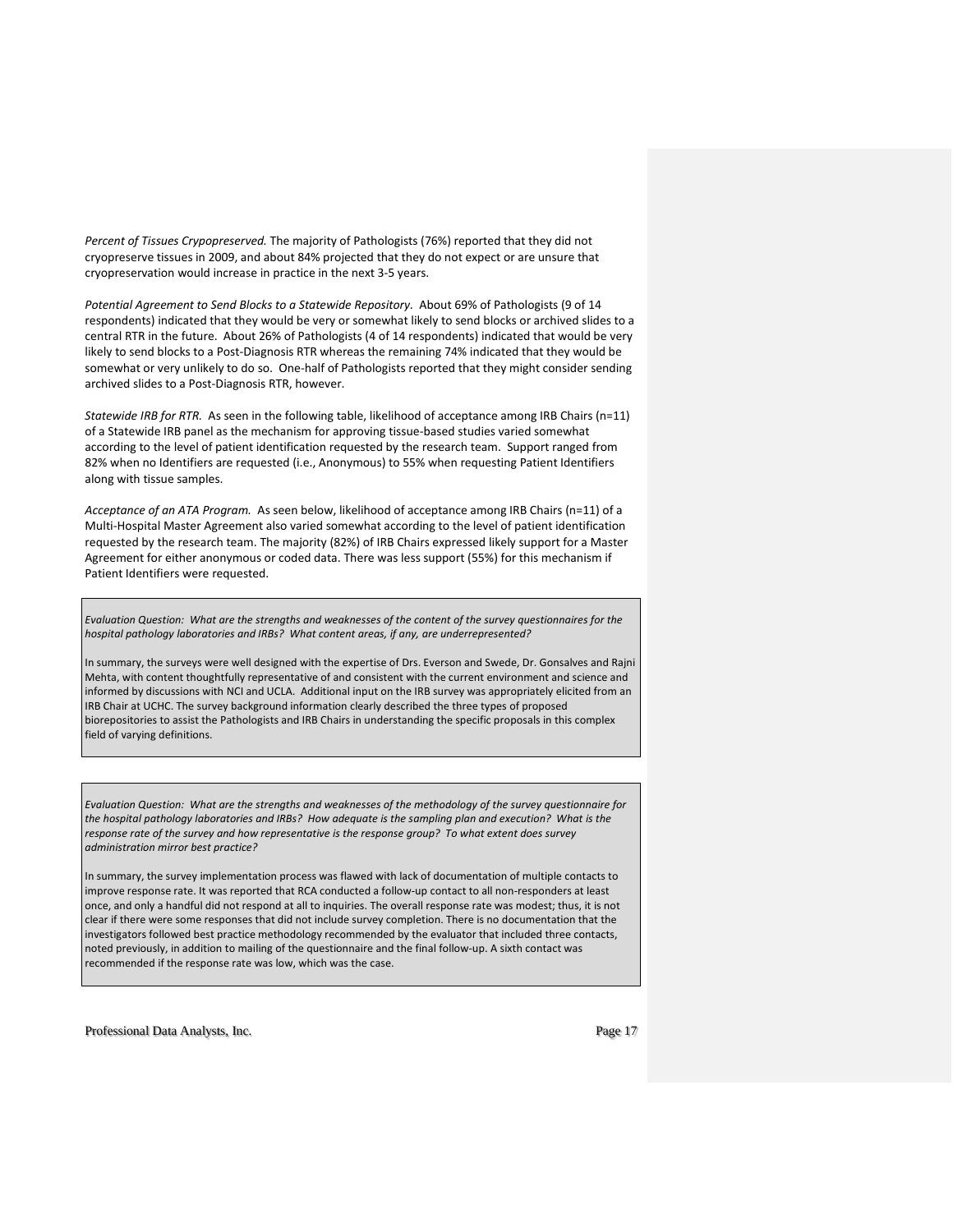The response data did help to answer the research questions and inform further project development, but the response rate among all potential IRB and Pathology chairs was only 36.2%. This was too low to consider the data representative and generalizable, limiting their sole use to inform the implementation of the various potential biobank models (e.g., RTR, pdRTR, ATA, or combinations thereof).

### **Advisory Panel**

This section describes how the contracted vendor planned Advisory Panel membership, who attended Advisory Panel meetings and their areas of expertise, and summaries of the two Advisory Panel meetings that were convened. Finally, this section assesses the overall success of the Advisory Panel meetings.

### **Planning**

Planning activities spanned a very long period of time. In the first quarterly report, it was noted that planning for membership of the review groups was partially complete and a rough draft of the agenda was created. Dr. Everson had discussed project membership with individuals at NCI and UCLA and Dr. Swede recruited Carol Stone, Ph.D., who led the successful Feasibility Study on developing a statewide biorepository for research on pre-term birth. Other conversations were conducted to identify possible experts. However, in the second report it was noted that the planning was in abeyance while surveys were being finalized. Planning resumed in the third quarter. The investigators aimed for advisory meetings in late March/early April 2011 to allow for surveys to be returned, and data collated and analyzed. In February 2011, a more detailed planning document was released which included proposed members of the Panel and Guest speakers, the invitation process, a more detailed agenda and proposed logistics.

### **Representation**

A total of 17 advisors attended the Advisory Meeting I in addition to Project Team, DPH staff and Evaluators. These members represented experts in the areas of Pathology, IRB, ELSI, the CT Cancer Partnership, Cancer Centers, DPH, Research/Biobank, Consultants, the Project Team, and Evaluators. Please see Appendix L for a listing of advisors by area of expertise.

For Advisory Meeting II, a total of 15 advisors attended, in addition to the Project Team, DPH staff and Evaluators. Please see Appendix L for a listing of these members.

A total of five advisors were not present at either meeting.

### **Summary of Advisory Meetings**

Advisory Meeting I was held on July 12, 2012. Beginning in March 2011, the contractor invited some 30 experts to participate in the first Advisory meeting via telephone call or personalized email; 27 agreed to participate; and 17 eventually attended. Also in attendance were four members of the Executive Project Team, two Evaluators and two students. Significant planning components included inviting Dr. Sean Altekruse, NCI, to give a brief overview of central biobank-related NCI activities. Dr. Swede contacted the director of New Jersey Cancer Center about information on research permissions in surgical consents. Dr. Everson, working with a UCHC Biomedical Graduate student, developed design features and projected costs for a physical repository based on operational data provided in surveys and estimates from UCHC Pathology. Meeting materials sent four days prior to the meeting included two publications: **Who Owns Diagnostic Tissue Blocks? Sarah Dry, MD** DOI: 10.1309/LM3XP8HBKDSGICJH

Professional Data Analysts, Inc. **Page 18** Professional Data Analysts, Inc.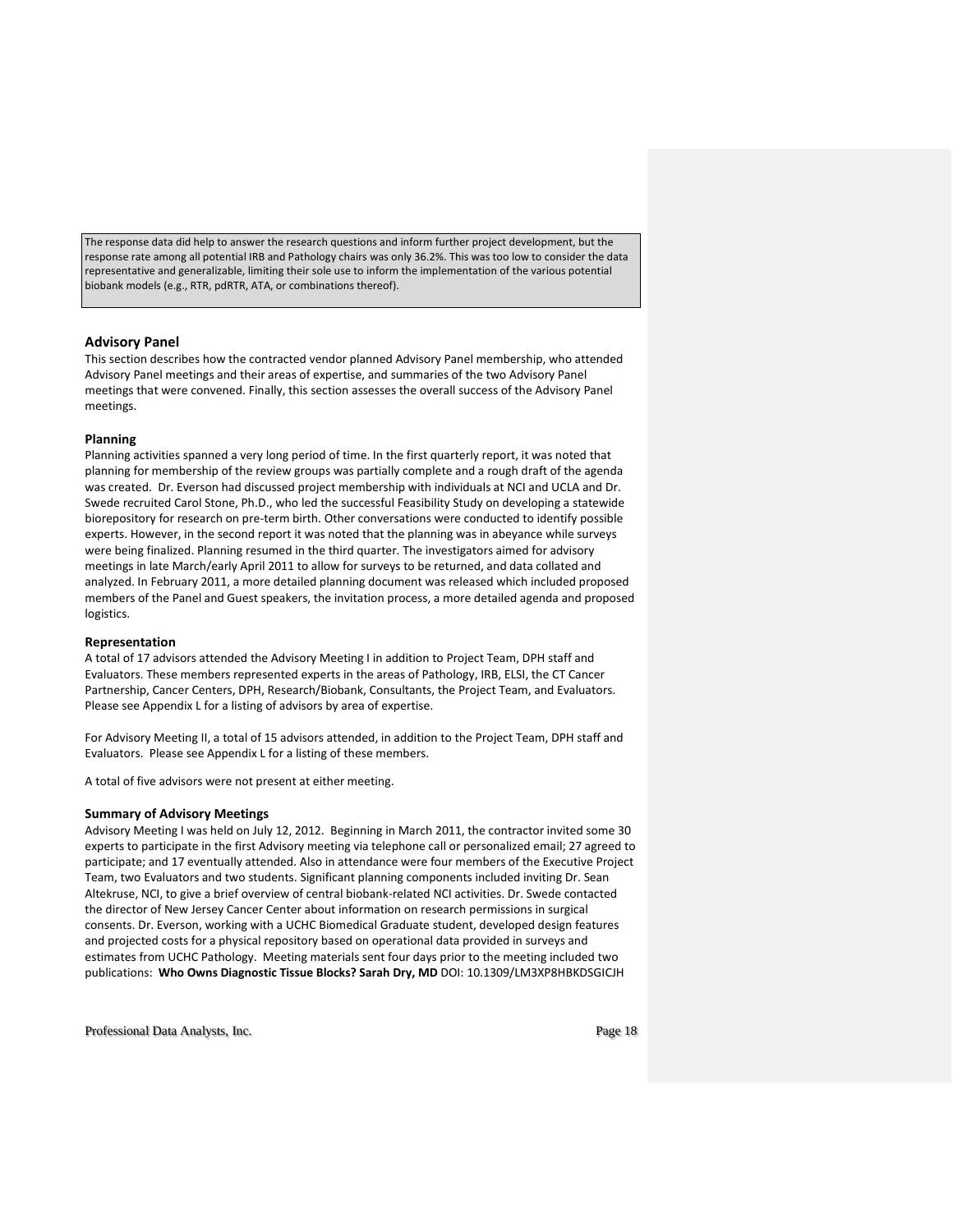and **Storage and use of residual newborn screening blood spots: A public policy emergency, Beth A.** *Tarini, MD, MS; Genetics IN Medicine,* DOI: 10.1097/GIM.0b013e31822176df.

At the meeting, three formal presentations were made followed by an open discussion. Dr. Everson presented background of the current feasibility project and the increased research value of fixed tissues in hospital archives due to advances in molecular technology. Dr. Altekruse reviewed lessons learned in California, Hawaii and Iowa and NCI programs related to the establishment of central biobanks associated with the NCI-SEER tumor registry. Dr. Swede provided a summary of results from surveys conducted of Chairs of IRB panels and Departments of Pathology at all hospitals in CT. Data were presented on resources, financial and infrastructure, required for establishing and maintaining a physical biorepository. The Advisors discussed six specific challenges including tissue availability and quality, consent, IRB issues, funding for infrastructure and maintenance, assessment, and public education (Appendix L). The transcript of the meeting discussion was sent to L. Gonsalves, R. Mehta and L. Mueller on September 19th for review and subsequently to the Panel on October 5th. Advisory Meeting II was held on November 11, 2012. The investigators consulted with the following

advisors during agenda development: Wendi Cozen, University of Southern California Cancer Center and Sean Altekruse, National Cancer Institute Chair of IRB, Robert Wood Johnson Medical School.

The invitation and link to a meeting scheduling tool was sent on October 5, 2011 for Advisory Meeting II. Meeting materials were sent two days prior to the meeting. The background journal article, *Forsberg, et al.* **Biobank research: who benefits from individual consent?** *BMJ, 2001,* was included along with agenda and administrative details. A description of the change in Medical Retention Policy in Connecticut was also included.

The meeting started with a follow-up discussion on some key issues raised at Meeting I. Highlights of this discussion included follow-up on consent issues. The remainder of the meeting centered on discussions of the RTR and ATA options, protocols and projected costs. Two tables cataloging a range of options related to operation of an ATA and RTR were used to structure the discussion. The RTR discussion included housing the facility at a physical site to be determined, possibly under contract with DPH. Handouts were provided on cost estimates for the ATA as well as suggestions for future planning by statewide work groups. The meeting closed with these suggestions. The investigators noted that they were planning to have a meeting(s) on sustainability aspects, and would be in touch with some advisors. They also stated they were in the process of identifying external reviewers of Final Report due at the end of February. Please see Appendix L for a more detailed summary of Advisory Meeting II.

A third small meeting with the investigators, consultant Lisa Miranda, and a few Advisors to discuss sustainability occurred on December 29, 2011. Ms. Miranda is a market consultant with expertise on product development that involves a lab and setting up biobanks for academic centers and industry. The group reviewed potential sources of startup and sustainable funding including grants, foundation, private, Private/Public Partnership and, consortia membership. They also reviewed options for user-fee revenue structures and various types of organizational structure (academic center, hospital, 501c3, etc.). Limitations of working with Pharma/Biotech and Public/Private Partnerships under the auspices of state support were referenced. Although Pharma involvement would have unique challenges, it likely would also increase demand for tissue, another significant concern for sustainability. DPH representatives were invited to attend the latter part of the meeting for continued discussion. However, the Final Report did not further delineate any results of subsequent discussion with DPH. Highlights of the meeting, summarized from the transcript provided in Final Report Appendix A, are noted in Appendix L.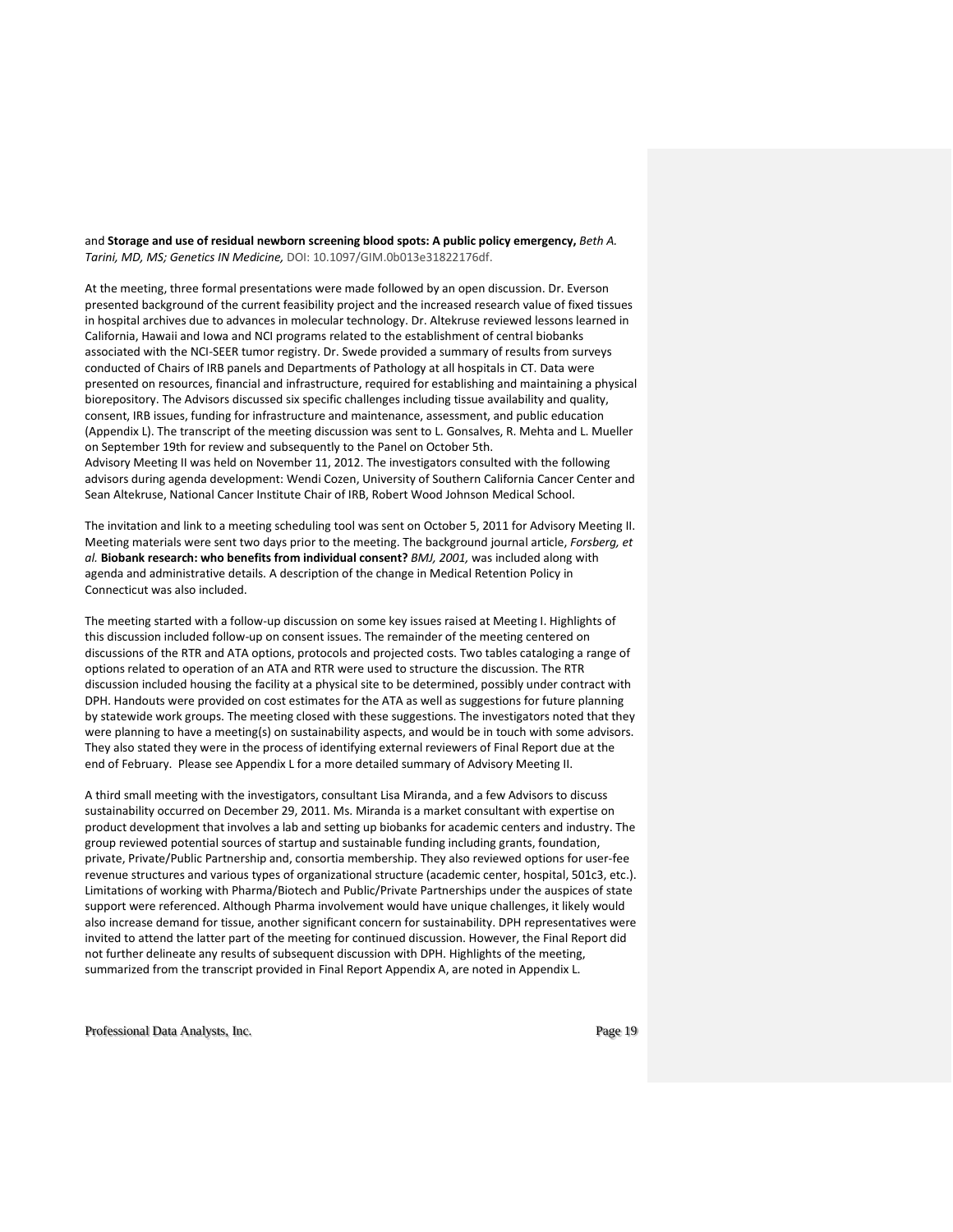The transcript from the first meeting was sent to the attendees on October 5, 2011. There were no minutes, but a bulleted list of key points was included. No summary of the second meeting was sent to attendees prior to completion of the project. The transcript was included in the Draft Final Report sent on February 21, 2012. A summary transcript was provided for the December 29<sup>th</sup> meeting, but no summary notes or comments were provided.

*Evaluation Question: What are the strengths and weaknesses of the content of the Advisory Panel meetings, including external communications as appropriate? How adequate is participation of Advisory Panel members for the purpose of the Feasibility Study?*

The Advisory Panel meetings, held in the last two quarters of the project, were completed 15 months later than originally planned. The invitations were sent with adequate lead times of one month and greater, however, the materials were sent out four days prior to Meeting I and two days prior to Meeting II. In consideration of the extent of these materials, including multiple publications, more time should have been allotted for review of materials. The materials appropriately provided thorough background information and updates on biorepository science, regulatory concerns and relevant issues in other states. The agendas were well organized with input from subject matter experts. The presentations at Meeting I by Drs. Altecruse, Everson and Swede were very well prepared and delivered, focusing on the current state of biobanking in the U.S., cost considerations of each of the proposed biorepository types and the IRB and Pathology Survey results. The second meeting appropriately started with a review of open issues from Meeting I. The use of tables subsequently used to present various operational options for the ATA and RTR was very helpful in guiding the discussion of these complex topics. The transcripts from the meetings were not delivered to the members on a timely basis, approximately three months after Meeting I and two and one half months after Meeting II. The delay in providing transcripts may have been deleterious in eliciting member feedback due to fading recall. There was also limited time for feedback on the transcript from the second meeting. Although five members of the Advisory Panel were not present at either of the meetings, each of the Sub-groups was represented adequately at each meeting. There was no documentation in the reporting that any of the absent Advisory Panel members provided input outside of the Panel meeting, with the exception of the Consultant, Lisa Miranda. Ms. Miranda did not attend the second meeting. Her input on framing a business model and exploring additional funding sources would have been beneficial to the group's discussion. Pharmaceutical representatives also were unable to attend the second meeting. To obtain Ms. Miranda's input, an additional third smaller meeting was held at the end of the project. It was also noted in the reporting, that she provided input into the Final Report.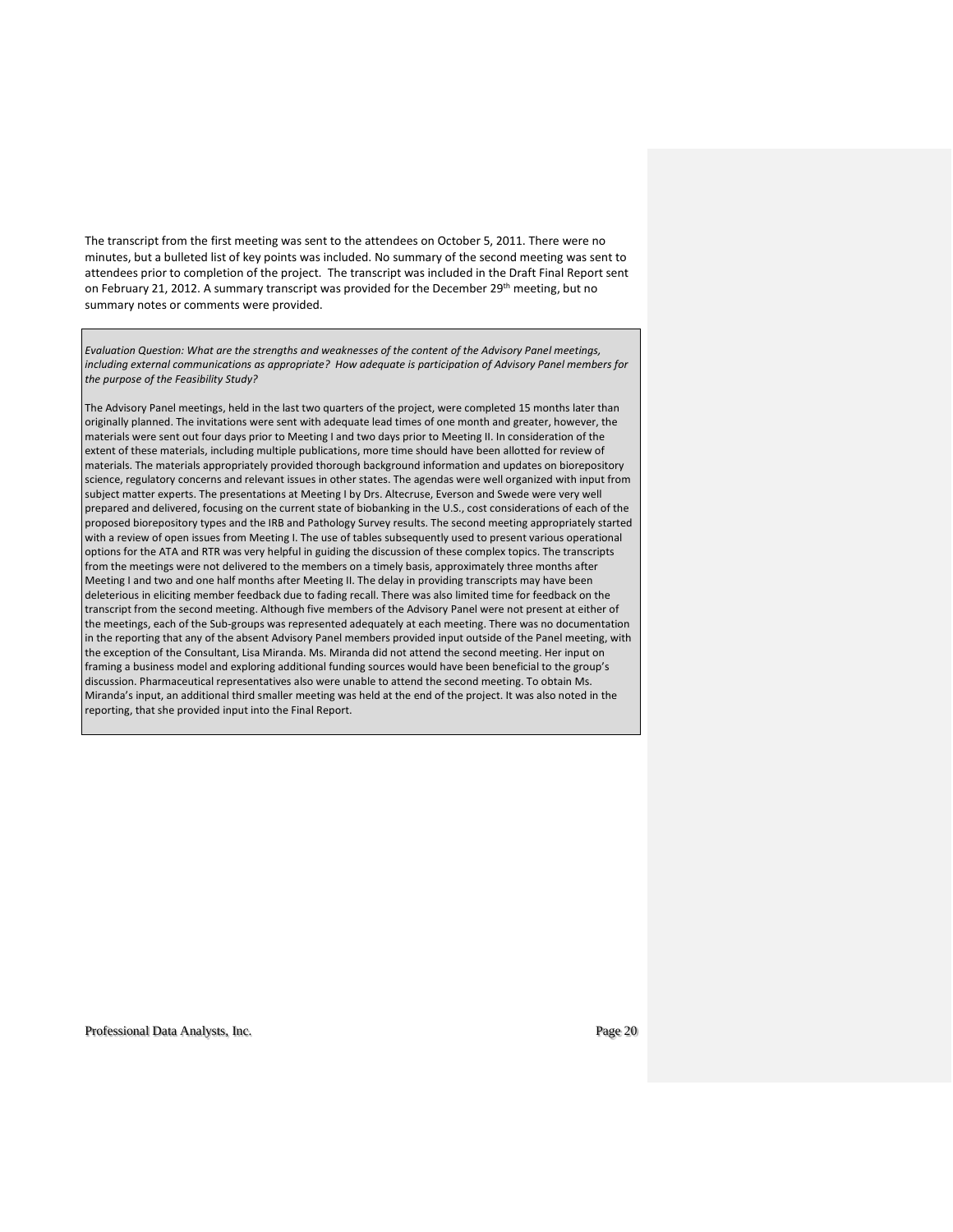### **Feasibility Report**

*Evaluation Question: To what extent does the Final Feasibility Study Report reflect key content areas?*

No Interim Feasibility Report was submitted. The elements to be contained within were submitted through meeting materials, progress reports and the Final Report. The information necessary for evaluation was eventually obtained, albeit with more difficulty than it would have been if a separate Feasibility Report had been delivered. Evaluation comments on the Surveys and Advisory Panels are included in the preceding sections. The legal and consent issues, IT needs and potential for sustainability of various models are discussed in the Demonstration Project and Final Report sections. Key content areas were adequately addressed by the project's end. The lack of interim and final consolidated Feasibility Reporting and significant delay in completion of the Feasibility Project components were significant impediments to planning and implementation of the Demonstration Project, even to a limited extent, which was to be informed by the Feasibility findings.

*Evaluation Question: Overall, what are the strengths and weaknesses of the Feasibility Study Report and what do we judge as its overall anticipated success?*

The success of the Feasibility Study is gauged on reporting in meeting materials, progress reports and the Final Report. The Feasibility Study largely accomplished its objectives, despite its delayed implementation and reporting. The investigators throughout the project kept abreast of the changing biorepository landscape, especially those including consent, funding and public reaction. They repeatedly consulted with national experts. They appropriately shared current guidelines, recent publications and current and proposed regulations with the Advisors. Although the Survey response rate was modest, the investigators acknowledged that limitation, and emphasized the importance of basing any suggestions moving forward on the compendium of the project results, with significant focus on the Advisor's input. The Feasibility Study comprised the bulk of the entire Biorepository Project since the Demonstration Project was limited to the development of proposed protocols, procedures and IRB applications that are currently being processed.

Professional Data Analysts, Inc. Page 21 and 2012 12:30 Page 21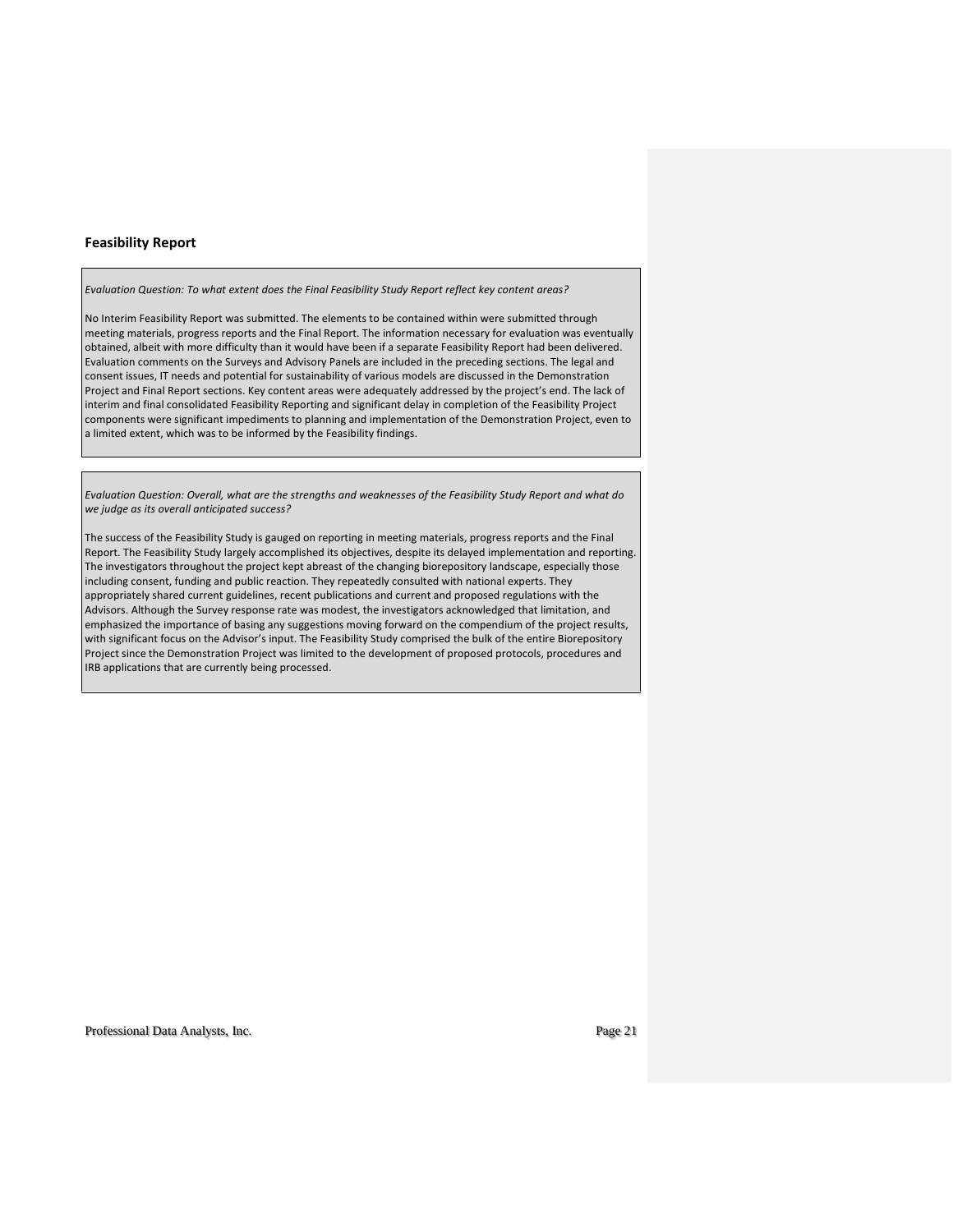# **Evaluation of the Demonstration Project**

Planning for the Demonstration Project commenced early in the contracted period and included discussion of hospital collaborations, followed by IRB clearance and an evolving understanding of the virtual repository concept. For example, in the first quarterly report, it was noted that UCHC and Hartford Hospital had established an initial agreement to work together on the Demonstration Project. Collaboration details continued to be refined and criteria for an additional hospital were discussed at an Executive Team meeting. As discussions with Hartford Hospital to plan tissue transfer agreements continued, a series of meetings was conducted with UCHC pulmonary and surgery groups to ensure maximal access to lung cancer specimens from UCHC.

The UCHC IRB and CICATS regulatory personnel were consulted concerning the most efficient course for IRB clearance of Demonstration Project. Discussions indicated that if it were approved by CICATS, clearance would be granted at multiple hospitals including Hartford Hospital, St. Francis Hospital, and others affiliated with CICATS, the newly established Regional IRB. The creation of CICATS underpinned a revised approach which included inserting a section on Virtual Repository concept (referred to now as Accelerated Tissue Access, or ATA) in the Pathology and IRB surveys and a discussion of issues and requirements specific to an ATA program at the Advisory Meetings. A Regional IRB Regulatory Specialist was invited to serve on the Advisory Panel. Drs. Everson and Swede met with UCHC CICATS IRB to discuss draft protocols for the Demonstration Project in June 2011.

This section describes in greater detail activities conducted towards the completion of specific components of the Demonstration Project. These components include the FFT and Serum Demonstration Biorepository Project (CSR), the FFPE Tissue Demonstration Biorepository Project (RTR), the White Paper for Statewide Virtual Biorepository (ATA), and the Final Report. Lastly, this section assesses the overall success of the Demonstration Project.

### **FFT and Serum Demonstration Biorepository Project (CSR)**

This section describes progress the vendor made towards development of the FFT and Serum Demonstration Biorepository. In the Work Plan section below, the expectations of the contractor are outlined. The following sections discuss the contractor's progress in meeting these expectations. Items assessed include: how partners were identified, identification of partners and storage facilities, developing protocols and submitting the IRB application, specimen collection and reporting.

### **Work plan**

The work plan for the CSR project changed significantly due to several factors. Initially, the proposed project included first collecting cryopreserved specimens at UCHC and then extending pilot collection efforts to additional hospitals. With funding concerns previously noted, the investigators were concerned that if the full work plan were implemented, collection efforts at hospitals other than UCHC might be terminated and the project would be considered a failure. This would make it more difficult to re-initiate the work later, when it could potentially be sustained. In addition, it is important to note that the CSR project relied on contributions from the pathology and IRB surveys and from the Advisory Meetings. Substantial delays in these tasks required the timeline for the CSR survey to similarly delayed.

A key feature of CSR repositories is that prospective collection, cryopreservation and specimen maintenance is labor intensive and costly. They require substantial provider commitment and extensive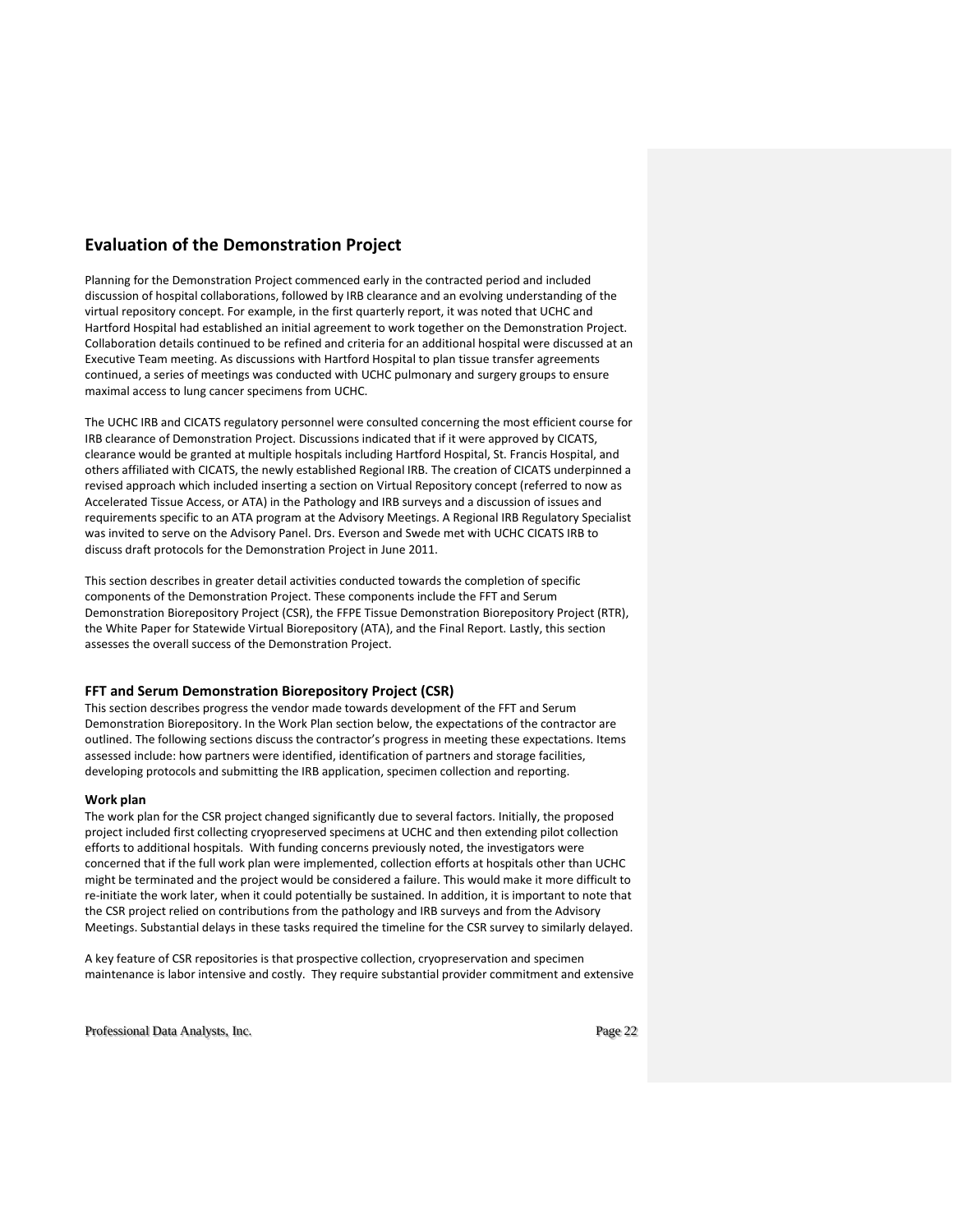institutional support. While ultimately, cryopreserved biorepositories can become at least partially selfsustaining through fees for using their collections, building the collection to a point where this is feasible requires substantial institutional support bridging long intervals. The required cost and commitment limit the numbers of specimens available. An anticipated \$250,000 from the Connecticut Tobacco Trust was not received and additional sources of funding were not evident. In addition, while well established for research studies, cryopreserved material is rarely used clinically, limiting the applicability of using this approach. The surveys conducted for this project as well as discussions at the Advisory Meetings strongly indicated little use of cryopreservation in the clinical setting.

In view of these factors, most significantly the concern for funding and clinical utilization, work toward a multi-hospital collaborative CSR was re-focused into the development of protocols, procedures, and clearance documents for a CSR rather than implementing collection of tissues. The evaluator questions whether this development work was appropriate considering the major barriers to successful statewide implementation. Perhaps, the investigators could have better focused their time on the remaining biorepository types for the remainder of the project.

#### **Implementation**

The implementation of the work plan included identifying partners and storage facilities, developing protocols and submitting IRB applications, collecting specimens, and reporting progress. Each of these activities is discussed in greater detail below.

### *Identification of partners and storage facilities*

Although the original project was to include additional hospitals, the actual pilot collection occurred only at UCHC. This is a significant departure from the work plan and reflects the investigator's decision that a statewide CSR was probably not a feasible option.

### *Development of protocols and submission of IRB applications*

In Quarter 6, Dr. Everson completed updated drafts of IRB applications and SOPs for the Demonstration Project: Research Registry/Repository for Prospective Studies of Tumor and Blood. Near the end of the project, Dr. Everson responded to CICATS' requests for numerous modifications to the IRB applications for the Research Registry/Repository for Prospective Studies of Tumor and Blood. (Final Report Appendix E) Work on the IRB proposal for extending collection of cryopreserved tissues to area hospitals under the CICATS program continued. Implementation of the project was impeded by protracted negotiations with the CICATS IRB.

For cryopreserved tissues, patients must provide direct consent for use of their tissues in research at the time of surgical biopsy which reduces the complexity of issues related to consent for use of archival tissues. However, prospective collection and cryopreservation of tissue are labor intensive and require significant human and financial resources and institutional commitment, limiting the numbers of specimens currently available. As noted previously, cryopreserved tissues have little use in clinical evaluation. Lack of use of cryopreserved materials collected at UCHC's Biorepository did not make it feasible to seek co-funding for additional collections. It was unclear what would be done with specimens collected if the program were initiated. In addition, lack of sustainable resources led the investigators to limit implementation of the project to continued collection at UCHC and development of clearance and setup for additional hospitals, to be initiated at a time that demand for specimens was demonstrated and sustainable co-funding could be obtained.

**Commented [MSOffice3]:** Given the barriers described above, the CSR sounds like it might not be a good strategy, period. Should the CSR have been scrapped even though it's in the work plan? What's the use of developing protocols, procedures and clearance docs given the barriers discussed above? I've forgotten a lot about this project over maternity leave, so forgive me if I'm missing some basic facts about how the project works and my comments are not relevant.

**Commented [MSOffice4]:** Would it be reasonable to stop this entirely? Was it a flaw in the work plan that cryopreservation at UCHC and an expansion was specified? Should the Feasibility Study have indicated that this wasn't a good idea? I'm far away from the project so I may have some big gaps in my understanding and this comment may be irrelevant. But reading it afresh, this is my thought.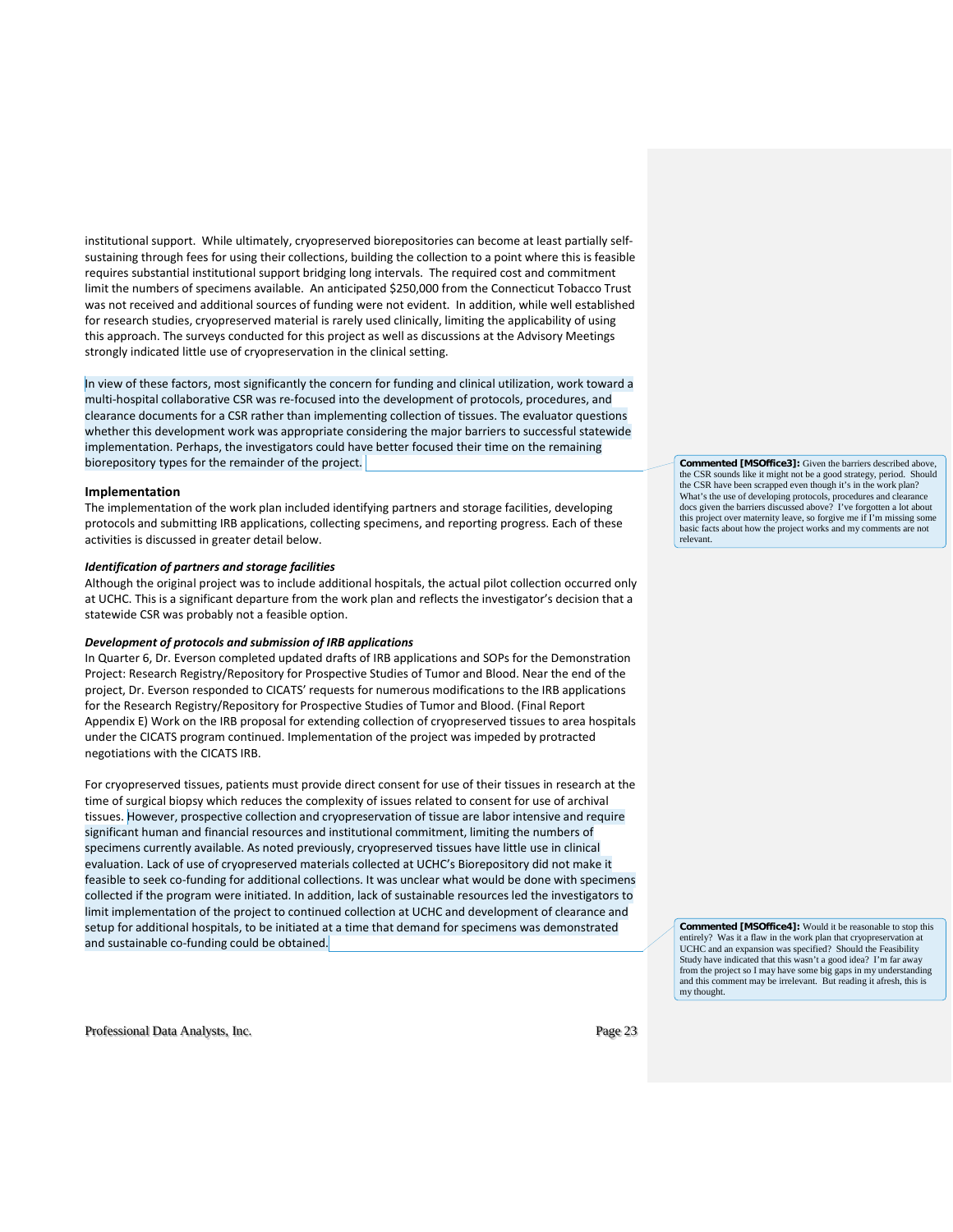### *Specimen collection*

The cryopreserved lung tissue collection was initiated at UCHC, first noted in Quarterly Report 6. Review of consenting and surgical procedures revealed barriers to participation that were ultimately overcome by obtaining patient consent during appointments for evaluation of pulmonary function or bronchoscopy rather than surgery. In the last project quarterly report, it was noted that the Demonstration Project for Prospective Studies of Tumor and Blood continued enrollment of lung cancer patients at UCHC. In the Final Report, it was noted that tissue and serum were obtained from 11 patients at UCHC as of December 5, 2011. Cryopreserved lung tissues are available and will be maintained by the Biorepository at UCHC. No other hospitals initiated specimen collection.

#### **Interim Report**

No interim report was submitted. Since the project was implemented in a very limited manner, results in several categories were not obtained: collation and analysis of findings based on the project logs, review of findings at the participating hospitals, cost estimates and sustainability potential based on pilot projects. Other components were incorporated into the Final Report in Sections II, III, IV, and V and Appendices E and F. Although an interim report would have been significantly modified from the original plan, it would have been useful to stakeholders during the project as a summary of the many identified challenges to this biorepository type with commentary regarding any residual feasibility in the state of Connecticut.

### **FFPE Tissue Demonstration Biorepository Project**

This section describes progress the vendor made towards development of the FFPE Tissue Demonstration Biorepository. In the Work Plan section below, the expectations of the contractor are outlined. The following sections discuss the contractor's progress in meeting these expectations. Items assessed include: how partners were identified, identification of partners and storage facilities, developing protocols, submitting the IRB application, specimen collection and reporting. Completion of the Interim Report is also discussed.

### **Work plan**

The original work plan called for the identifying participating hospitals; identifying and establishing a storage facility at UCHC; developing IRB protocols for tissue collection, processing, handling and storage that met participating hospital IRB requirements; developing operating principles and procedures; collecting and transfering tissue blocks from all participating hospitals to UCHC; and finally preparing an Interim Report documenting findings, including cost estimates. A decision to alter scope of the RTR component was made in response to a critical funding change at NCI, discussed above. Time was also a factor, in that this component of the project was to be initiated after completing the surveys and Advisory Panel meetings, both of which were significantly delayed. In fact, the Advisory Panel meetings were completed at the end of the contracted project time.

### **Implementation**

As the investigators noted in the Final Report, "prolonged data collection and late scheduling of the Advisory meetings left limited time for implementation." Development of the protocols, clearance documents, and operating procedures for the Demonstration Project required complex protocols that underwent prolonged, multistep clearance processes. Furthermore, cost estimates for the RTR suggested that the multi-year program would require a million dollars of support to set up and maintain, making it unworkable without further support.

Professional Data Analysts, Inc. Page 24

**Commented [AW5]:** Added commentary on lack of interim reporting.

**Commented [AW6]:** Added introductory structure section.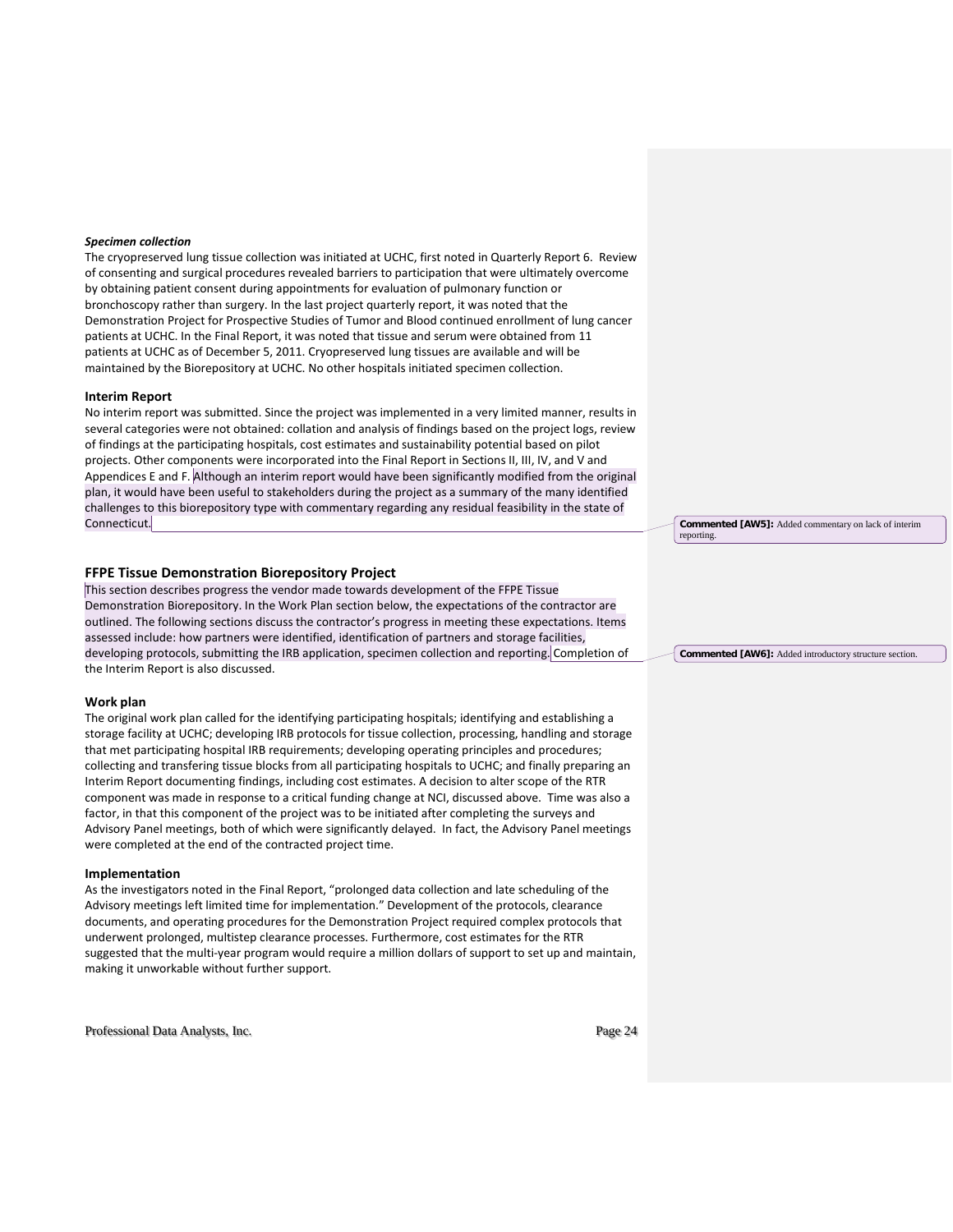Considering the factors described above – notably the delayed timeline, lack of secure financial sourcing and storage constraints – the Residual Tumor Biorepository (RTR) pilot effort was "re-focused to the development of cost estimates, planning and design considerations, protocols, procedures, and clearance document rather than relocation of tissues." The project was also re-focused on the ability of the RTR approach to provide population sampling rather than large numbers of samples, with the timing of specimen collection to be triggered by demonstrated increasing demands on the ATA. Although the funding and lack of clear physical housing were significant barriers, there was limited time to address these issues and foster solutions with the considerable delay in the Feasibility Study timeline. Although, it is not likely that specimen collection would have been possible with the time constraints involved, it would be helpful for the contractor to provide clearer direction on these issues to DPH in order to inform future strategic planning beyond the end of the project period.

### *Identification of partners and storage facilities*

Dr. Everson met with Hartford Hospital personnel on November 22, 2011 to discuss the possibility of transferring two years of FFPE blocks from 1995 and 1996 to UCHC as a pilot for a RTR. He inspected the UCHC facility where specimens would be maintained and space requirements were calculated. Ongoing key considerations were lack of funding for developing and sustaining a full RTR, especially in view of NCI canceling support for the project, and instability of space allocations at UCHC because of construction and commitment to Jackson Laboratories.

### *Development of protocols and submission of IRB applications*

The issue of common versus individual hospital IRB submission was a common thread throughout the project from the initial surveys through the second Advisory meeting. The development of the regional CICATS was a promising indication that common agreements might be feasible. During Quarter 6, Dr. Everson completed updated drafts of IRB applications for the Multi-Hospital Master Protocol for Research Requiring Residual Tumor Tissue and De-Identified Clinical Data and the Statewide Physical Repository of Residual Tissue. Near the end of the project, Dr. Everson responded to CICATS project team and IRB requests for numerous modifications to the IRB applications.

The operating procedures and protocols are extensively described in Final Report Appendix F. At their second meeting, advisors did not reach consensus on specimen collection with options being population based sampling of tumors, sampling selected tumors, and hypothesis driven collaborations. Hospitals would not be able to retrieve tissue for additional clinical testing since the RTR would not be CLIA compliant. Also, the recent change in state regulations on retention of medical records from a 25 to 10 year requirement decreases the utility of an RTR since clinical data may no longer be available. Several advisors recommended conducting a pilot program to demonstrate feasibility and value. It was noted that a one year collection period could provide a population based sampling frame; however, residual blocks often are not available for each case. Because the costs are significant, a greater demand is necessary to justify indefinite acquisition.

The Advisors did not recommend the implementation of a Post-Diagnostic Tumor Repository (PdTR) in which tissues would be submitted shortly after diagnosis, since only 25% of Pathologists responding to the Survey supported it. A PdTR would need to be CLIA compliant, significantly raising the costs and adding risk to legal liability. Some tissue would need to be kept for the mandatory 10 year period, necessitating careful recordkeeping.

### *Specimen collection*

No tissues were submitted under the auspices of a Statewide RTR.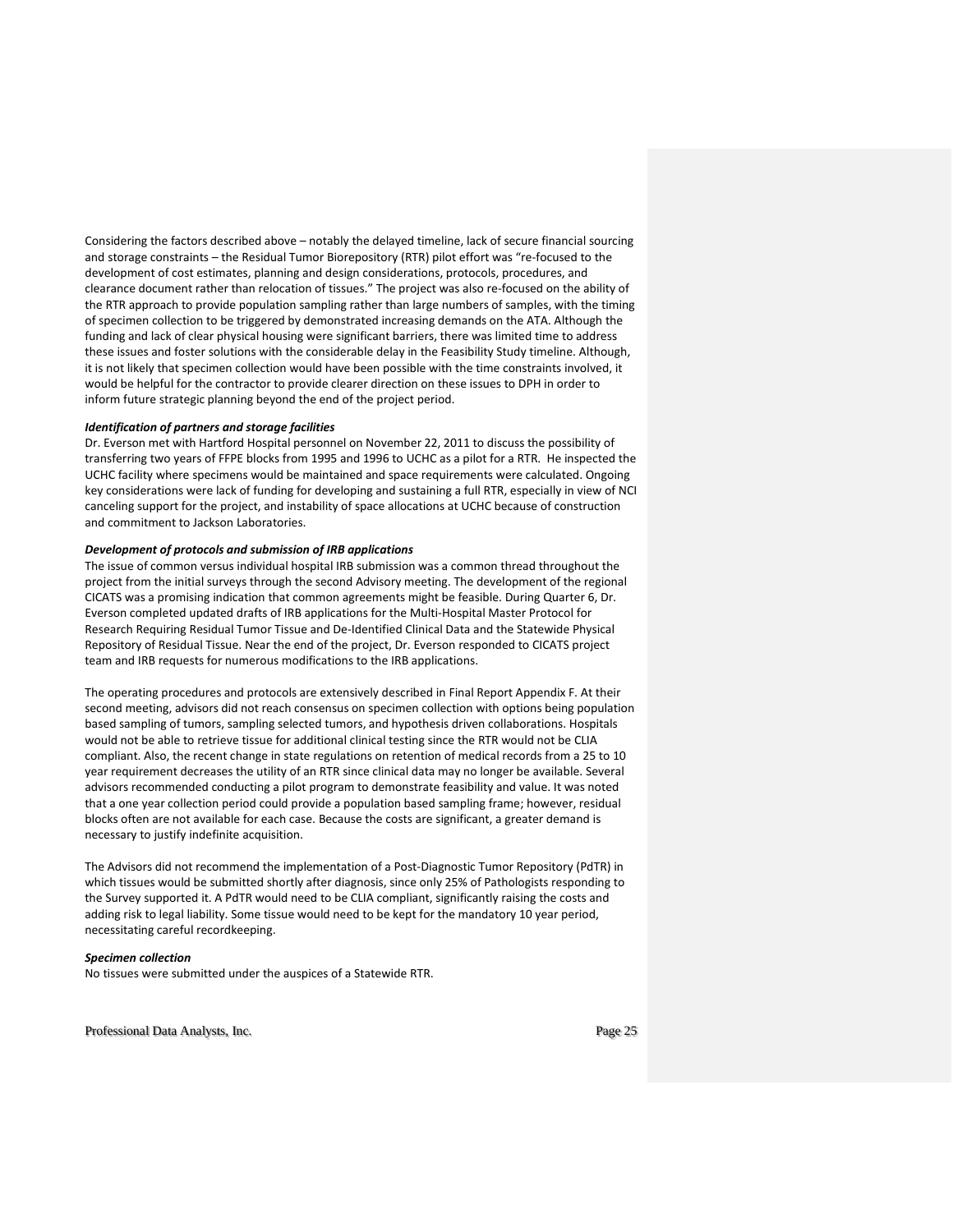### **Interim Report**

No interim report was submitted. Since the project was implemented in a very limited manner, results in several categories were not obtained: collation and analysis of findings based on the project logs, review of findings at the participating hospitals, cost estimates and sustainability potential based on pilot projects. However, some components of the report were incorporated into the Final Report in Sections Section III, IV, and V related to ATA and RTR and Appendices D and F. Stakeholders likely would have found a separate interim report useful, in consideration of the time constraints associated with the altered project timeline. For future planning, it would also be useful for DPH to receive a unique section in the Final Report specifically summarizing the RTR findings from the Feasibility Study including the cost estimates presented to the Advisory Panel at its first meeting and more detail underlying the investigator's proposal for a one year RTR pilot.

### **Development of Common Agreement White Paper for Statewide Virtual Biorepository (ATA)**

This section describes progress the vendor made towards developing the Common Agreement White Paper for Statewide Virtual Biorepository. In the Work Plan section below, the expectations of the contractor are outlined. The Implementation section discusses the contractor's progress in meeting these expectations. Items assessed include: how partners were identified, developing protocols and submitting the IRB application, the potential for project sustainability, and submission of the white paper itself.

### **Work plan**

The investigators were to identify multiple stakeholders and invite them to participate in this project. Criteria for additional partner hospitals and the number thereof, to join UCHC and HH in the project were to be based on hospital surveys and Feasibility Study findings. The contractor was also charged with developing operating principles and procedures based on the requirements and preferences identified in the surveys and the findings from the Feasibility Study.

### **Implementation**

#### *Identification of partners*

The contractor did not identify the partners according the parameters outlined in the work plan. While the contract stated that the investigators were to identify partners based on the hospital survey and Feasibility Study findings, these tools do not appear to have been used to identify partners. At their second meeting, Advisors recommended that all or nearly all hospitals would be invited to participate.

### *Development of protocols and submission of IRB applications*

Operating principles and procedures were to be developed based on the requirements and preferences identified in the statewide surveys of hospitals and the findings from the Feasibility Study. Based on available data, this did appear to occur. The paragraphs that follow describe the processes involved. Draft protocols and procedures were drafted from the findings of the two surveys conducted for this project; current literature on biobanking; consultations with experts at University of Southern California, Cancer Institute of New Jersey and NCI; and comments from Advisors. These were presented in tabulated form at the Advisory Panel II meeting. The options were extensively and thoughtfully considered including operational issues of hospital participation, types of specimens, access to tissues, the approval process required after a researcher has obtained approval from the home IRB, the researcher application format, governance, approval criteria, patient identification and information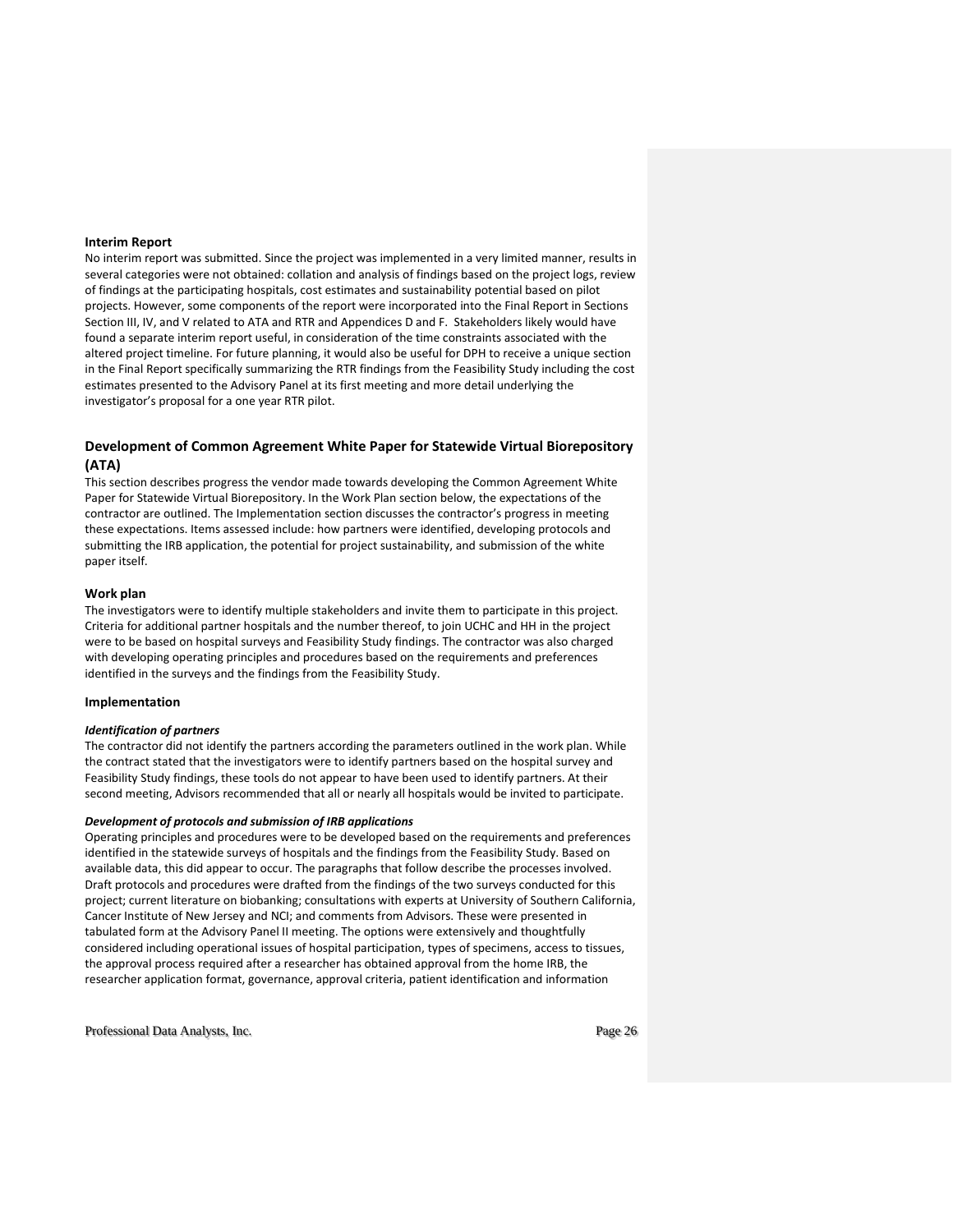about tissue status, and fees for tissue retrieval. In addition, issues related to Ethical, Legal and Social Implications**,** IRB reviews and informed consent, were actively discussed.

The agreed upon options were presented in the Final Report with rationale provided where possible (e.g. Advisory Panel discussion, survey, standard procedures). In summary, it was recommended that all specimen types be collected: blocks and slides, blocks only and non-cancer tumors and that access be available to any investigator affiliated with a hospital/research institution in Connecticut with incentives to ATA participating hospitals. There was agreement that in addition to investigators obtaining permission from their home IRBs, a sub-committee of the DPH Human Investigations Committee should review the proposed project for adherence to the ATA Master Agreement criteria including hospital specific requirements. It was suggested that tissue release should be prioritized to projects that are population based using guidelines from the NCI's RTR Program. An Honest Broker would be available to access the CTR database to prepare a tissue block list for investigator retrieval. Subsequently, a tracking system would be established in which the investigators would provide information about specific tissue tests they performed.

An ATA Program Committee, with members from cancer research and IRBs, would finalize the ATA Master Agreement and guide the hospitals' approval processes statewide. Subsequently, it would monitor implementation and renewal applications. The Committee could be part of the proposed CT BioTrust. Extensive discussion regarding consent resulted in the majority of Advisors agreeing with an Opt-out approach, supported by current IRB practice granting waivers of consent for studies involving residual tissue and practices noted in the literature for Newborn Screening programs. Some Advisors advocated for legislation to standardize consent forms across the state. Optimal timing of consent was discussed with IRB Advisors noting consent at time of surgery may be perceived as coercive. Complicating this issue is the proposed USDHHS proposed guidelines which might require direct Informed Consent when using archived tissues. Lastly, it was recommended that the proposed CT BioTrust integrate several tissue based efforts in the state.

Near the end of the project, Dr. Everson responded to the CICATS program team and IRB requests for numerous modifications to IRB applications for the Multi-Hospital Master Protocol for Research Requiring Residual Tumor Tissue and De-Identified Clinical Data: Accelerated Tumor Acquisition (ATA). The protocols for Research Registry/Repository implementation were revised and extended. Dr. Everson corresponded with the Office for Human Research Protection concerning issues related to clearance of the ATA project and proposal. Guidance received was that the project would qualify for clearance as Not Humans Subject Research. Acceptance of this by state hospitals would dramatically simplify establishment and maintenance of the ATA. However, at the end of the project the issue of the extent of the necessity of individual IRB submissions, or at a minimum, inclusion of unique hospital requirements in a common ATA agreement, was unresolved. **Commented [MSOffice7]:** Does this relate to what's in the

work plan? If not, that's OK, but put some language to help the reader understand what it is and why it's important. I am pretty far from the project so it's hard for me to remember everything and keep it straight. More interpretation and transition language helps me. Given Lou's limited management experience, it might help her too.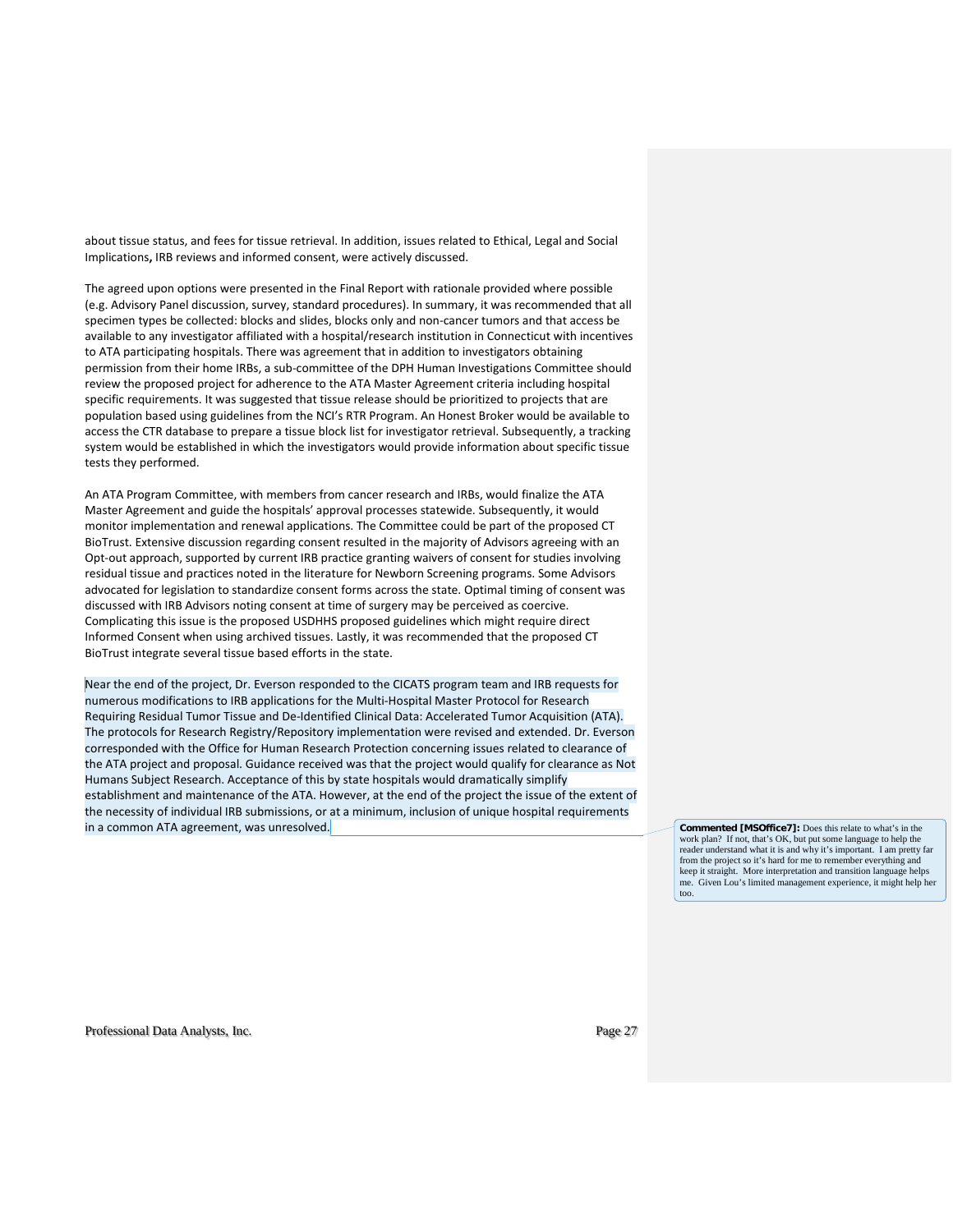### *Sustainability potential*

The sustainability of the RTR and ATA repositories was discussed at both Advisory Panels and in the special meeting with Lisa Miranda, previously described. Options included Pharma, biotechnology and various consortia. Since no summary documentation was provided, it is assumed there was no clear agreement on the most viable source of funding**.**

### *Interim Common Agreement White Paper for a statewide Virtual Biorepository*

The work plan stated that an interim report would be submitted. This was activity was not completed. No interim report was submitted. Instead, components of the Common Agreement White Paper are described in the Final Report Sections III, IV, and V related to ATA and RTR and Appendices C, D and F. Similarly to the RTR Interim Report, a separate interim report submitted at the end of the extended project time period would probably have been useful to stakeholders. However, the White Paper was the primary deliverable for this project. The fact that a completed White Paper was not submitted either is a significant deviation from the contracted work plan.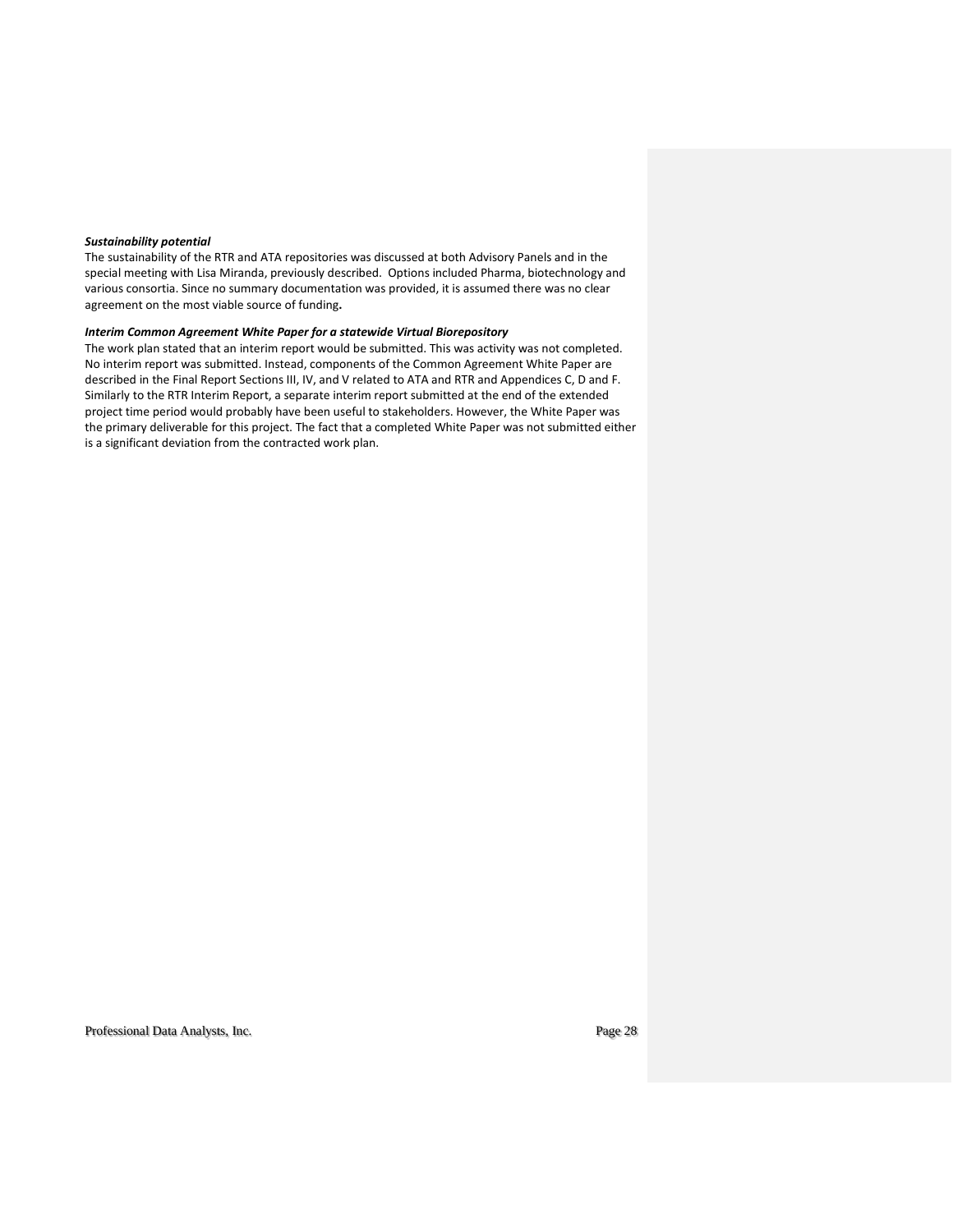# **Final Report**

The contractor was expected to accomplish multiple objectives in the Final Project Report. The findings from the interim reports from the Feasibility Study and Demonstration Project including the Common Agreement White Paper were to be integrated into the report. These were to include assessment of the pros and cons of different biorepository types; policies and procedures for operating different biorepository types; discussion of confidentiality and consent issues; infrastructure, IT and logistical requirements; cost analyses; and oversight and governance. These were to be followed with recommendations for the set up and operation of a statewide biorepository for research purposes. Each of these areas is discussed in greater detail below.

### **Assessment of pros and cons of different biorepository types**

The investigators did an excellent job of tabulating pros and cons of the different types and subsets of various operational components (see the assessment in the contractor's Final Report Sections II, III, IV, VII). Please see Appendix M for a brief summary of the advantages and challenges of each biorepository type, identified by the investigators.

### **Policies and procedures for operation of different biorepository types**

Policies and procedures for the operation of different biorepository types may be found in the contractor's Final Report Sections II, III, IV, V and Appendices C, D, E and F. The policies and procedures for the ATA and RTR were thoughtfully developed through input of the Pathology and IRB survey respondents, Advisors and national experts. They were appropriately guided by current legislation, regulations and standards. Additional considerations included cost efficiencies, tissue availability and access, potential demand and evolution of tissue analytic assays. The development of the policies and procedures was complicated by changing environmental factors, notably the change in the Connecticut medical record retention policy and the proposed USDHHS change in consent procedures. The policies and procedures will undoubtedly need to be responsive to ongoing changes in the environment before, during and after implementation.

### **Discussion of confidentiality and consent issues**

Confidentiality and consent issues are discussed in the contractor's Final Report Sections II, III, IV, V and Appendices C, D, E and F. These issues were thoroughly discussed throughout the report and in the Attached Demonstration Project protocols and IRB applications. The consent issue is a lingering concern at the end of this project with the proposed USDHHS requirement to reconsent for use of de-identified issues. This situation is likely to be fluid which may complicate and slow future progress on either of the proposed biorepositories.

### **Infrastructure, IT and logistical requirements**

Infrastructure, IT, and logistical requirements are discussed in the contractor's Final Report Sections II, III, IV, V and Appendices C, D, E and F, in their respective Demonstration Project Sections. The requirements stated by the contractor are limited because of other deliverables were not fully completed. It is difficult to delineate infrastructure requirements without selecting a specific housing facility. Likewise, it is difficult to determine IT needs without finalizing consent and patient codification issues, the extent to which tissue analysis tracking is required, etc. Finally, without actually doing a pilot it is difficult to fine tune logistical processes involving patient consent and clinical data retrieval, unique aspects of individual hospital participation, tissue transfer and retrieval, researcher application and fees, etc.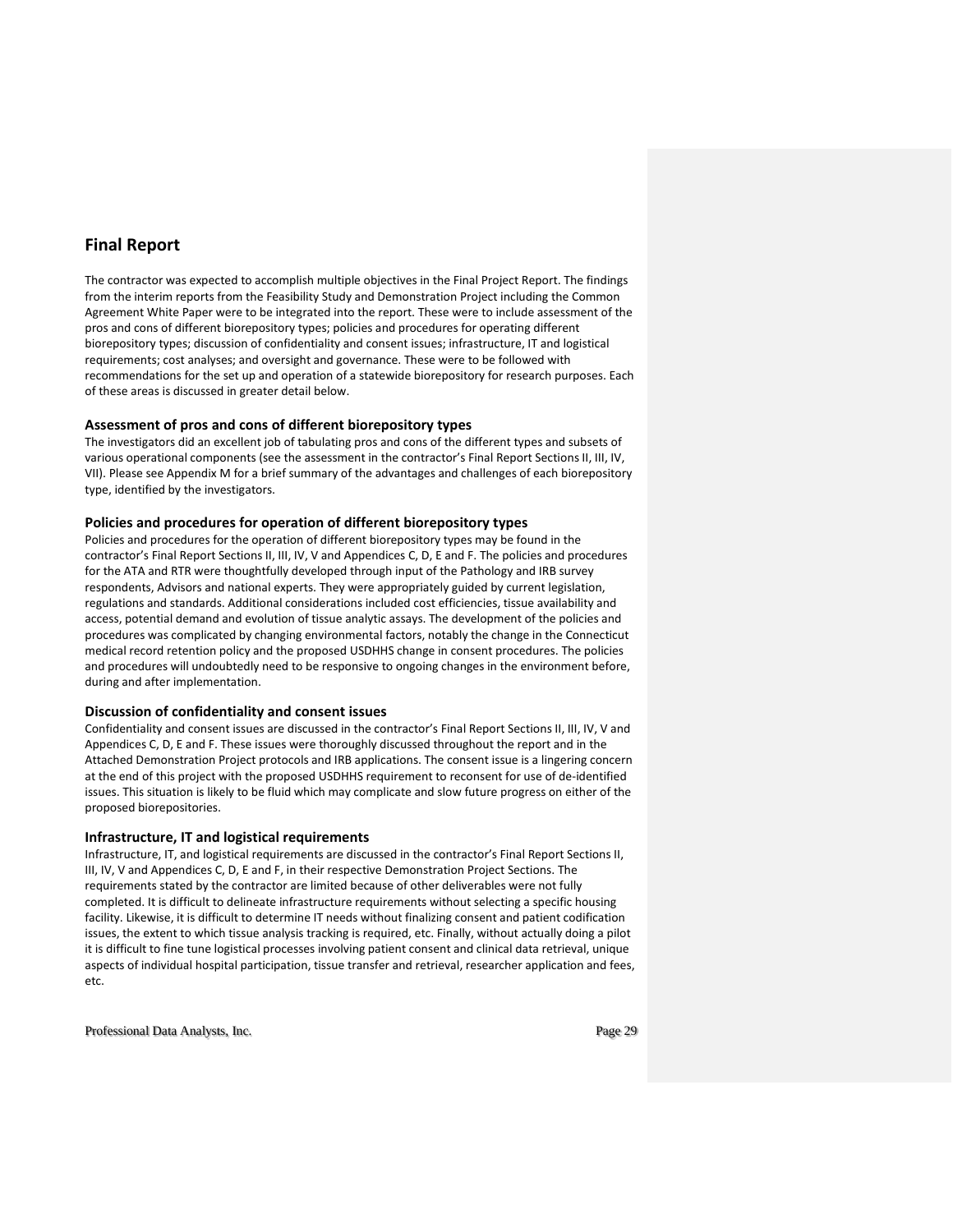### **Cost analyses and potential for sustainability of various models**

Cost analyses and sustainability are addressed in the contractor's Final Report Sections I, IV and Appendices C, D and E. Cost estimates for the various repositories were carefully formulated during the Feasibility Study, however due to the lack of implementation of the CSR and RTR demonstration projects, no actual cost data was subsequently available to further inform Connecticut's future implementation.

Projected costs and design features for a RTR were presented at Advisory Panel I. Annual expenses were estimated to be between \$200,000 and \$300,000 for the collection and facility to house specimens. Several years would be required to accrue a sufficient number of specimens to have a greater number than the archives of a small number of larger hospitals in the state. It was felt that at least a five year commitment to the project would need to be made at the outset for it to be productive. The potential for the development and sustainability of the RTR was subsequently significantly influenced by the discontinuation of NCI funding for RTRs.

The cost estimates for the other two repository types were also derived through careful analysis. The estimated cost of the CSR, based on existing repository data, was forecasted to be \$5 to \$10 million. In addition, the IT system for the CTR has a minimum of a six month delay prior to case registration and electronic reporting has not yet been widely implemented. Retrieval of data for annotation would be costly. The investigators did note that some cryopreserved biorepositories can ultimately become selfsustaining through free collection, but building the collection to the profitable point requires substantial support bridging long intervals.

ATA costs are significantly less without the need for funding a storage facility. The newer assays of FFPE tissue facilitate studies requiring a population based sampling frame or pooling patients from multiple hospital sites. The ability to analyze standard clinical specimens with the newer assays thus greatly increase the feasibility and decrease costs of these studies, and allow them to be completed in a timely and much more cost-effective manner than the CSR. The ATA costs were estimated to be \$42000 for the initial set up of the master agreement, \$8400 for its annual maintenance and approximately \$2700 per study for IRB approvals and collection of specimens. These are not inclusive of hospital charges which would include IRB application fees at up to all 29 hospitals in Connecticut and engaging professional services of a third party to assist in the development and submission of applications. Case identification and CTR data compilation is estimated at \$50 per hour.

Funding issues, including pursuit of other public and private sources, received thorough discussion at both Advisory Panels and the Sustainability Meeting. The fundamental change in the funding landscape resulted in the increased emphasis on investigating the potential use of an RTR by users in other sectors in biomedical research, including pharmaceutical or biotechnology programs in need of tumor specimens.

### **Oversight and governance**

Oversight and governance was addressed in the contractor's Final Report Sections I, II, III, V, VI and Appendices C, D, E, F, in their respective Demonstration Project Sections. The Advisory Panel at its second meeting thoughtfully discussed these issues and identified particular challenges and possible solutions in Connecticut's environment. Oversight committees were recommended with members appointed by CTR and DPH based on recommendations from hospitals and academic institutions. Members for the ATA Committee should be drawn from cancer researchers and IRB panels whereas the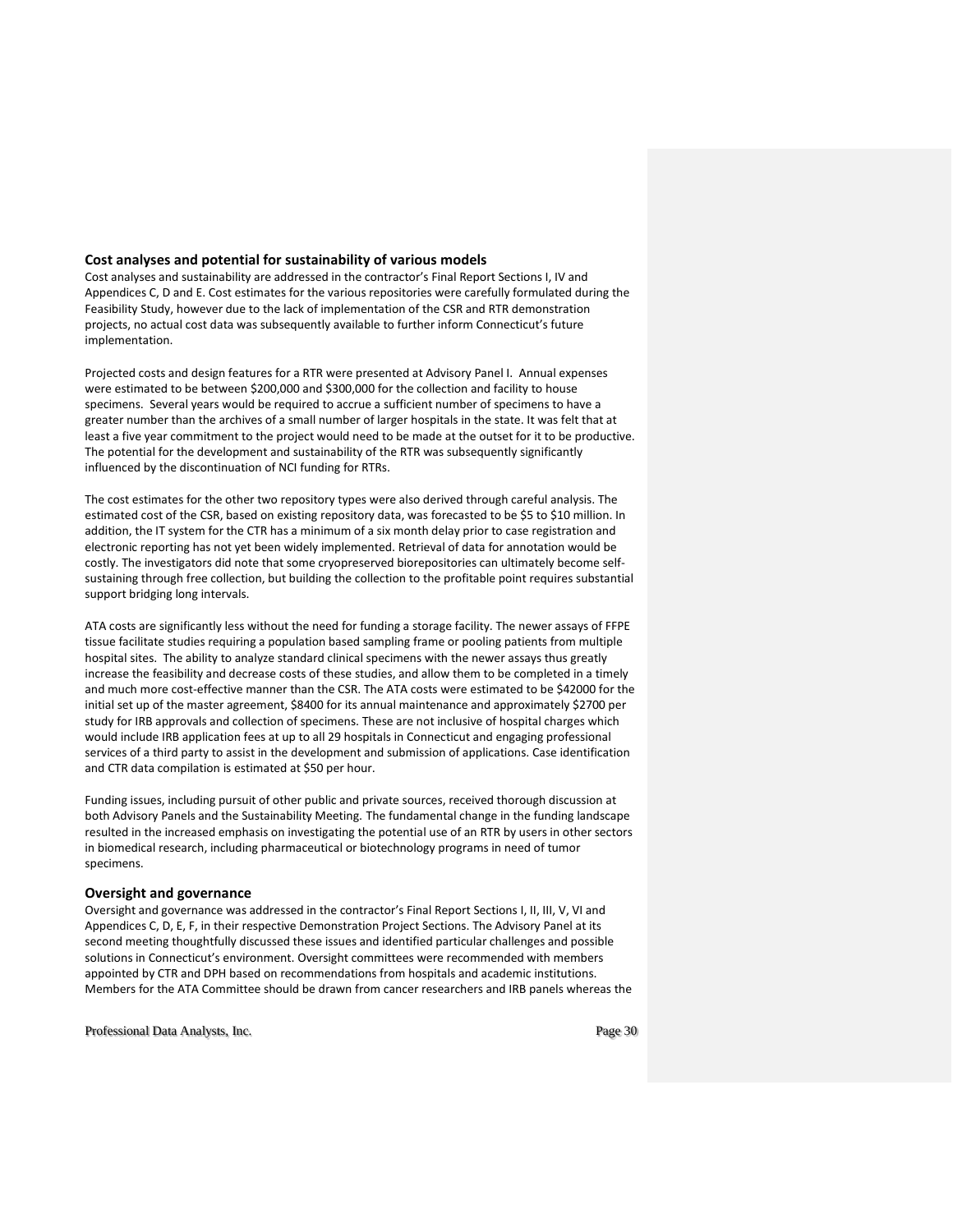RTR Committee should primarily consist of pathologists and others familiar with Biobanking. However, again, no practical experience was gained through implementation of the Demonstration projects to further inform oversight and governance issues. Questions remain, which probably cannot be answered until further details are clarified, including sources of funding, IRB clearance of submitted protocols and procedures, establishment of a statewide Master Agreement and unique hospital needs for the ATA, and further delineating a viable business model for the RTR.

### **Education strategy for public and users**

The implementation of the original proposed education component did not occur due to time constraints. However, the Advisors did discuss an educational component and considered it critical to reach out to the public with an education campaign in the future in order to build support in the event of a legal challenge. The Advisors noted that future educational efforts should include both providing information and a mechanism for receiving feedback from the public.

For the RTR, it was recommended that an education committee include pathologists, technical experts and persons with financial expertise. Ethicists and IRB panelists might be important if a long term RTR approach is adopted. The Advisors suggested various coordinators for public meetings; cancer survivor groups, local Health Departments and the American Cancer Society/CT Cancer Partnership. A comment period should be provided. A parallel outreach effort should be made to IRB panels and pathologists to review the project's design. For the ATA, the outreach would not need to be as extensive since tissues will remain at the home institutions. Hospital IRB panels should be consulted about the need for public outreach. It was also recommended that ATA representatives meet with IRB panels to discuss the ATA procedures. For the CSR, outreach could be less intensive since informed consent will be in place. It would be important, however, to educate pathologists to enhance participation. IRB panel involvement is important since an initiative to harmonize surgical consent form was recommended by Advisors.

### **Recommendations for the set up and operation of a statewide biorepository for research purposes**

A key component of the Final Report was to recommend a model by which to set up and operate a statewide biorepository for research purpose. In its Final Report, the contractor recommended developing a virtual statewide biorepository by obtaining clearance under two scenarios: 1) determining that the project is not considered human subjects research, or 2) obtaining approval of an ATA Master Agreement by all hospitals in the state. IRB applications incorporating these approaches were submitted to the regional IRB , CICATS, in order to operationalize the concept of a virtual program (Final Report Appendix C). The contractor recommended a phased approach. First, a "virtual" statewide biorepository would be developed by obtaining clearance under a determination that the project is not human subjects research or approval of an ATA Master Agreement by all hospitals in the state. Once the ATA is operational, the second step would be to implement a one year collection of tissues for an RTR that would provide population based tumor tissues for common malignancies. As use of the ATA program increases, and the need for and sustainability of an RTR emerges, further development of a broader based RTR should be periodically reconsidered.

More specifically, the recommendations in the Final Report included

a) An ATA repository should be implemented with phase in of partner hospitals as funding permits. Funding sources that should be considered include State or private sources and individual investigators via an add-on aim of a traditional investigator initiated research application.

Professional Data Analysts, Inc. extended the professional Data Analysts, Inc.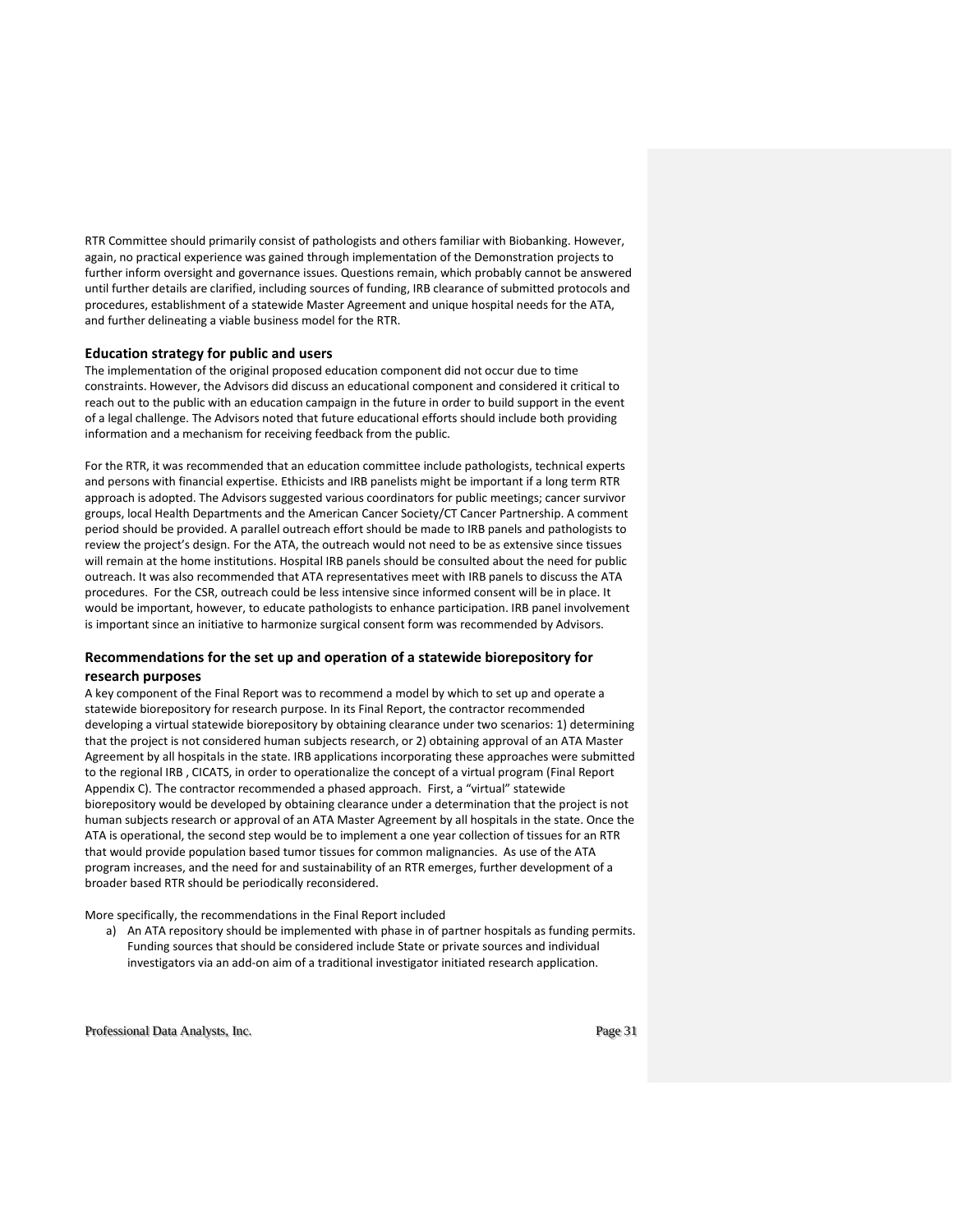- b) A one year collection of tissues for an RTR that would provide population based tumor tissues for common malignancies. If sufficient demand for tissues is demonstrated by the ATA repository, and a viable plan for sustainability of an RTR emerges, further consideration should be given to the development of a broader based RTR
- c) Instead of developing a central CSR in Connecticut, development of biorepositories of cryopreserved tissues are best left to individual hospitals and research consortia as funding allows.
- d) Legislative avenues should be pursued to support the ATA or RTR programs such as harmonizing surgical consents, reversal of the recent regulation lowering the record retention to 10 years and various options of the ATA Master Agreement.

### **Evaluation of Demonstration Project Success**

Essentially, none of the components of the Demonstration Project was fully implemented. Therefore, project outcomes were limited to cost estimates; planning and design considerations; and development of general protocols, procedures and clearance documents, some of which were components of the Feasibility Study. All projects fell short of securing participation and IRB approvals of other hospitals, including any required hospital specific modifications of the general protocols and procedures. The CSR and RTR projects fell short of implementation of specimen collection and transfer. The components of the Common Agreement White Paper for a Statewide Virtual Biorepository were largely completed near the end of the project. The process, however, deviated from the proposed work plan in which a special team of expert authors from multiple disciplines was to draft an interim paper with subsequent period for further comment prior to final submission to DPH. The Advisory Panel discussions informed the content, however, a separate work group was not established. Notably, the protocols, procedures and IRB applications were developed in parallel with the Advisory Panel discussions instead of following their completion. The principal investigators were the primary authors of the component documents and final content. The Advisory Panel also had a period of only eight days to review the Final Report including components that were to be included in the White Paper.

It was ultimately decided to leave elements of the **CSR** project to individual hospitals and research consortia as their funding allows. This decision was appropriate and informed by survey findings and Advisor input indicating the cryopreservation is rare and would probably not increase. In addition, costs would be significant with no evident source of funding. Although human subjects exemption was granted for the **ATA** project, IRB applications are still under review. In the Final Report, the investigators recommended appropriate next steps in the implementation of the preferred ATA repository, emphasizing the need for establishment of a statewide Master Agreement and the involvement of Yale RCA to assist with the more specific hospital requirements. They also proposed a one year implementation of the **RTR** that included collecting tissues that would be available for population level research. The decision to pursue future funding would be informed by the demand for tissues through the ATA. Although, combining the large patient database data from the CTR with the new methods for analysis of FFPE holds great promise for cancer research and improved care, numerous questions remain regarding the demand for the repository, required consent, physical housing, financial sustainability and other maintenance issues. PDA considers the justification for the establishment of this one year pilot project to be weak, even for a smaller RTR focused on population level research. The costs would be considerable, even for one year, with minimal evidence that specimen collection and demand would be sufficient to support requests for additional funding. In fact, the investigators themselves at one point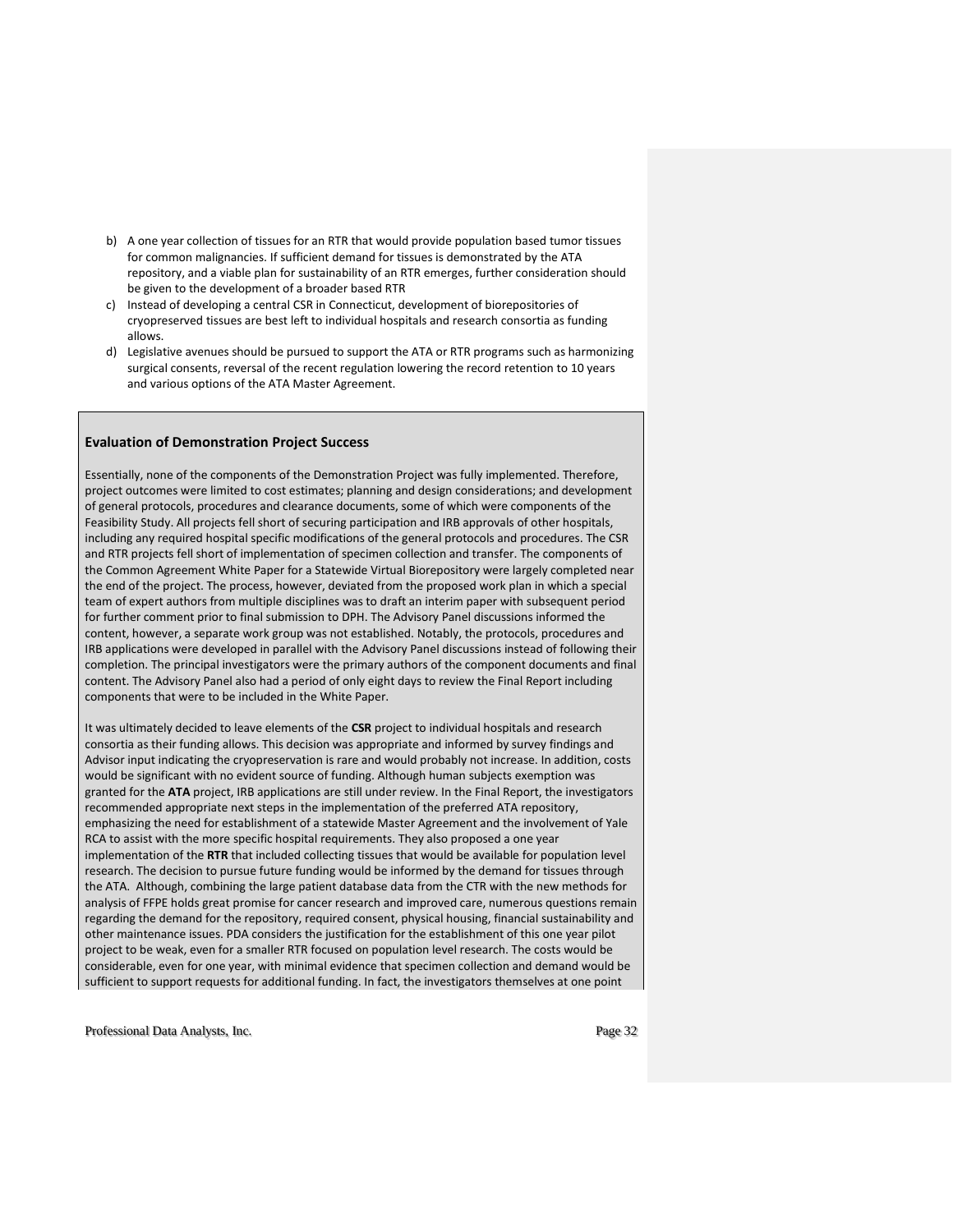noted that a five year commitment to the project would need to be made at the outset for it to be productive.

Multiple steps and challenges remain in the implementation of the two remaining recommended projects, the ATA and one year RTR, most notably securing resources to continue steps toward implementation and subsequent maintenance. The endpoint of the Biorepository Project fell well short of its original goals with the Feasibility Project comprising the majority of accomplished work plan. Although funding concerns may have obviated the implementation of specimen collection and transfer in the CSR and RTR Demonstration Projects even if the contracted timeline had been followed, the ATA project could certainly have been further progressed beyond general protocol development and IRB application to further implementation and beginning educational efforts at the individual hospital level. Significant further support of DPH or other public or private entities will be required for furtherance and final implementation of this initiative.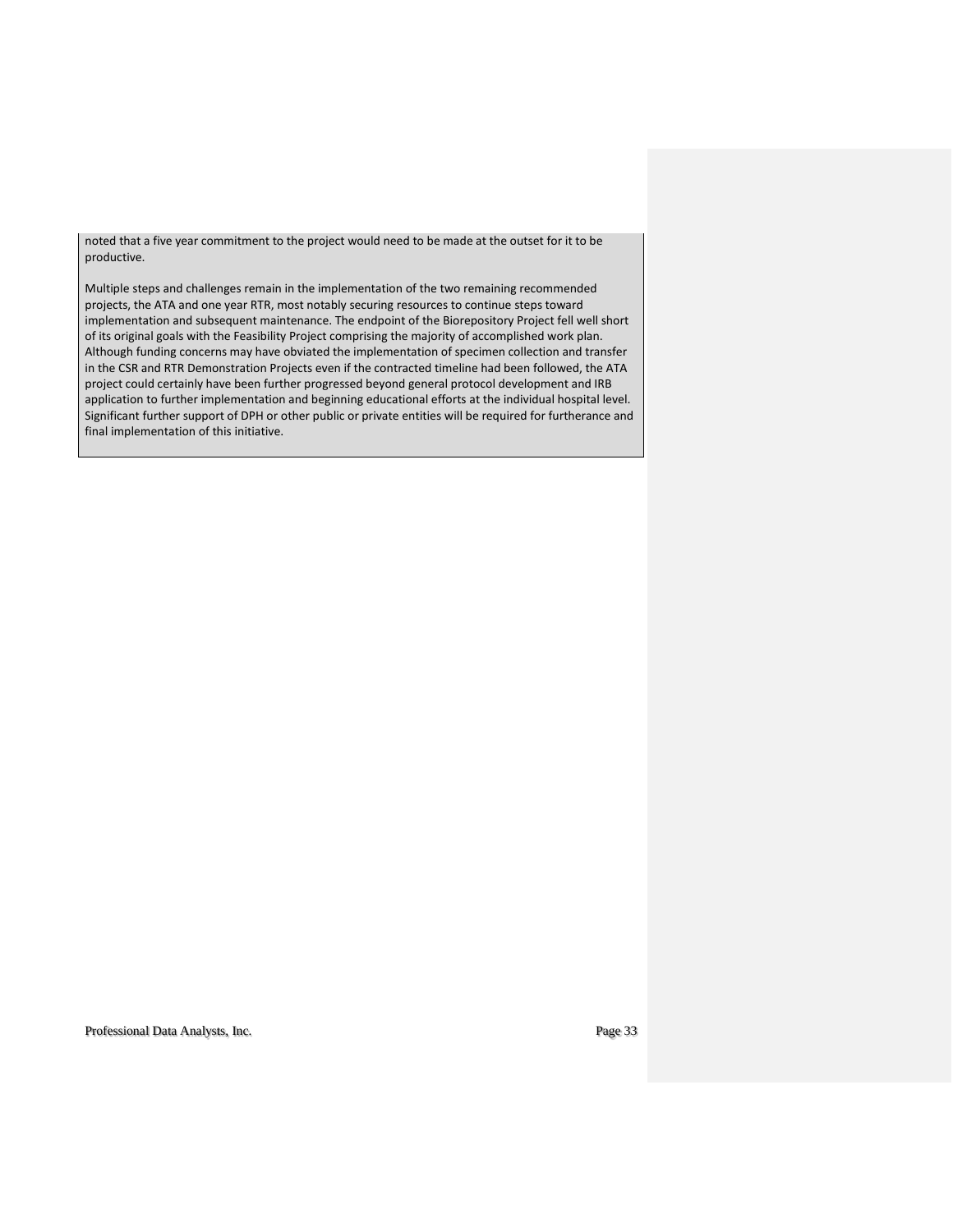# **Conclusions**

Several contextual changes occurred during the study period which affected implementation and limited the viability of a future statewide biorepository. These include the NCI decision to discontinue its RTR efforts, resulting in the loss of a potential source of future funding, as well as regulatory changes and ongoing IRB challenges.

The team of investigators had significant departures from the study timeline and deliverables, which adversely affected the implementation of both studies as well as the final products. Certain deliverables were never produced, despite the fact that DPH issued two no-cost extensions for the projects.

The investigators successfully assembled an Executive Team and Advisory Panel which were representative of all important stakeholder groups and included expansive expertise. The Advisory Panel meetings were well-planned and expertly delivered. Meeting materials were expertly prepared, but more time should have been allotted for advance review of materials. However, delays in holding the Advisory Panel meetings limited the time available for members to provide feedback on materials, especially the Final Report.

The investigators developed a high-quality survey to solicit input on the different types of biorepositiories under consideration and to gauge hospitals' potential to engage in a statewide biobanking activity. Response to the survey was lower than desired, which reduces the generalizability of the survey findings. The final report does not provide enough documentation of the follow-up methodology to determine whether best practices in survey research were followed, or whether better methodology might have increased survey response.

The evaluation of the Feasibility Study finds that the study largely accomplished its objectives, despite its delayed implementation and reporting. The investigators kept abreast of the changing biorepository landscape, and repeatedly consulted with national experts. They appropriately shared current guidelines, recent publications and current and proposed regulations with the Advisors. Although the Survey response rate was modest, the investigators acknowledged that limitation, and emphasized the importance of basing any suggestions moving forward on the compendium of the project results, with significant focus on the Advisors' input.

The evaluation of the Demonstration Project concludes that essentially, none of the three components was fully implemented. All project outcomes were subsequently limited to cost estimates; planning and design considerations; and development of general protocols, procedures and clearance documents. All projects fell short of securing participation and IRB approvals of other hospitals. The components of the Common Agreement White Paper for a Statewide Virtual Biorepository were largely completed, but the process deviated substantially from the proposed work plan. Notably, the protocols, procedures and IRB applications were developed in parallel with the Advisory Panel discussions instead of following their completion. The investigators were the primary authors of the component documents and final content, and the Advisory Panel had a very limited timeframe to review the Final Report.

It was ultimately decided to leave elements of the **CSR** project to individual hospitals and research consortia as their funding allows. This decision was appropriate and informed by survey findings and Advisor input indicating the cryopreservation is rare and would probably not increase. In addition, costs would be significant with no evident source of funding.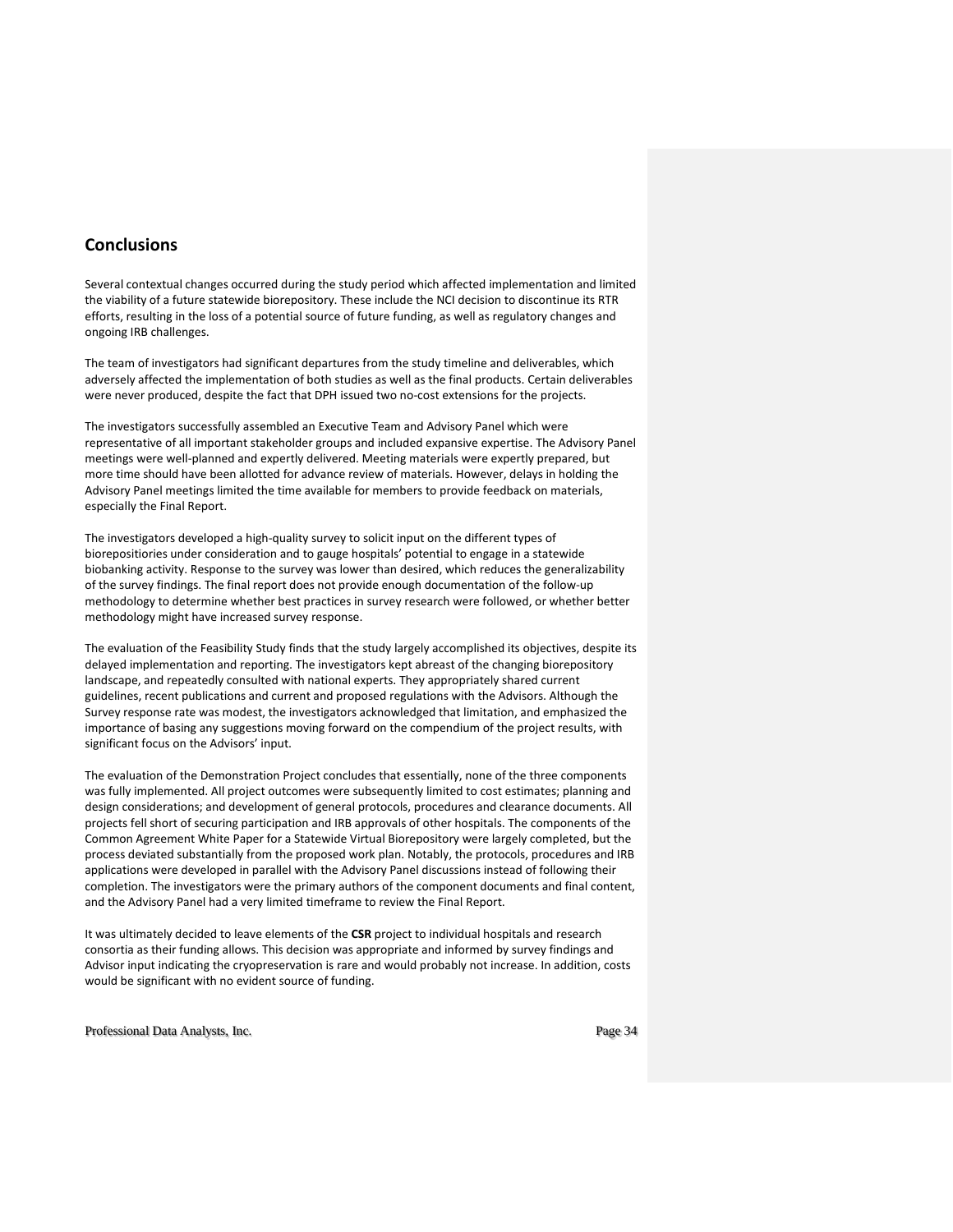Multiple steps and challenges remain in the implementation of the two remaining recommended projects, the **ATA** and one year **RTR**. The endpoint of the Biorepository Project fell well short of its original goals with the Feasibility Project comprising the majority of accomplished work plan. Although funding concerns may have obviated the implementation of specimen collection and transfer in the CSR and RTR Demonstration Projects even if the contracted timeline had been followed, the ATA project could certainly have been further progressed beyond general protocol development and IRB application to further implementation and beginning educational efforts at the individual hospital level. Significant further support of DPH or other public or private entities will be required for furtherance and final implementation of this initiative.

Finally, PDA considers the justification for the establishment of a one-year RTR pilot project weak. The costs would be considerable, even for one year, with minimal evidence that specimen collection and demand would be sufficient to support requests for additional funding. In fact, the investigators themselves at one point noted that a five year commitment to the project would need to be made at the outset for it to be productive.